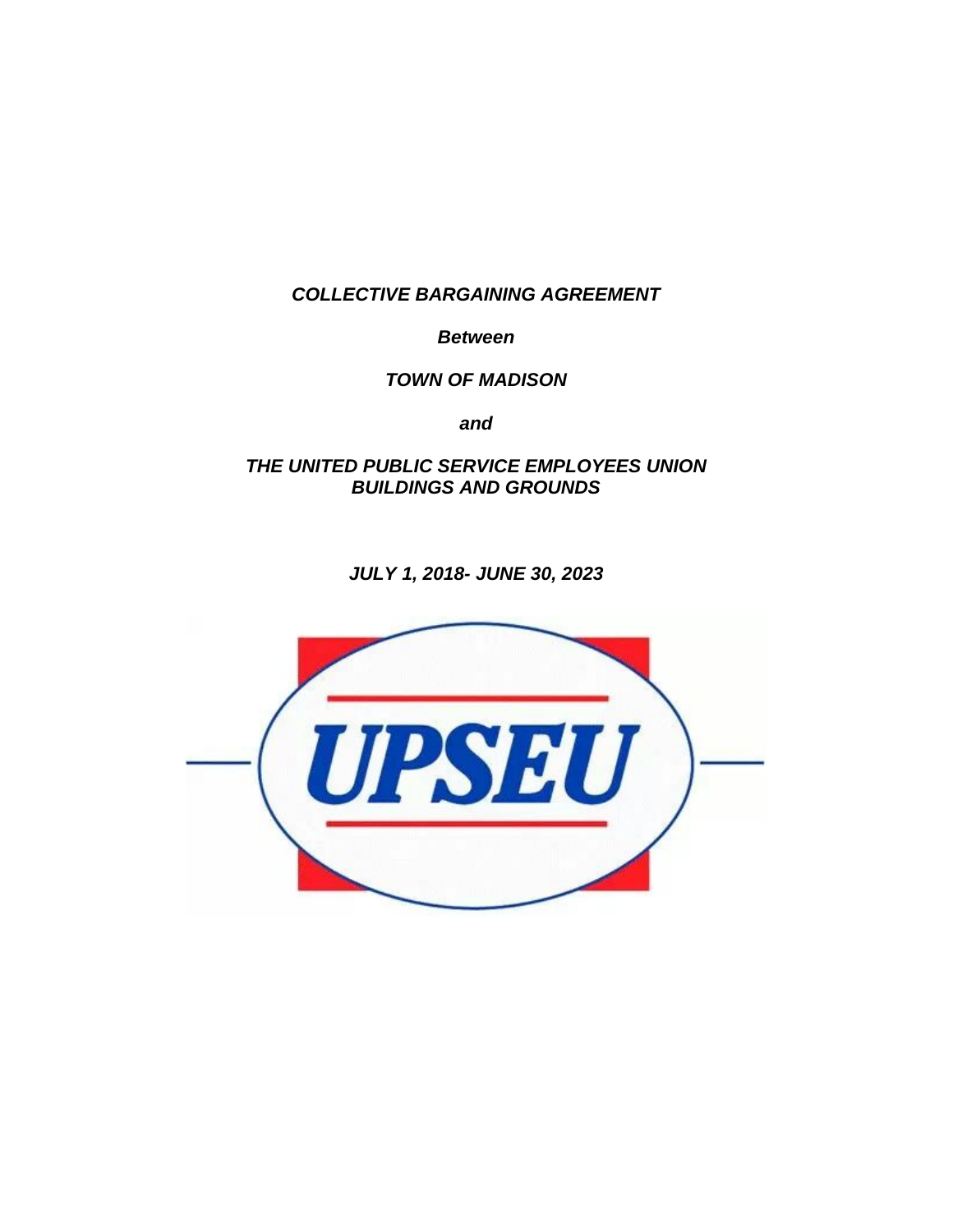# $\ensuremath{\mathsf{INDEX}}$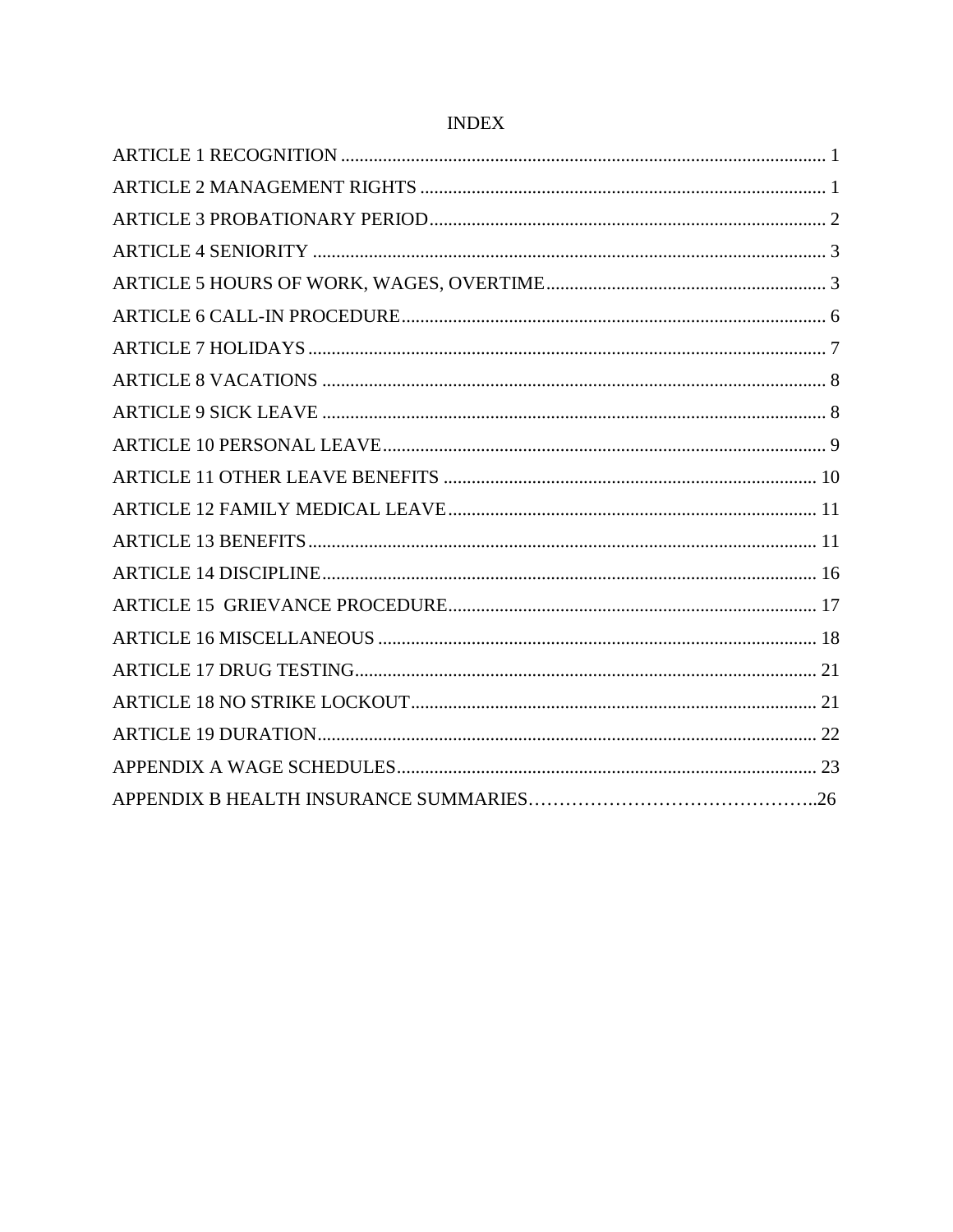#### **PREAMBLE**

This Agreement is entered into by and between the Town of Madison (herein referred to as the "Employer" or "Town"), and the Madison Building and Grounds Employees, United Public Service Employees Union ("UPSEU"), (hereinafter referred to as the "Union"), and shall be binding on both parties hereto, their successors and assigns, until terminated or amended as, hereinafter provided.

#### **ARTICLE 1 RECOGNITION**

<span id="page-2-0"></span>The Employer recognizes and acknowledges the Union as the sole and exclusive representative for the purpose of collective bargaining of all full-time (defined as 30 or more hours) regular building and grounds maintenance employees in the bargaining unit certified by the Connecticut Board of Labor Relations in Decision No. 4452 dated March 11, 2010, but excluding supervisors, seasonal employees, all others excluded by the Act, and all others.

#### **ARTICLE 2 MANAGEMENT RIGHTS**

<span id="page-2-1"></span>This Agreement has, at its purpose the creation of an environment in which the Employer and the Union can cooperate to achieve joint objectives including the use, as appropriate of joint labor/management discussions.

It is agreed that the management rights of the Employer have been bargained and that, except as provided by this Agreement, the Employer reserves and retains exclusively, whether exercised or not, all the lawful and customary rights, powers and prerogatives of management. Such rights include specifically, but not being limited to, the following:

the exclusive right to fully direct and assign its employees, including but not limited to, the right to hire, promote, demote, transfer, lay off for lack of work or other reason deemed sufficient to the Employer, discharge or discipline for just cause, and to maintain discipline among employees;

the determination of services to be performed;

the creation or the discontinuation of services, departments or programs in whole or in part;

the determination and revision of the content of job classifications;

the content of job classifications for newly created positions;

the determination of qualifications of its employees;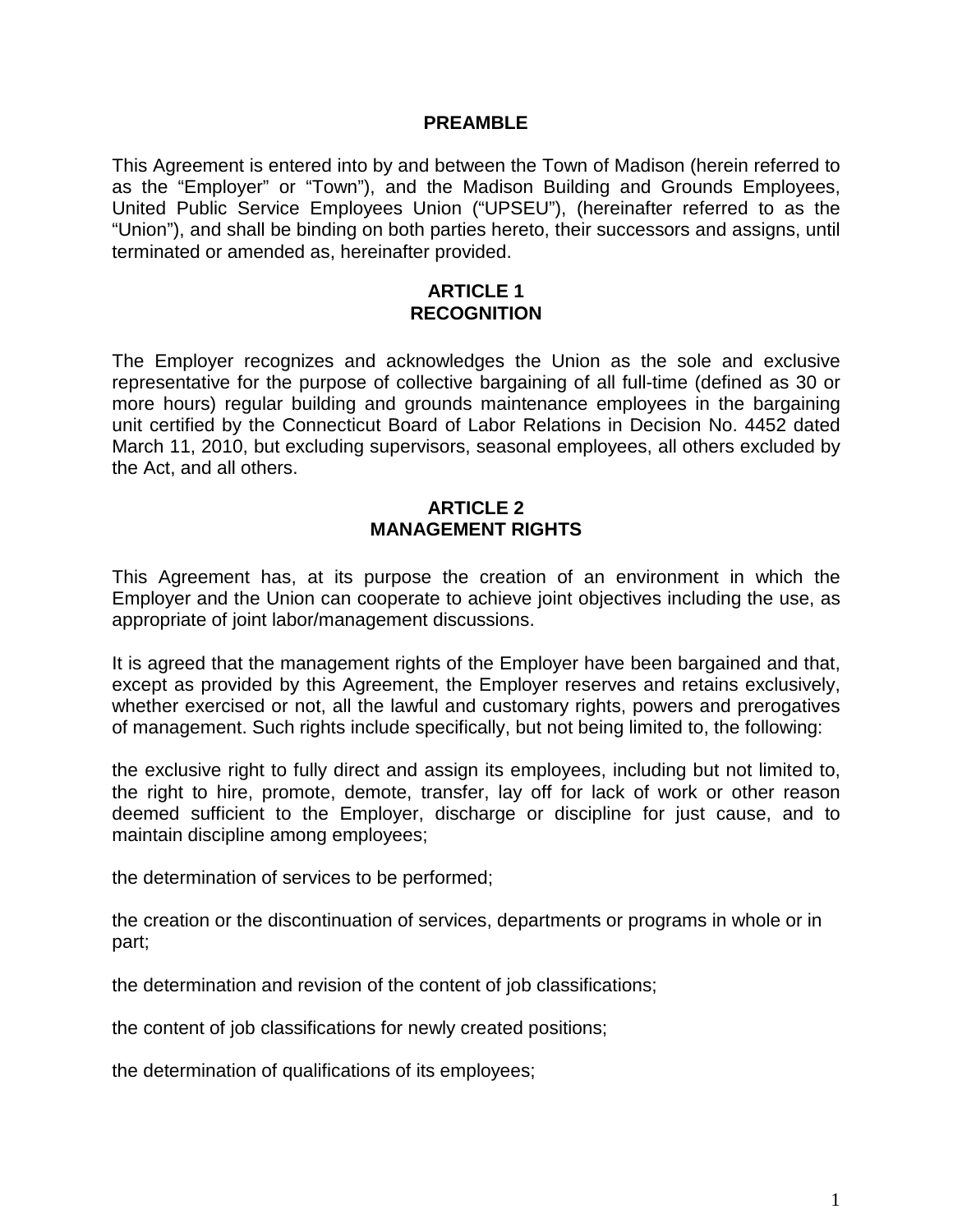the standards of quality of work to be maintained;

the scheduling of all employees;

the type and quantity of machines, tools, equipment and methods to be used, to create, modify, maintain and enforce rules of conduct, performance and safety;

to introduce changes in methods;

to establish work standards;

to determine the size of its work force;

to schedule and change set working hours with reasonable notice to the employees, except in the case of emergency;

to subcontract out work; however, subcontracting shall not result in the elimination of the bargaining unit.

to have supervisory personnel perform bargaining unit work;

<span id="page-3-0"></span>and to take all necessary actions to carry out its objectives in emergencies.

### **ARTICLE 3 PROBATIONARY PERIOD**

Section 1: All new employees shall serve a probationary period of six (6) calendar months. The probationary period shall begin immediately upon date of hire. If at the time of hire, the Director of Beach & Recreation believes a longer probationary period is required for the position, the probationary period may be extended for up to an additional six (6) months for a total probationary period of one (1) year.

Section 2: A new employee may be dismissed from the position, at any time during the probationary period by the Director of Beach & Recreation, with the approval of the First Selectman. The employee shall be notified, in writing, of the reasons for the termination and the effective date of the action. The new employee may not appeal his/her removal nor shall the employee or the Union be eligible to utilize the grievance procedure.

Section 3: All full-time regular employees shall receive the same fringe benefits as set forth in Article 13 as other full-time regular employees, effective the first of the month following the employee's date of hire. Vacation (Article 8), and personal time (Article 10) may be accrued by full-time employees from the date of hire, but not used until the completion of the probationary period, with the exception of Holidays as covered under Article 7 and any accrued personal time. Sick leave (Article 9) may be accrued by fulltime employees from the date of hire and can be used at the completion of six hundred and eighty (680) hours of service or at the end of the probationary period, whichever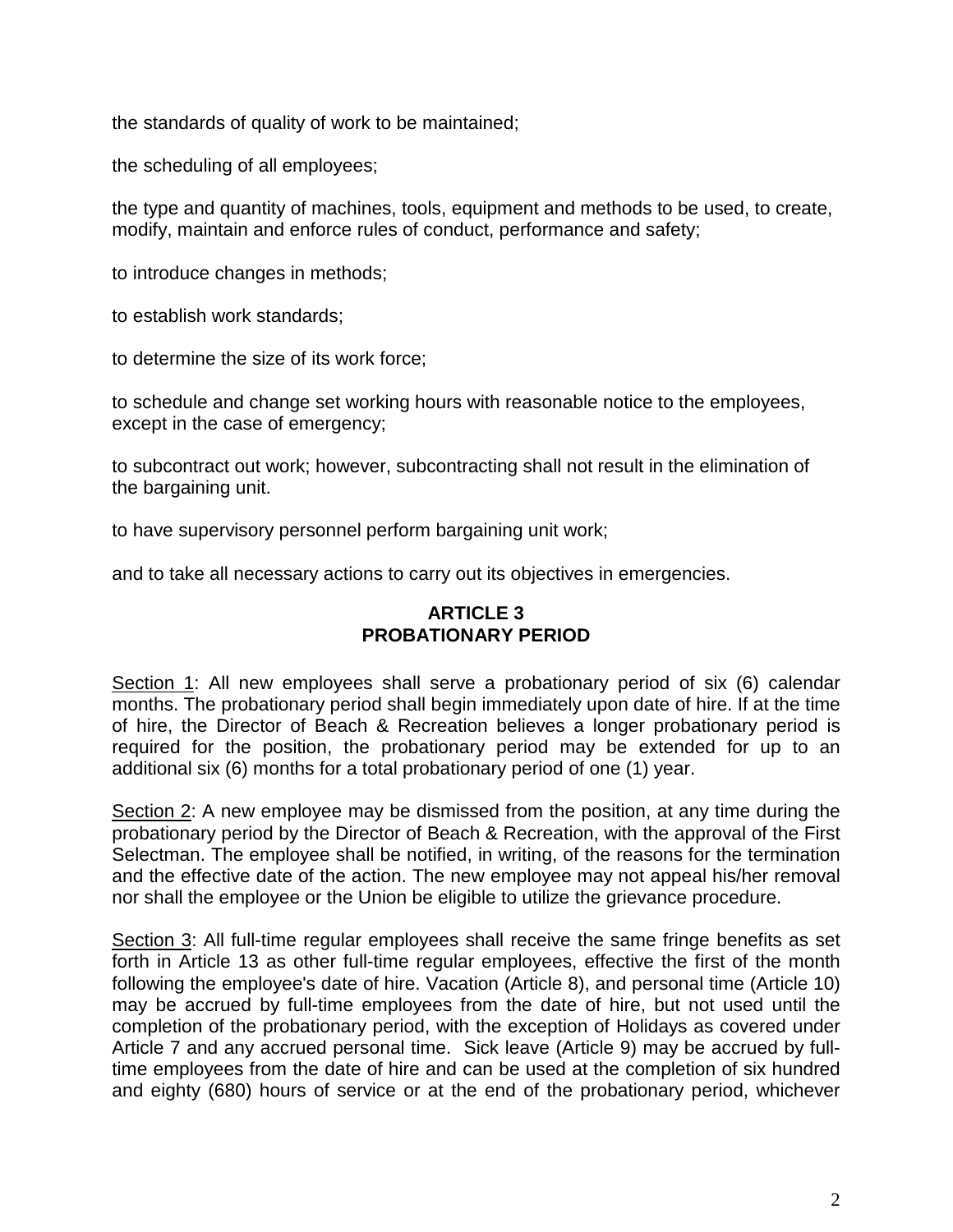<span id="page-4-0"></span>comes first, in compliance with the State of Connecticut PA 14-128.

# **ARTICLE 4 SENIORITY**

Section 1: Seniority is defined as the most recent period of uninterrupted, continuous full-time service of an employee in the bargaining unit computed in years, months and days from the date of hire.

Section 2: An employee shall lose seniority if the employee:

- a) Quits or resigns;
- b) Is discharged with just cause;
- c) Is absent (except in case of layoff) for three (3) consecutive working days without notifying the Town;
- d) When recalled from layoff, fails to notify the Town within two (2) days of his/her intent to return to work and fails to return to work within ten (10) working days after notification was sent and received by registered mail;
- e) Fails to observe the terms and reasons for which a leave of absence has been granted or has engaged in work during such leave of absence;
- <span id="page-4-1"></span>f) If time for recall from layoff has expired.

# **ARTICLE 5 HOURS OF WORK, WAGES, OVERTIME**

Section 1: The regular full-time hours of employment shall normally be forty (40) hours per week, except as set forth in Article 2. This Article shall not be construed as a guarantee of any specific number of hours of work per week. All employees must record daily time worked in a manner prescribed by management.

Section 2: The wages, rates and classifications which shall be effective during the term of this Agreement are set forth in Appendix A.

Commencing on July 1, 2017, the positions of Grounds Maintainer I, Grounds Maintainer II-CDL B, Grounds Maintainer III, CDL A and Lead Foreman shall become the new classification descriptions within the bargaining unit.

All current members of the bargaining unit as of 7.1.16 shall be eligible to acquire their CDL B. Three (3) members of the bargaining unit, selected by seniority and the Lead Foreman shall be given the opportunity to acquire their CDL A. For the purposes of acquiring the CDL B, the Town shall provide/allow training on site, after hours and the use of Town vehicles. Employees who are current CDL B holders or other persons, as approved by the Director of Beach & Recreation shall be allowed to facilitate the training at no cost to the Town.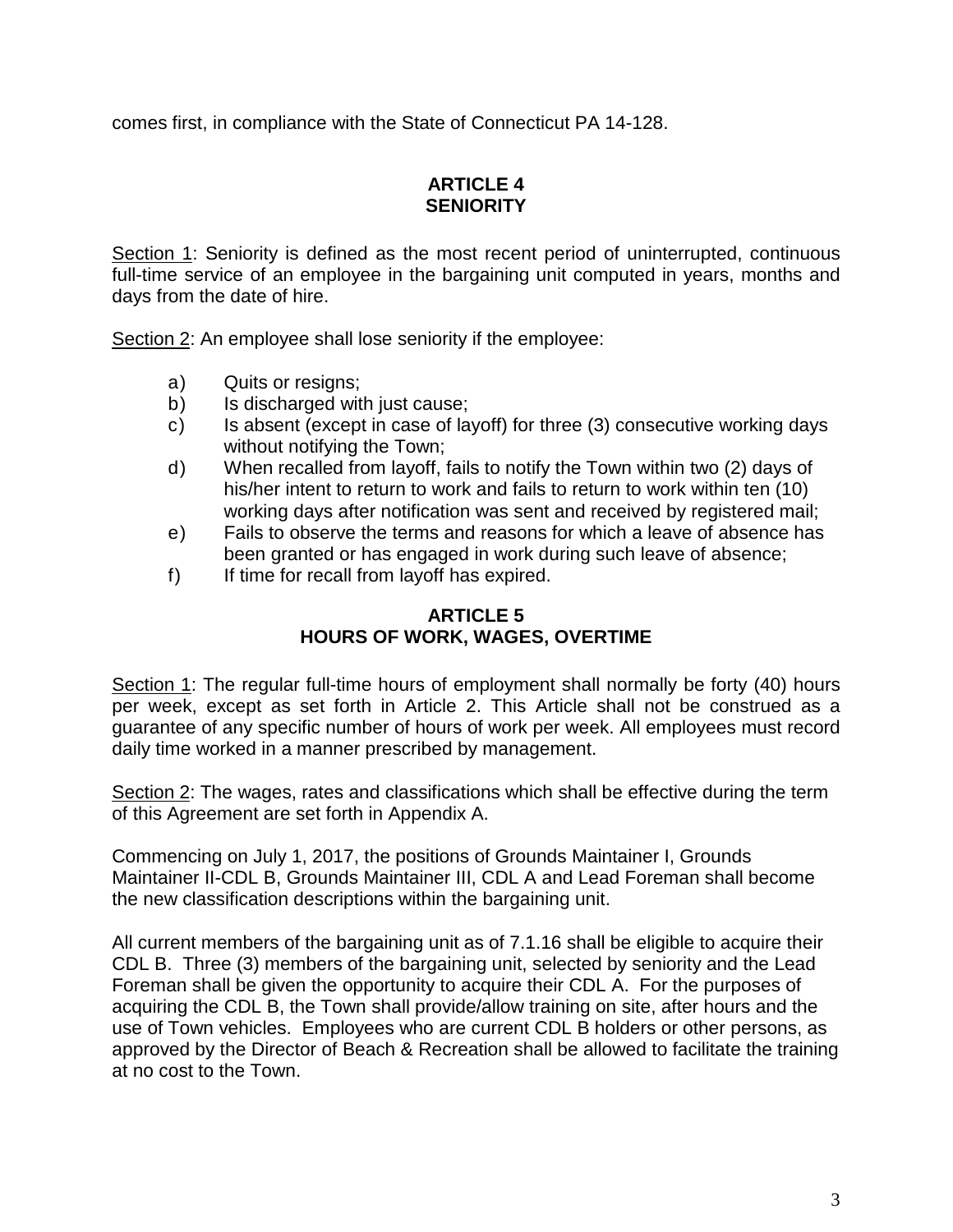For the purposes of acquiring the CDL A, the Town shall subsidize the training fees up to a maximum cost per person of four thousand, three hundred dollars (\$4,300.00). The Town shall allow training, on site, after hours. The Town shall allow training using Town vehicles if necessary. All members of the bargaining unit who are testing for a CDL A shall have an opportunity to pass the certification test, three (3) times. If in the event an employee cannot acquire their CDL A or CDL B within three (3) DOT testing cycles, that employee shall retain their current rate of pay effective as of 6.30.17. All future increases will be in accordance with the terms and conditions of the Collective Bargaining Agreement. In keeping with the spirit of having four (4) members of the bargaining unit afforded the opportunity to obtain a CDL A by 6.30.17, the Town shall then offer the opportunity to the next most senior member of the bargaining unit. An exception may be made at the discretion of management to extend the deadline for moving into the Classification of Ground Maintainer II, CDL B or Ground Maintainer III, CDL A.

The Town shall pay costs pertaining to the CDL B and CDL A license for current members of the bargaining unit as of 7.1.16 including training where applicable, testing fees, 1st time licensing fee and DOT medical examinations*.* In the event that a current member of the bargaining unit as of 7.1.16 fails the DOT test the first time, the cost of retaking the test a  $2^{nd}$  time shall be paid for by the employer. In the event a 3<sup>rd</sup> test is required the employee shall be responsible for testing fees*.* After the members of the bargaining unit who are employed as of 7.1.16 complete the training and acquire a Commercial Driver's License, the cost of renewing the license shall be borne by the employee. The Town shall continue to pay thereafter, for the DOT medical examination, required by State or Federal law for any member of the bargaining unit who is authorized to be a Commercial Driver's License holder.Upon acquisition of the license, maintaining the license shall be considered a condition of employment.

Effective on 7.1.17, members who have passed the appropriate training and testing required for the classification of Ground Maintainer II, CDL B, Ground Maintainer III, CDL A and Lead Foreman shall be moved into the Classification Wage Scale set forth in Appendix A, in effect on 7.1.17 at Step 4. Future Step movement shall be in accordance with Article 5, Hours of Work, Wages, Overtime, Section 3.

For the purposes of expanding the number of CDL A driver's beyond the four (4) stipulated in the paragraphs above, the Town agrees to discuss this option with the Union. The Union acknowledges and agrees that the final decision on the number of Ground Maintainer II- CDL B and Ground Maintainer III-CDL A employees is at the sole discretion of management and that such decision shall not be subject to the grievance/arbitration process.

Section 2 (a): For employees hired after 7.1.16 or for those employees who were members of the bargaining unit and who did not participate in the training program outlined above, the Town may afford the same opportunity to train for a CDL B as covered under Section 2. If no internal trainer is available, the Town is not under any obligation to provide one. The Town agrees to discuss with the Union future training as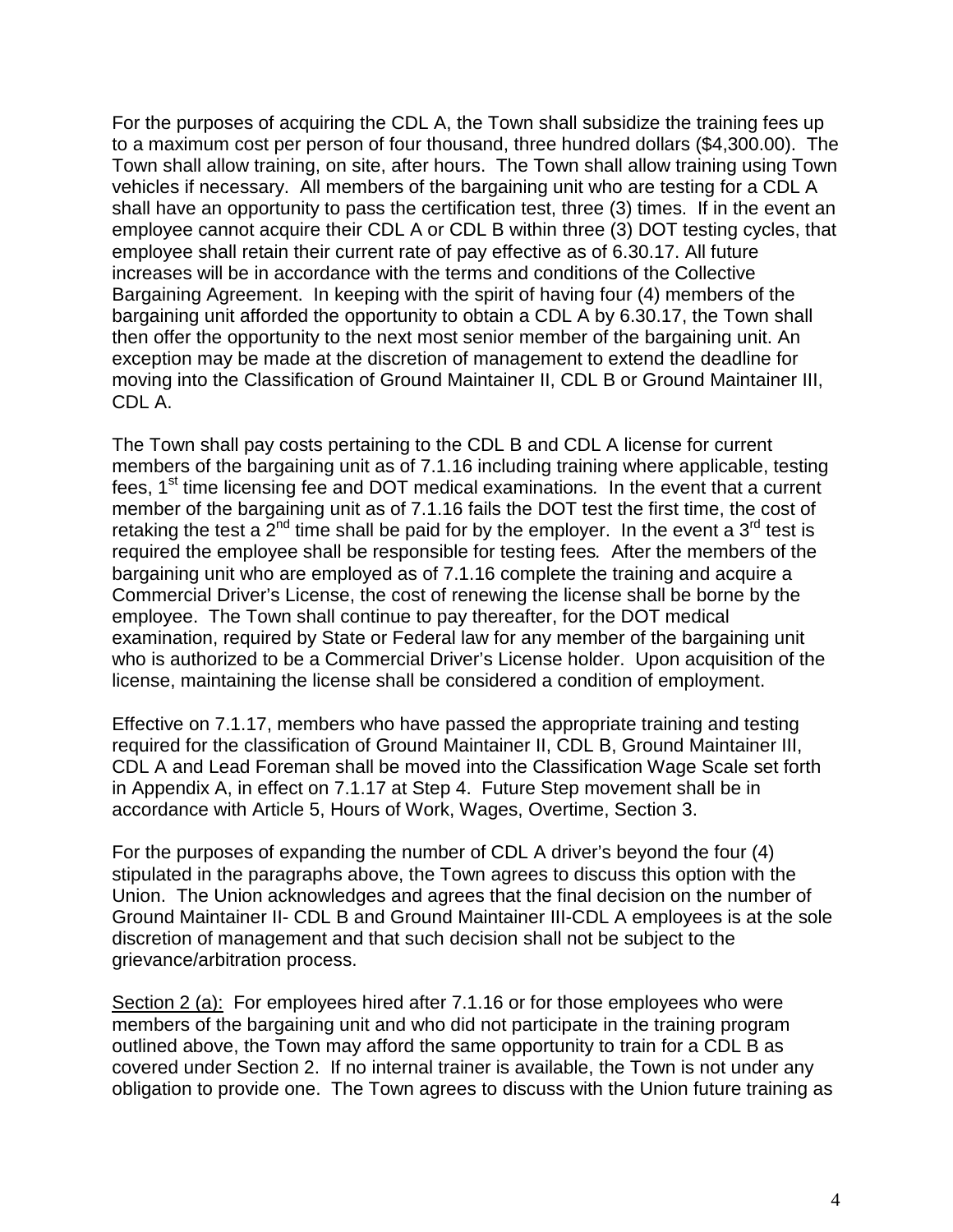it applies to license classification and cost, use of facilities and equipment after hours and the use of Town vehicles for testing purposes. The Union acknowledges and agrees that the final decision on the continuation of the training program is at the sole discretion of management and that such decision shall not be subject to the grievance/arbitration process.

If the Town so choses to continue the training program, the Town may pay costs pertaining to the CDL B and CDL A license for future opportunities within the bargaining unit after  $7.1.17$  including training where applicable, testing fees,  $1<sup>st</sup>$  time licensing fee and DOT medical examinations*.* In the event that a member of the bargaining unit either hired after 7.1.16 or who originally declines participation in the training program being offered effective on 7.1.16 and fails the DOT test the first time, the cost of retaking the test a  $2<sup>nd</sup>$  time shall be paid for by the employee.

Section 3: Employees shall move up one (1) step on their pay classification July  $1<sup>st</sup>$  of each year provided he/she has been a full-time employee for six (6) months and/or at the end of their probationary period. Employees who have displayed below average performance may have their wage increases delayed for up to three (3) months.

Section 4: An employee appointed to a position should normally be compensated at the minimum rate of the pay range. However, an appointment at a salary above the minimum rate may be made upon written recommendation of the First Selectman or Director of Beach & Recreation. The recommendation should be based upon the qualifications of the applicant or by the lack of applicants available at the minimum rate. All starting salaries, other than at the minimum rate, are subject to the approval of the Board of Selectmen.

Section 5: Employees paid on an hourly basis shall be paid for the actual hours worked during a pay period times their hourly rate.

Section 6: All employees shall receive their paychecks bi-weekly. Paychecks shall be issued by either the Department Head or the Finance Office. Paychecks shall not be issued to anyone other than the person for whom the check is written, unless the employee authorizes so in writing. No payroll deductions, other than those legally required, shall be made from the employee's paycheck without the employee's written approval. Employees may elect to have direct deposit for as long as the Employer provides this service.

Section 7: Employees shall receive time and one-half (1-1/2) for all hours worked in excess forty (40) hours in any one (1) work week or eight (8) hours in any day. A work week is defined as that period of time commencing at 12:01 a.m. on Sunday morning and ending at midnight the following Saturday. Overtime worked on Sundays and holidays shall be paid at double-time.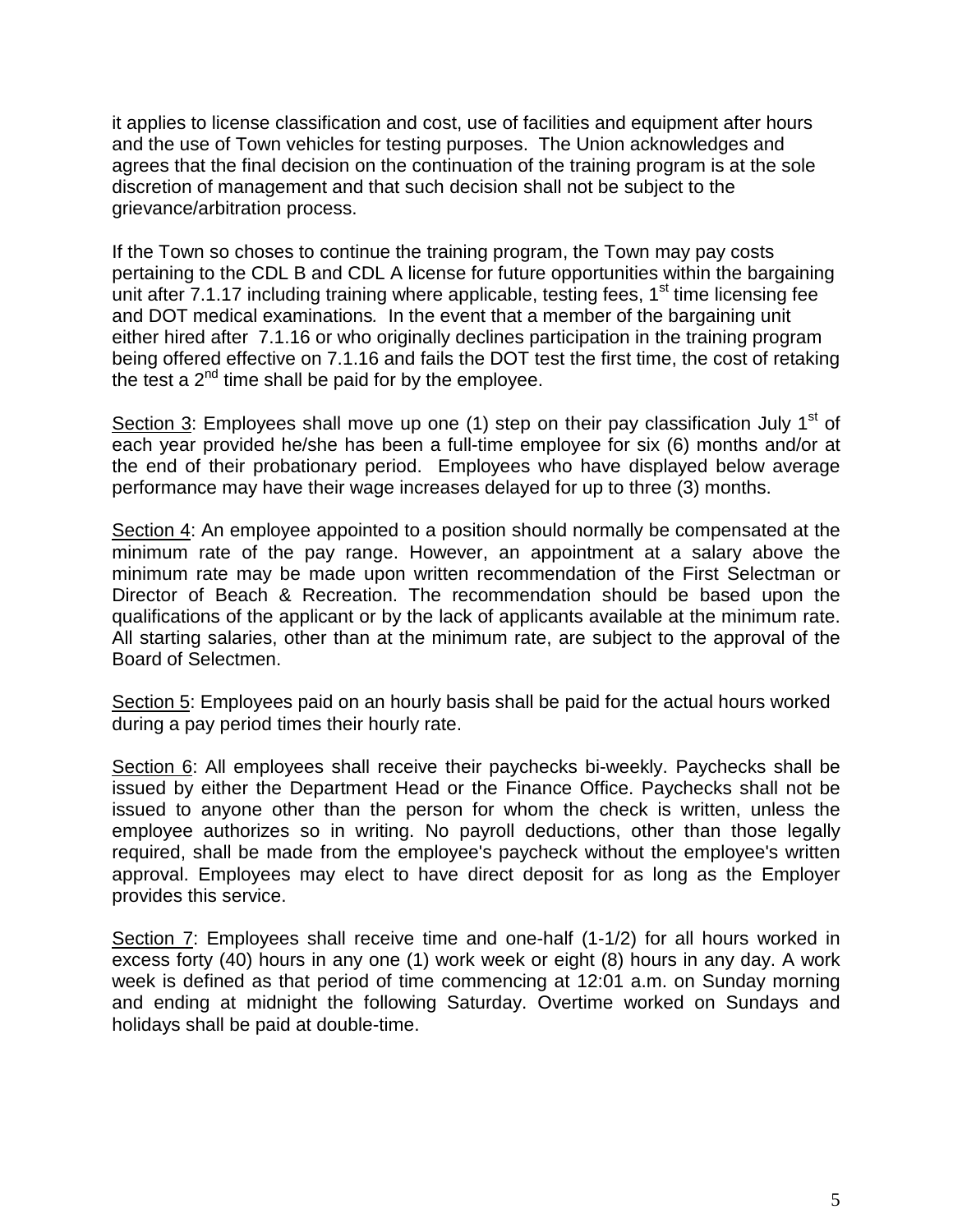#### **ARTICLE 6 CALL-IN PROCEDURE**

<span id="page-7-0"></span>Section 1: All overtime assignments, except snow removal, shall be offered to employees first on a rotational basis. Employees may voluntarily swap overtime assignments for the full shift and must notify the Superintendent immediately of the swap.

Section 2: In the event there are no volunteers for an overtime assignment and an employee must be ordered in, it shall be done in accordance with the overtime rotation list. This shall include the foreman.

Section 3: If an employee is called in to work overtime, that is not contiguous to his/her shift, without advance notice, he/she shall receive a minimum of three (3) hours of overtime-pay at time and a half (1-1/2). For employees who are called in to work overtime, without advance notice on a Sunday or a Holiday, they shall receive a minimum of three (3) hours of overtime pay at double time. The minimum call-in pay shall apply to all employees who actually work less than three (3) hours. For all call-in hours in excess of three (3) hours, the employee shall receive pay for actual time worked at the applicable overtime rate. Call-in pay, without advance notice, shall also apply to either the period three (3) hours before or three (3) hours after the regularly scheduled work day or with at least one (1) day's advance notice. If an employee is scheduled to work overtime on a Saturday and/or Sunday, and the call is cancelled with less than three (3) hours notice, the employee shall receive three (3) hours of overtime pay. Eligibility for call in overtime pay does not commence until such time as the employee enters the facility and clocks in for work. Employees who are called in to work are expected to report to work within one (1) hour of the call.

Section 4: All employees are required to report to work for snow removal duties. Eligibility for call in overtime pay does not commence until such time as the employee enters the facility and clocks in for work. Employees who are called in to work are expected to report to work within one (1) hour of the call.

Section 5: Advance notice shall be given for all overtime, except snow removal, when possible.

Section 6: Employees who are out of work sick on a Friday are ineligible for regular or mandatory overtime on Saturday, Sunday and any Monday holiday.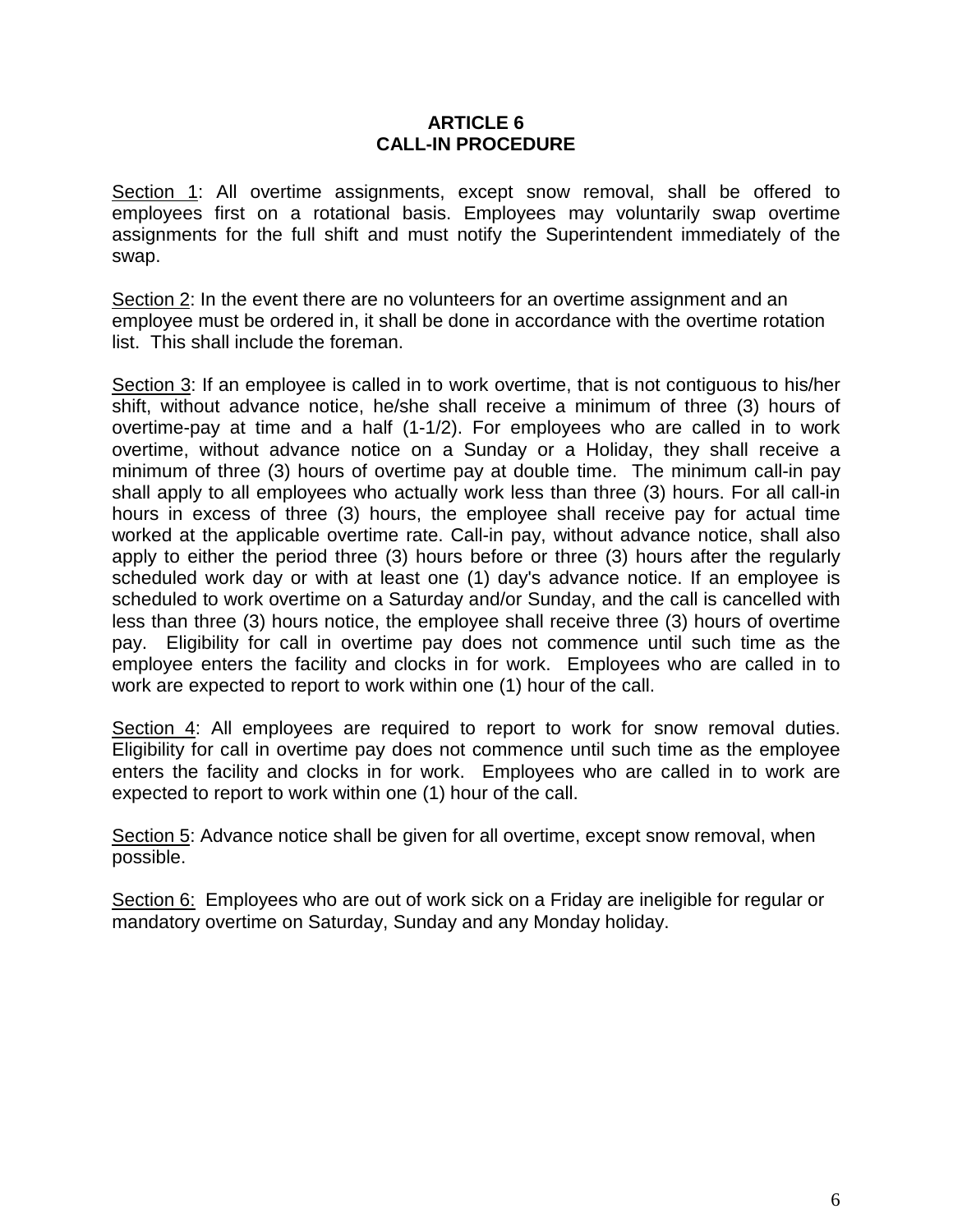# **ARTICLE 7 HOLIDAYS**

<span id="page-8-0"></span>Section 1: Regular full-time employees shall be granted the following thirteen (13) holidays with pay:

> New Year's Day Martin Luther King Day Presidents' Day Good Friday Memorial Day Independence Day July 1st Accrual - Floating **Holidav**

Labor Day Columbus Day Veteran's Day Thanksgiving Day Day after Thanksgiving Christmas Day

Employees shall be paid for the listed holidays at their daily rate based upon the number of hours normally scheduled to work on said day, provided they work the last full day before and after the holiday unless excused by the Director of Beach & Recreation or is otherwise on an approved leave; or are out sick on either such day.

If any of the listed holidays fall on a Sunday, the following Monday shall be considered the holiday; if the holiday falls on a Saturday, the preceding Friday shall be considered the holiday.

Section 2: When the holiday is celebrated on a regular full-time employee's normal day off, he/she shall receive a holiday compensation day that must be used within the pay period. When the holiday occurs on a day when the employee is required to work, the employee shall be granted equivalent time off within the pay period or receive paid compensation for holiday work.

<span id="page-8-1"></span>Section 3: Effective on July 1, 2016, Floating Holiday's shall accrue annually each July 1st. For the purposes of the 1<sup>st</sup> year of implementation, employees shall be allowed to roll over a Floating Holiday not used but accrued on January 1, 2016. One (1) additional Floating Holiday shall be granted effective July 1, 2016. All Floating Holidays must be exhausted by June 30, 2017. Starting on July 1, 2017 and each July 1<sup>st</sup> thereafter one (1) Floating Holiday shall accrue to members of the bargaining unit and such day must be used or forfeited no later than June  $30<sup>th</sup>$ .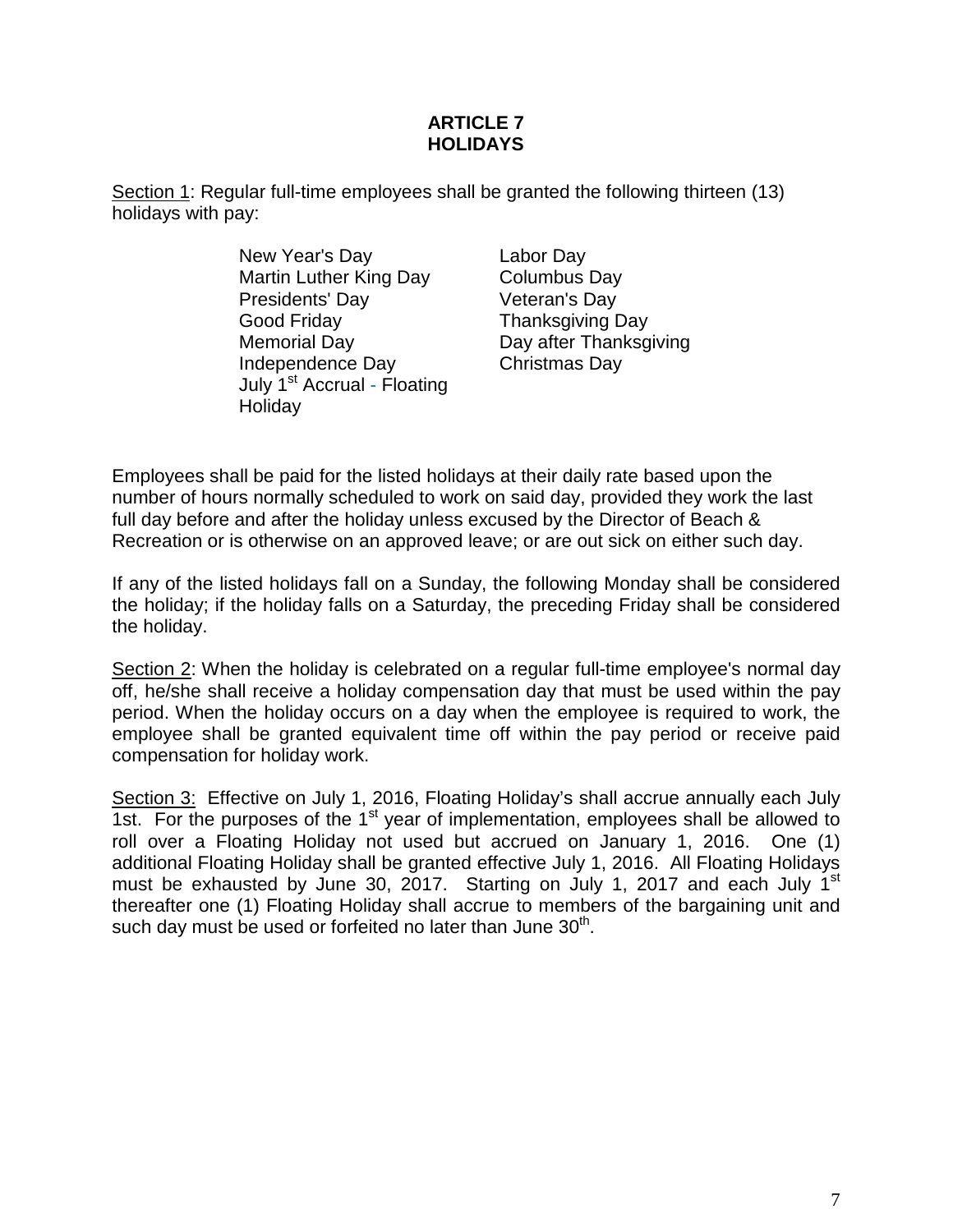# **ARTICLE 8 VACATIONS**

Section 1: Regular full-time employees shall receive accrued vacation leave, based upon the following schedule:

Length of Employment

Six (6) months to five (5) years Five  $+$  (5 +) years to fifteen (15) years Fifteen  $+ (15 +) -$  to twenty (20) years Twenty-one (21)+ years

Vacation Accrual

Ten (10) days/year Fifteen (15) days/year Twenty (20 days/year

One (1) additional day per year up to a maximum of twenty-five (25) days

Vacation time is accrued monthly and may be taken only after the end of an employee's probationary period. An employee may not carry forward, on their service anniversary date, more than two (2) years of accrued leave.

Section 2: The length of continuous service shall determine vacation time. For the purpose of computing vacation time, employees who leave the Town service and are later reinstated within two (2) years, shall have their service bridged. Employees rehired by the Employer after two (2) years, except as provided in the layoff provision, shall be considered new employees.

<span id="page-9-0"></span>Section 3: All vacation leave must be requested and approved by the Superintendent of Building & Grounds or in his/her absence, his/her designee prior to taking the leave. An absence slip must be filed with the Human Resource Department prior to the leave date.

#### **ARTICLE 9 SICK LEAVE**

Section 1: Regular full-time employees may accrue a total of ten (10) sick days per service year. Paid sick leave can only be used at the completion of six hundred and eighty (680) hours of service or at the end of the probationary period, whichever comes first, in compliance with the State of Connecticut Public Act 14-128. Unused sick leave shall be accumulated as of the employee's service anniversary date.

Section 2: Employees must notify the Director of Beach & Recreation or their Supervisor as soon as possible of a sick leave absence. Employees must notify the department of the absence within the first half hour of the workday at the department head or supervisor's worksite.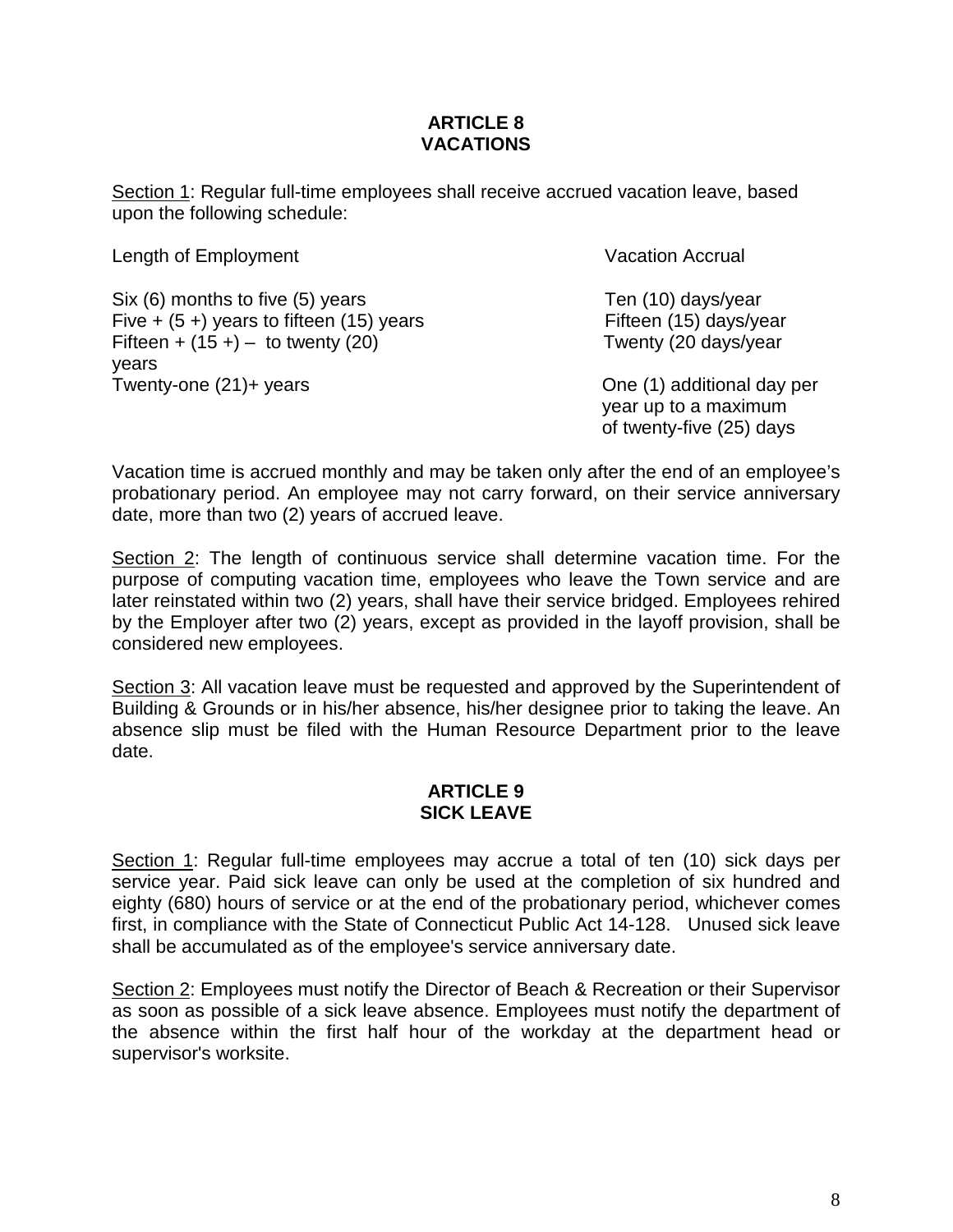Section 3: Sick leave can be used only with the approval of the Director of Beach & Recreation and only for personal illness, personal injury, or required medical or dental treatment. The Director of Beach & Recreation may require an examination by a physician, at the Employer's expense, to determine the continuation of paid sick leave or an employee's ability to return to his/her assigned job duties.

Section 4: An employee is required to submit a doctor's statement stating the nature of the illness or injury if the sick leave exceeds three (3) consecutive work days. Failure to provide the doctor's statement shall be sufficient to deny such leave. A doctor's statement may also be required if the sick leave falls on a Friday or a Monday or the day before or after a holiday at the discretion of the Director of Beach & Recreation.

Section 5: Abuse of sick leave privilege shall be considered sufficient cause for disciplinary action. Sick leave shall not be considered an entitlement to be used at the employee's discretion, but shall be allowed only, in valid cases of sickness or disability. Accumulated sick leave cannot be taken immediately prior to retirement, unless properly chargeable to sick leave.

Section 6: The Employer will provide the same accrued sick leave payments on resignation, retirement, or death as are currently provided to non-union Town employees.

<span id="page-10-0"></span>Section 7: Employees will be allowed to use five (5) sick days to attend to care for a direct family member (mother, father, child or direct dependent).

# **ARTICLE 10 PERSONAL LEAVE**

Section 1: Employees who have completed their probationary period shall be entitled to up to three (3) paid personal days per fiscal year for the conducting of legal, business, household, family or other personal matter that need to be completed during normal working hours. Use of personal days are subject to prior approval by the Director of Beach & Recreation. Approval shall not be unreasonably denied. As a general rule, employees are required to give a twenty-four (24) hour notice when requesting a personal day, however, this rule shall not apply in the case of an emergency. Personal leave cannot be accumulated.

Section 2: Effective on July 1, 2016, Personal Leave shall accrue annually each July 1st. For the purposes of the  $1<sup>st</sup>$  year of implementation, employees shall be allowed to roll over Personal Leave not used but accrued on January 1, 2016. Three (3) additional Personal Leave days shall be granted effective July 1, 2016. All Personal Leave must be exhausted by June 30, 2017. Starting on July 1, 2017 and each July 1<sup>st</sup> thereafter three (3) Personal Days shall accrue to members of the bargaining unit and such leave must be used or forfeited no later than June  $30<sup>th</sup>$ .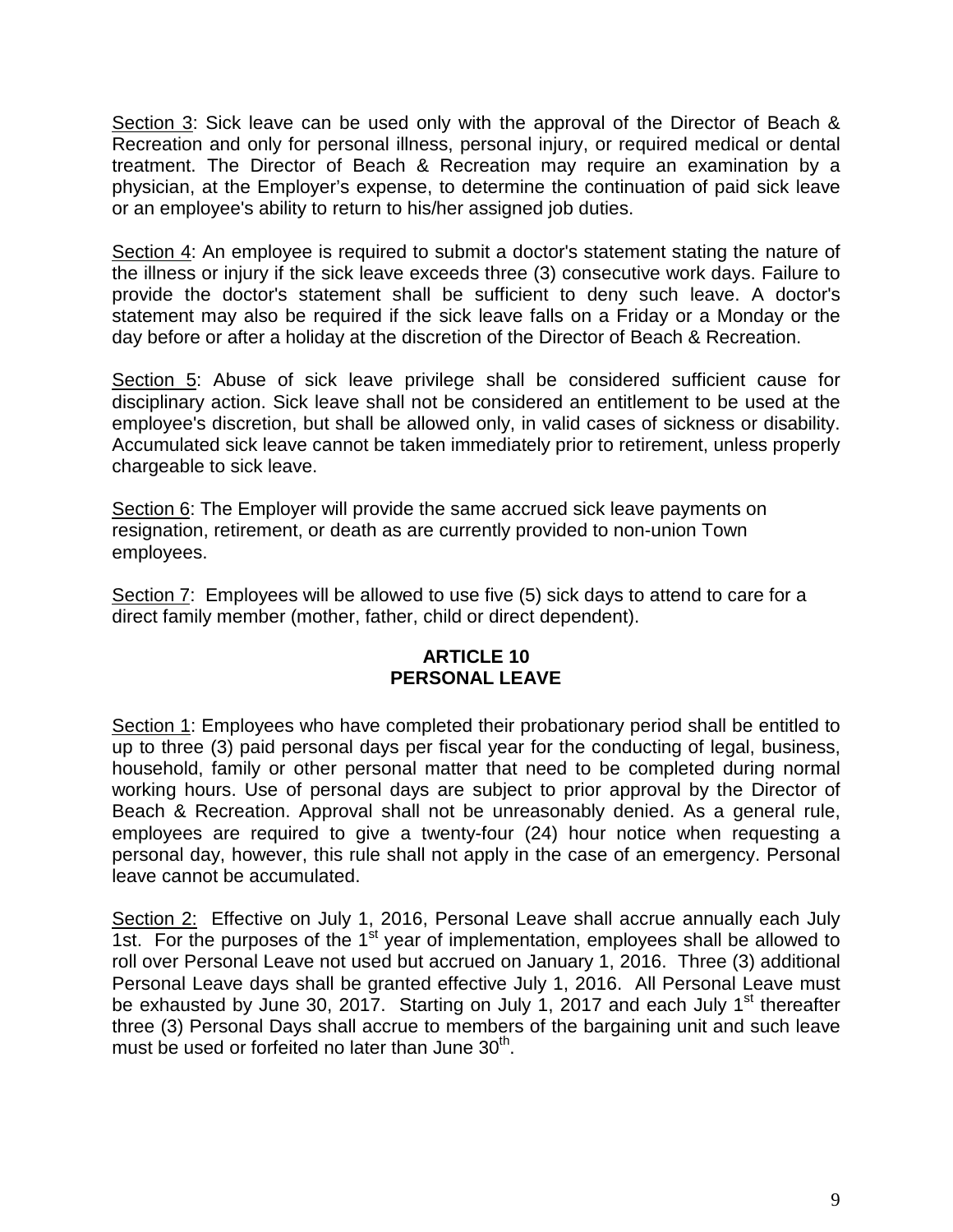Section 3: An absence of an employee from work, including an absence for a whole or a part of a day, that is not authorized by a specific grant of leave of absence, under the provisions of Articles 8, 9 and 10, shall be deemed an absence without leave. Any such absence shall be without pay and may subject the employee to disciplinary action. Any employee who is absent from work for three (3) consecutive work days, or on three (3) separate occasions for less than a total of three (3) days without prior approval or notification to his/her department head shall be considered to have resigned.

#### **ARTICLE 11 OTHER LEAVE BENEFITS**

<span id="page-11-0"></span>Section 1: Regular full-time employees shall be granted a leave of absence, with pay, when a death has occurred in the immediate family. The Employer, upon approval of the Director of Facilities, shall provide the following leave of absence for attendance of memorial services and for a period of bereavement:

Paid Leave Spouse or Child Five (5) days Mother, Father, Sister, Brother Three (3) days<br>
Grandparents, Grandchild, Canadian Cherchild, Crandparents, Grandchild, Grandparents, Grandchild, Mother-in-Law, Father-in-Law, Sister-in-Law, and Brother-in-Law

Section 2: An employee shall be granted leaves of absence, designated as civil leave, for jury duty. Such leave shall only be during that part of the day that appearance is required. Such employees shall receive their regular salary for up to five (5) working days per fiscal year of jury service. Fees received from the court must be given to the Employer. When such employee is properly excused by the court, he/she shall report back to work; provided, however, that when the employee is excused by the court for the day, he/she shall immediately telephone or otherwise contact his/her supervisor to determine whether he/she is required to return to work for the remainder of that workday. Such paid leave excludes court time as a result of personal actions (civil or criminal actions or violations).

Section 3: If an employee loses time due to a compensable work-related injury or illness, he/she shall be entitled to compensation as required by the State Worker's Compensation Law. An employee with one or more years of service shall receive benefits equal to his/her normal net weekly pay, with the Employer making up the difference between his/her normal net weekly pay and the total worker's compensation (not including indemnity benefits), social security and pension benefits, up to a maximum of twelve (12) from the date of injury.

Section 4: Employees of the Town, who are members of a Reserve Unit of the Army, Navy, Marine Corps, Coast Guard, or Air Force of the United States of America shall be entitled to absent themselves from their duties with the Employer while engaged in required field training in such a unit. No such employee shall be subjected to any loss or reduction of seniority, vacation, or holiday privileges. While engaged in such training;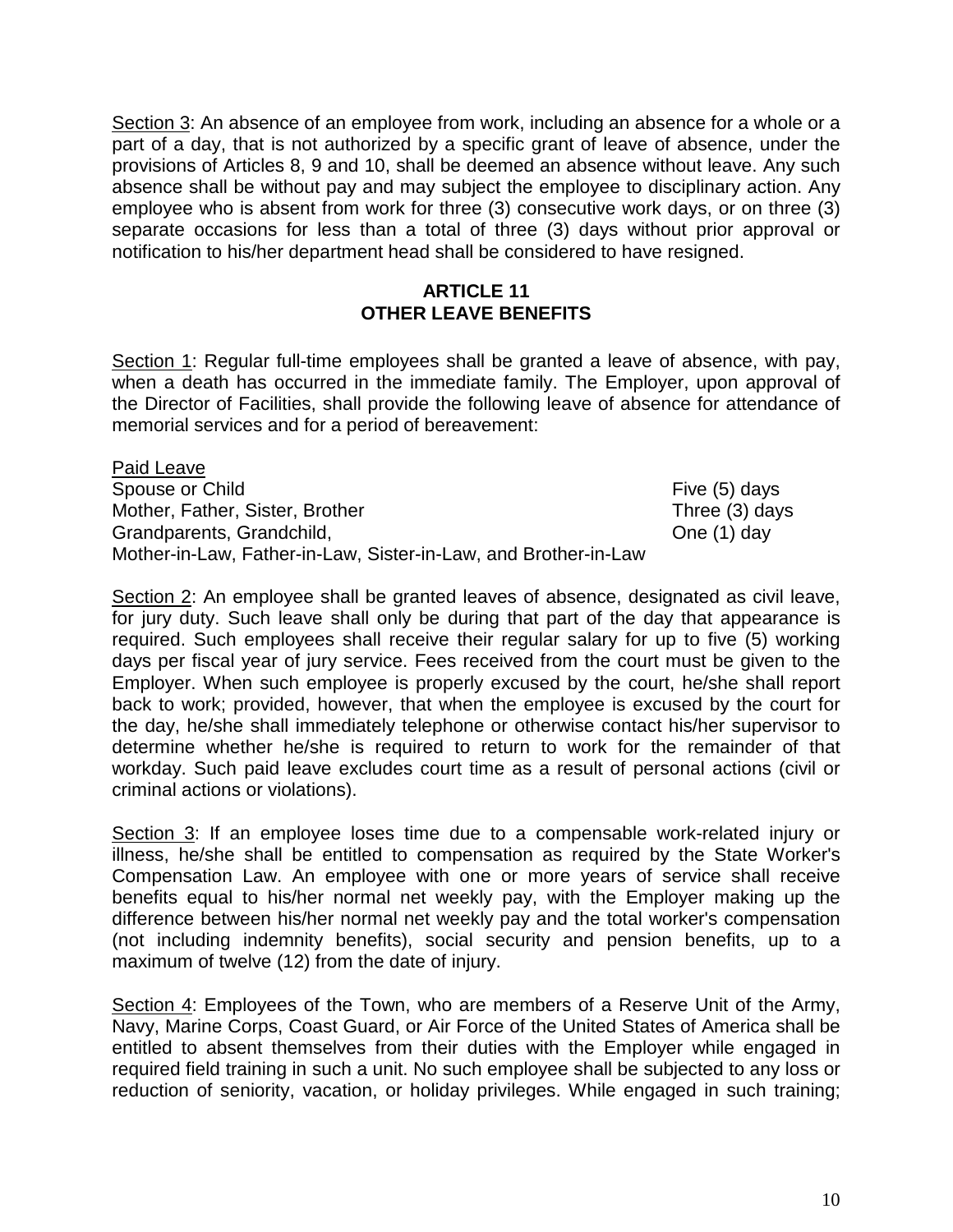<span id="page-12-0"></span>the Employer shall pay the difference between the employee's compensation for military activities and his/her regular compensation up to a maximum of ten (10) working days per fiscal year. The employer and eligible employees retain all rights and privileges set forth in Section 7-462 of the Connecticut General Statutes.

# **ARTICLE 12 FAMILY MEDICAL LEAVE**

<span id="page-12-1"></span>The Employer and eligible employees retain all rights and privileges under applicable state and federal Family and Medical Leave Act statutes.

#### **ARTICLE 13 BENEFITS**

Section 1: All insurance benefits for newly hired full-time employees shall go into effect the first (1st) of the month following the employee's date of hire. Benefits for terminated employees shall cease as of the last day of the month in which they left employment with the Employer.

### Section 2:

- a. Medical insurance coverage will be made available to regular full-time employees and eligible family members. Said plan will provide for hospitalization, surgical and prescription benefits under a Town plan with applicable co-payments for doctor's visits, prescriptions and with annual deductibles and subject also to the employee's contribution toward the premium costs set forth below in subsection (C) as summarized in Appendix B.
- b. Dental Coverage will be provided for employees only. Dental coverage for family members may be purchased from the Town at cost.
- c. Employees who choose the medical insurance coverage summarized in Appendix B will be required to contribute fifteen percent (15%) of the total cost of the insurance coverage on a bi-weekly basis for contract year 2018-2019.
- d. Effective July 1, 2019 employees electing coverage in Anthem Century Preferred or Anthem HMO shall contribute sixteen percent (16%) of the total cost of the medical coverage selected.
- e. Employees who participate in the Preventive Care Program and that have certified, either through carrier data or through an Attestation form, prior to June 30<sup>th</sup> of each that they, and if applicable, their spouse, have completed all aspects of the program shall have their premium cost share adjusted down. Employees and, if applicable, their spouse who are not compliant with the Preventive Care Program shall have their premium cost share adjusted up. Adjustments are based upon the schedule below, each July  $1<sup>st</sup>$ .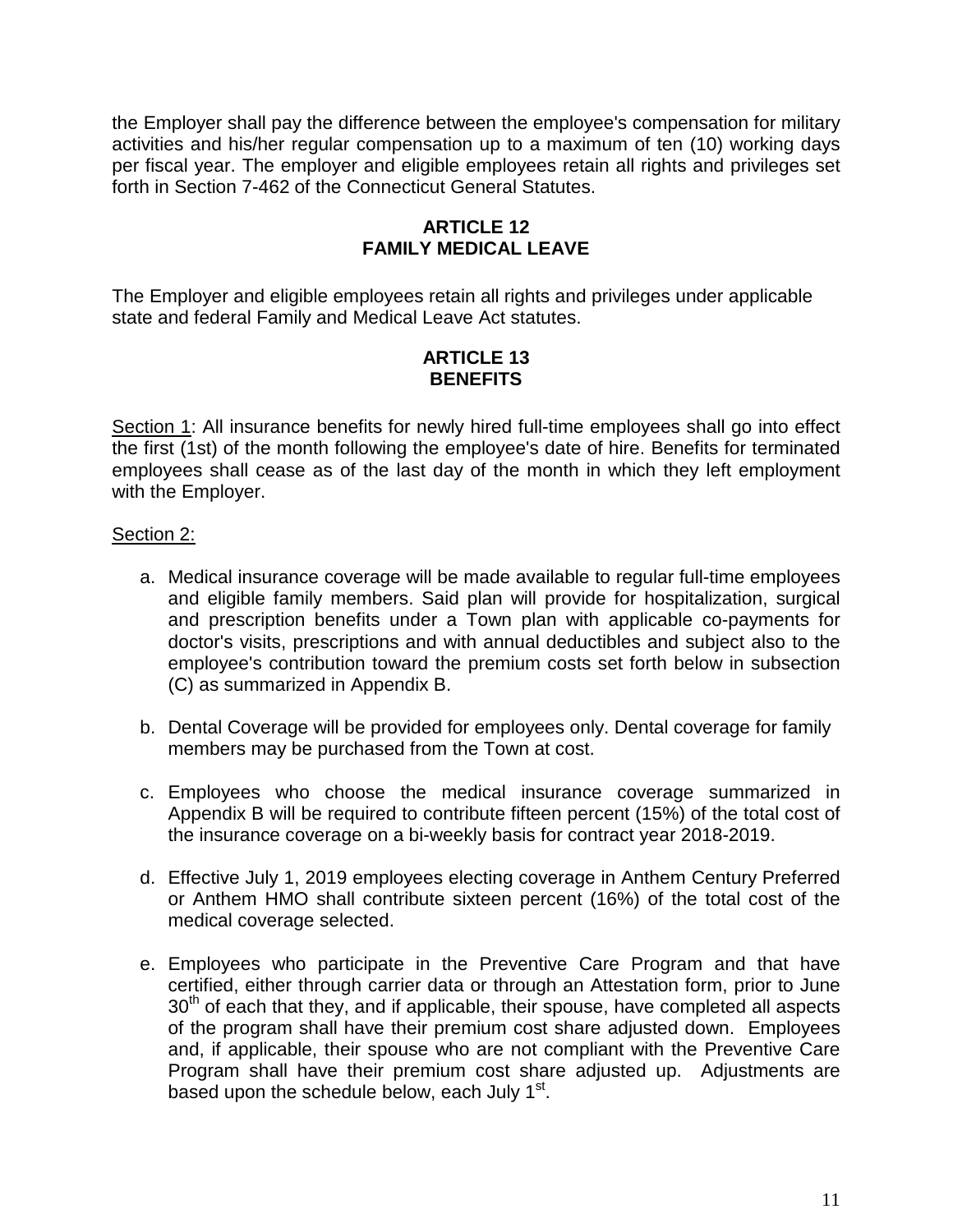| a. 7/1/2020 | 15% or 18% |
|-------------|------------|
| b. 7/1/2021 | 16% or 19% |
| c. 7/1/2022 | 17% or 21% |
| d. 7/1/2023 | 17% or 21% |

- f. The Employer has the right to change carriers of the health insurance coverage program, or to self insure provided that following any such change of carriers or conversion to self-insured, the benefits and coverage are substantially equal to the prior program. For purposes of this Article, substantially equivalent means that when the old and new plan or insurance are compared, in total, the overall coverage and/or benefits of the new plan or program are substantially similar to the old, notwithstanding that there may be differences and/or disparities between benefits and/or coverage between the old and new plans or programs.
- g. Regular full-time employees may choose to not participate in the Town health insurance benefit program. Employees may opt to receive a quarterly payment equal to fifty percent (50%) of the current single Blue Care coverage rate in lieu of health insurance coverage. Employees may only re-enter or exit the health benefit program one time during a calendar year, unless a change has occurred in the employee's status (i.e loss of other insurance, marriage, divorce, etc.).
- h. Retiree health insurance shall be offered to retired employees, between the ages of fifty-five (55) and sixty-five (65), receiving pension benefits. The retired employee is responsible to pay the full premium coverage on a timely basis. Premium payments are due on the 20th of the month prior to the coverage month.
- i. Changes in co-pays shall go in to effect on 7.1.19 and shall be reflected in Appendix B.

Changes to HMO program:

- a. Primary Care Visit  $$25.00$  co-pay
- 
- c. Outpatient Surgery **\$250.00 co-pay**
- d. Emergency Room \$200.00 co-pay
- 
- f. Hospital Inpatient  $$500.00$  co-pay
- g. Ambulatory Surgery **\$250.00 co-pay**
- h. Mental health and Pregnancy co-pays shall be the same as those reflected above.
- b. Specialist Visit  $\frac{1}{2}$  b. Specialist Visit e. Urgent Care  $$100.00$  co-pay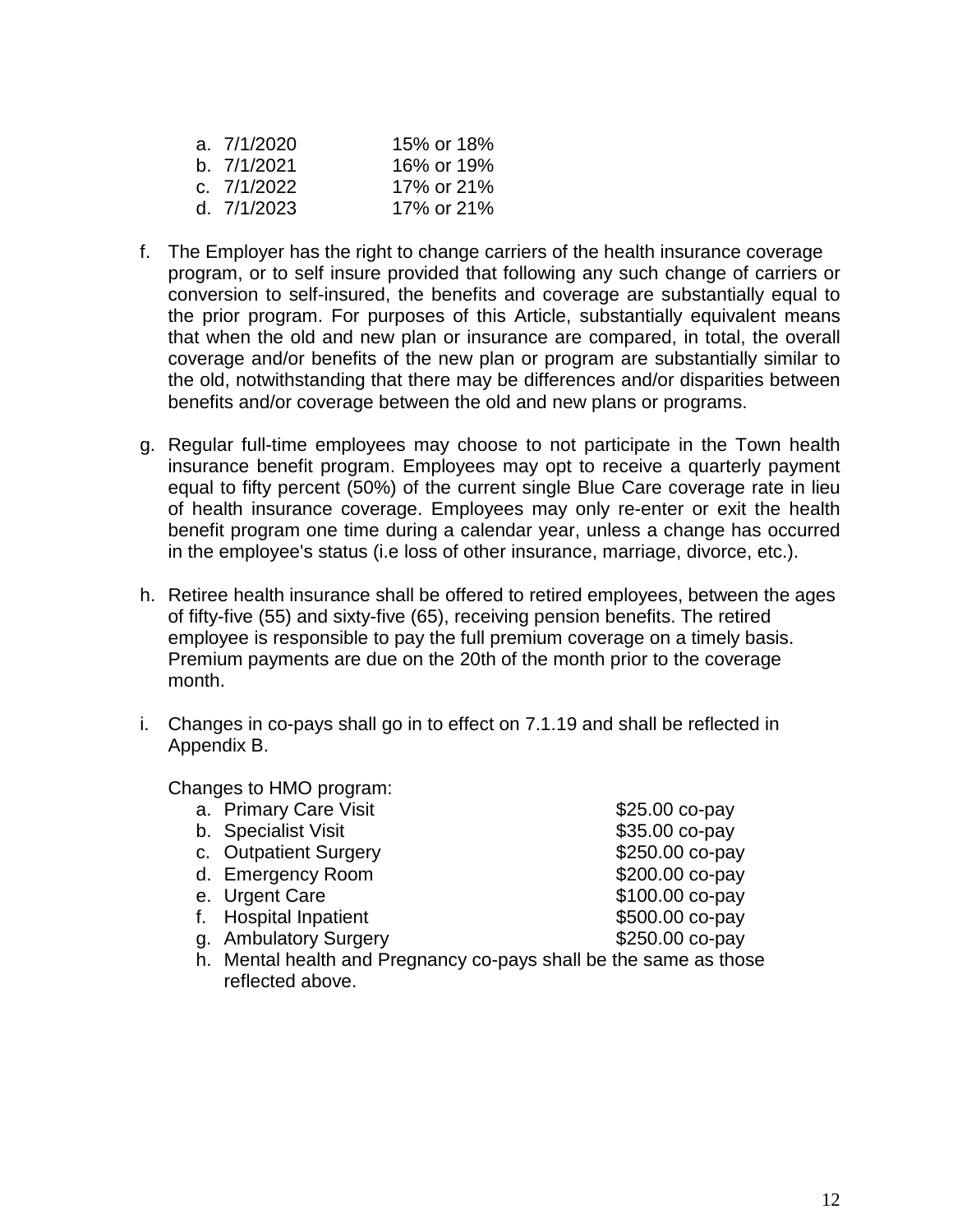Changes to PPO program:

- a. Primary care visit  $$20.00$  co-pay
- b. Specialist visit  $$35.00$  co-pay
- c. Outpatient surgery example that S250.00 co-pay
- d. Emergency Room \$100.00 co-pay
- e. Hospital Inpatient  $$500.00$  co-pay
- f. Ambulatory Surgery 6250.00 co-pay
- g. Mental health and Pregnancy co-pays shall be the same as those reflected above.
- j. Effective upon ratification of this Collective Bargaining Agreement the Implementation of a Wellness Initiative Program shall commence. An Employee, and if applicable, their spouse must both participate in the Preventative Care Program. Employee premiums will be driven by participation
- Preventive Care Program monitors compliance for screenings on the following services:
	- o Physical Examination Annual
	- o Cholesterol check Annual
	- o Cervical Cancer Screening Every three (3) years
	- o Breast Cancer Screening Starting at age 40 then as recommended
	- o Colon Cancer Screening Starting at age 50 then as recommended
	- o Prostate cancer Screening Starting at age 50 then as recommended.<br>If an employee/spouse has already completed a diagnostic test (
		- If an employee/spouse has already completed a diagnostic test (Ex: at age 50 a colonoscopy was performed and the employee/spouse does not have to be screened for 10 years, the Town will either have the carrier confirm the record or the employee will need to have their physician complete an Attestation form)
		- The Town only receives information indicating that the screening has been performed. The Town does not receive any results from the screening/testing.
		- **If prior screenings were not done by the Town's current Insurance** Carrier the employee must then have their physician fill out the Attestation Form and submit it to Human Resources.
- Additional benefits provided currently by Anthem:
	- o Live Health Online
		- Any employee, spouse or dependent that uses Live Health Online as an alternative to seeing either their primary care physician or going to Urgent Care or the ER will have their co-payment waived. Live Health Online is also available too accessing mental heath benefits.
	- o Anthem Condition Care Incentive Program:
		- Any employee who has a chronic care condition as approved by Anthem will have their co-pay to the physician or specialist waived. Based upon billing information Anthem can identify our employees who see physician/specialists for one of these conditions the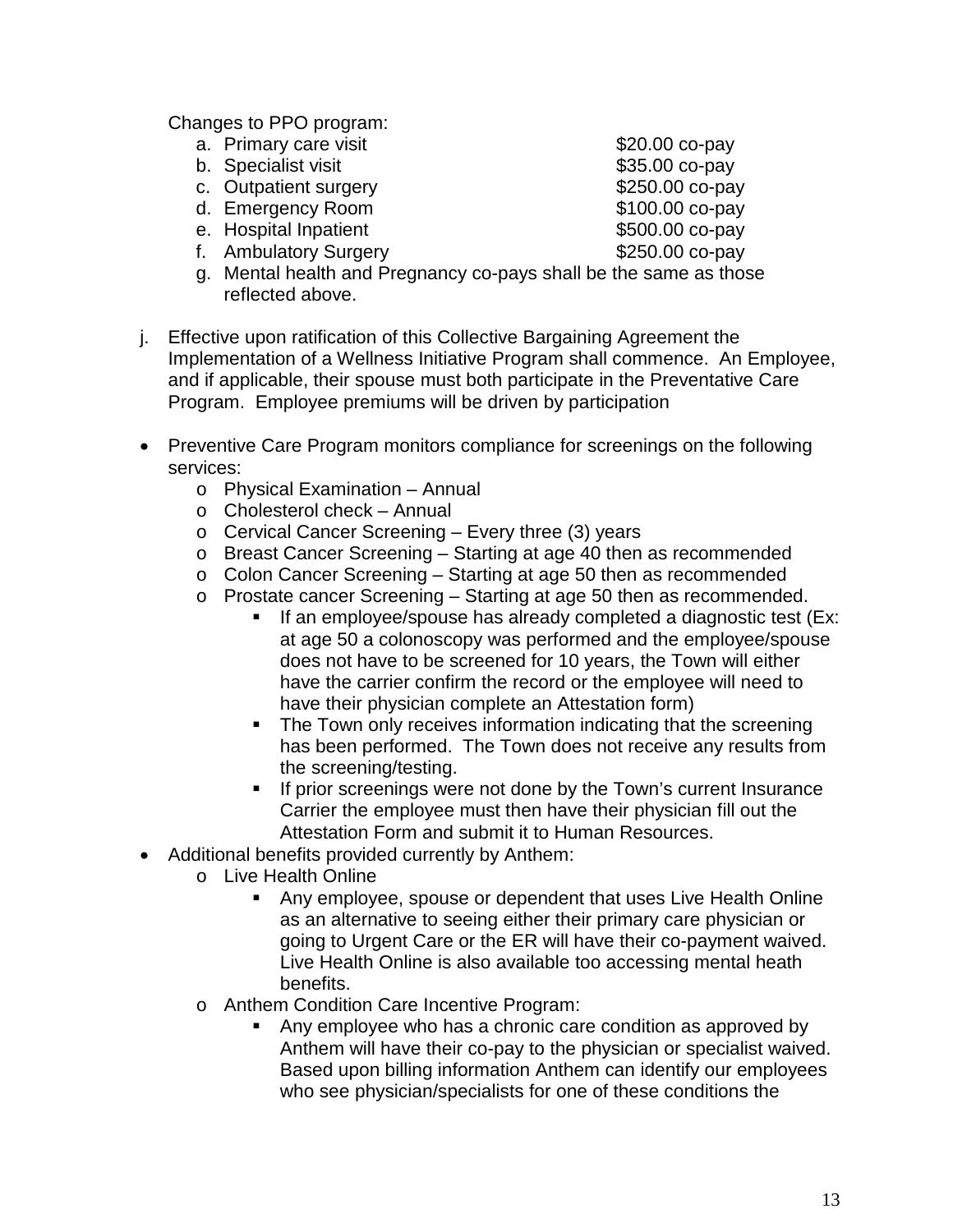employee (and spouse) will receive a letter from Anthem, which they should show to the provider that will waive the co-payment. Approved conditions are:

- COPD
- Asthma
- Heart & Hypertension
- Diabetes
- Coronary Artery Disease
- o Condition Care is not a mandatory part of the program (like the Preventative Care Program); employees can voluntarily enroll.
- o Dependents will also qualify for the co-pay waiver for the conditions of Asthma and Diabetes.
- o Employees who participate in the Anthem Condition Care Program will receive outreach from Anthem on healthy strategies and preventive care.
- Heath Risk Assessment
	- o For each employee and spouse that completes a health risk assessment through Anthem.com they will receive a \$75.00 gift card.
	- o The Health Assessment information is used by Anthem to help suggest programs or other health or wellness tools that you may find beneficial. This tool is for employees. Your information is not shared with your employer and the Town only receives information from Anthem indicating that the Health Risk Assessment has been completed.
- These benefits may be subject to change in the event the Town changes carriers.

Section 3: Life Insurance shall be provided to regular full-time employees with coverage of fifty thousand dollars (\$50,000) for life and accidental death and dismemberment for employees under age of sixty-five (65) and coverage of twenty-five thousand (\$25,000) for employees over age sixty-five (65), at Town expense.

Section 3a: Voluntary Life Insurance - The Employer will offer at a group rate, voluntary life insurance to its full-time employees at the employee's expense. The plan is made available on a totally voluntary basis and deductions will be made through the employee's paycheck. Additional information is available through Human Resources.

Section 4: Long-Term Disability Insurance shall be provided to regular full-time employees at Employer's expense. Coverage provides for sixty percent (60%) of the base salary after ninety (90) days of disability or use of accrued sick leave, whichever is greater. In addition, the Employer shall continue to make short-term disability coverage available to employees at the employee's option and sole expense.

Section 5: Pension Plan - All regular full-time employees hired prior to July 1, 2013 are eligible to participate in the Town's noncontributory pension plan as of their date of employment. Details of the pension plan are described in a separate document available in Human Resources. Employees hired on and after July 1, 2013 shall be eligible to participate in the Town's defined contribution plan which shall include a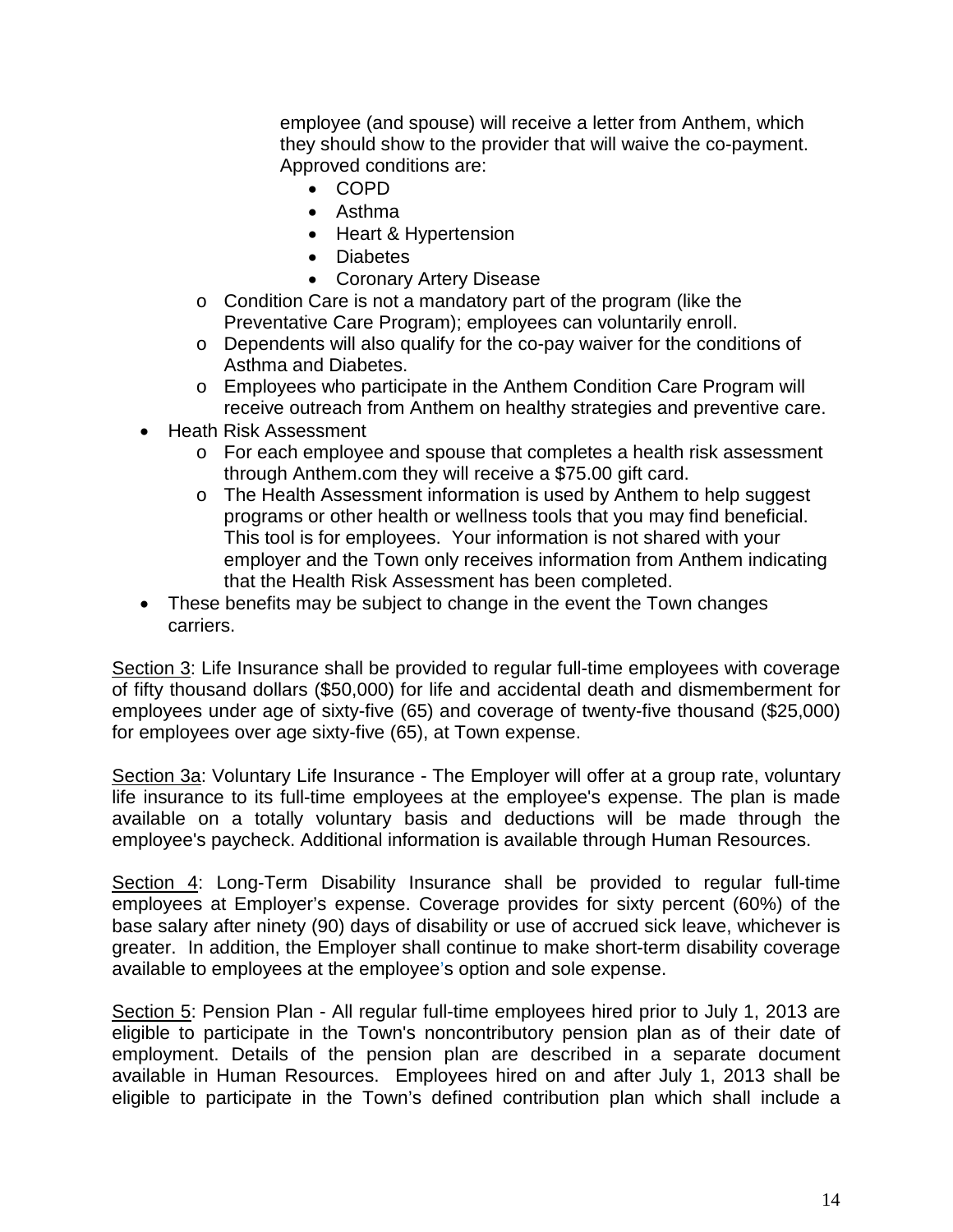minimum mandatory employee contribution of three percent (3%) and an employer match up to six percent (6%) Commencing on July 1, 2019 the employer contribution shall increase to seven percent (7%). Commencing on July 1, 2019 employees who participate in the defined benefit plan may also contribute to the defined compensation plan and shall be eligible to receive an employer contribution match up to three percent (3%).

Section 6: Flexible Spending Accounts - All full-time employees will be eligible to participate in a Flexible Spending Account Plan made available for Health and Dependent Care expenses. Additional information on the plans is offered through Human Resources.

Section 7: Longevity - The Employer intends to reward years of service and dedication to its full-time employees. Full-time employees will be eligible to receive a Longevity payment paid on January 1<sup>st</sup> of each year, according to the schedule below. Employees must have worked as full-time employees to be eligible to have credit for their years of service.

Employees hired on or before June 30, 2012 who meet the following criteria will be eligible for the following:

| A. More than five (5) years                         |          |
|-----------------------------------------------------|----------|
| but less than ten (10) years completed service.     | \$550.00 |
| B. More than ten (10) years                         |          |
| but less than fifteen (15) years completed service. | \$750.00 |
| C. More than fifteen (15) years completed service.  | \$950.00 |

Commencing on July 1, 2019 all members of the bargaining unit shall be eligible to receive Longevity payments. For existing members of the bargaining unit hired prior to the ratification of this Collective Bargaining Agreement, prior years of service shall be counted towards Longevity.

<span id="page-16-0"></span>Section 8: After January 1, 2019, if applicable the parties agree to a reopener and midterm bargaining regarding the impact, if any, of the excise (Cadillac Tax) under the Affordable Health Care Act.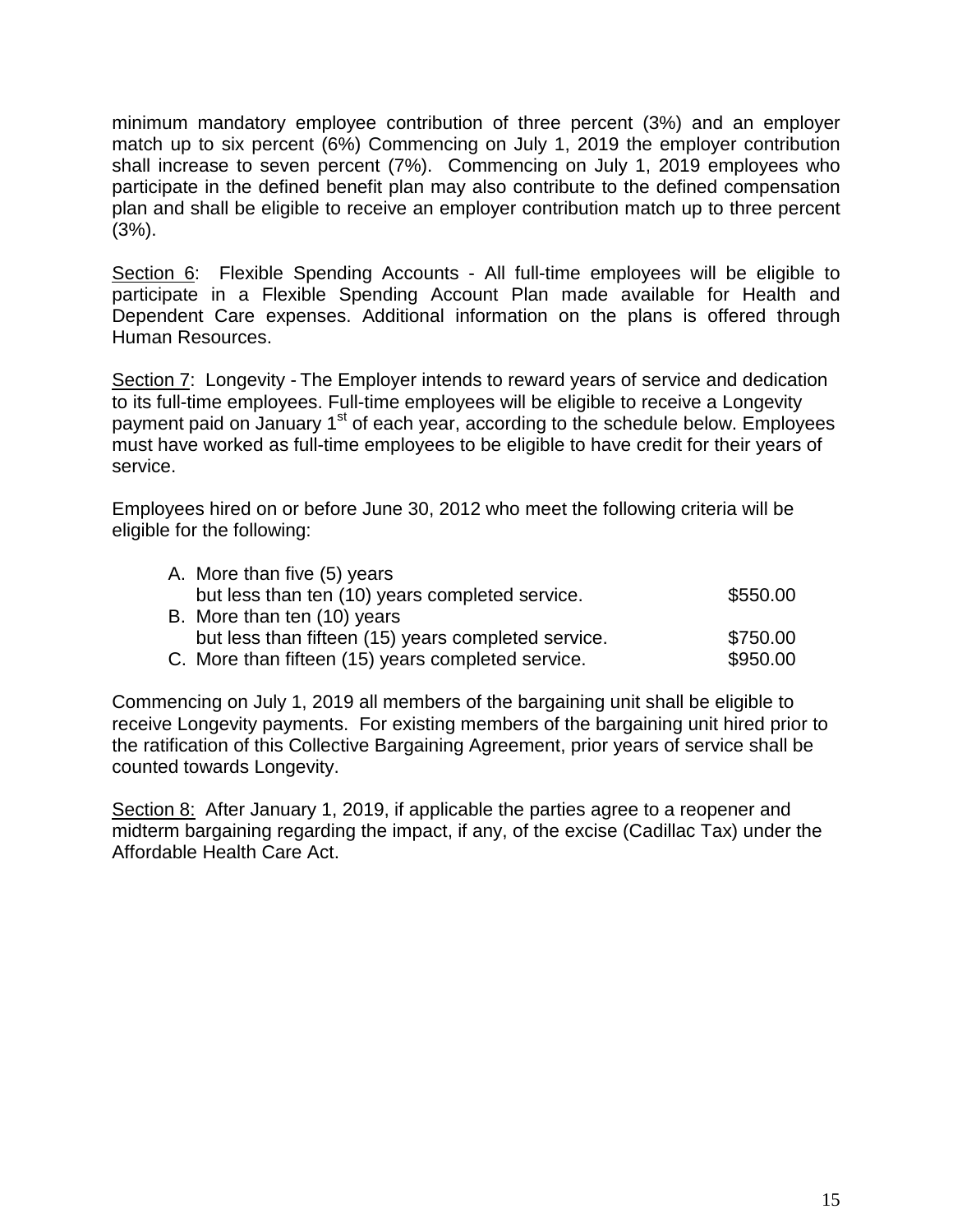#### **ARTICLE 14 DISCIPLINE**

Section 1: The type of disciplinary actions shall vary with the severity of the situation and may include the following measures (but not necessarily in this order):

- A. Verbal warning "Documented" in writing
- B. Written warning
- C. Suspension without pay
- D. Discharge

All disciplinary action may be appealed through the grievance procedure.

The Employer shall select the appropriate initial step depending on the seriousness of the disciplinary offense. No employee shall be subjected to disciplinary action except for just cause.

Section 2: If the Director of Beach & Recreation determines that a reprimand is an appropriate disciplinary action, the employee may receive an oral or written warning. The reprimand should state the reason(s) for the disciplinary action, an offer of assistance on the part of the department head to correct the problem situation as well as a time frame in which the employee is required to correct the problem activity. A copy of a written reprimand shall be given to the employee. A copy of the reprimand and/or a notice of the reprimand shall be placed in the employee's personnel file for a period of two years. After that time, the record shall be removed from the employee's file and no longer considered for disciplinary purposes except if the employee takes the position that the event never occurred. Multiple reprimands for different matters may lead to further disciplinary action.

Section 3: The Director of Beach & Recreation (with the approval of the First Selectman, or his/her designee, may place an employee on disciplinary probation for a period of up to three (3) months. The employee shall receive written notification of the disciplinary action, including the effective starting and ending dates of the probation. Any employee may be discharged at any time during disciplinary probation if the problem activity is continued. At the expiration of the disciplinary probation period, the department head shall notify the First Selectman, or his/her designee whether the probation has been resolved or if the employee requires further disciplinary action.

Section 4: The Director of Beach & Recreation (with approval of the First Selectman or his/her designee, may suspend an employee, either with or without pay, after proper investigation and for just cause. The employee shall receive written notice stating the reason(s) for the suspension and the effective date.

Section 5: The Director of Beach & Recreation may discharge an employee, after proper investigation and for just cause (with approval of the First Selectman, or his/her designee if the situation warrants such action. An employee may be suspended with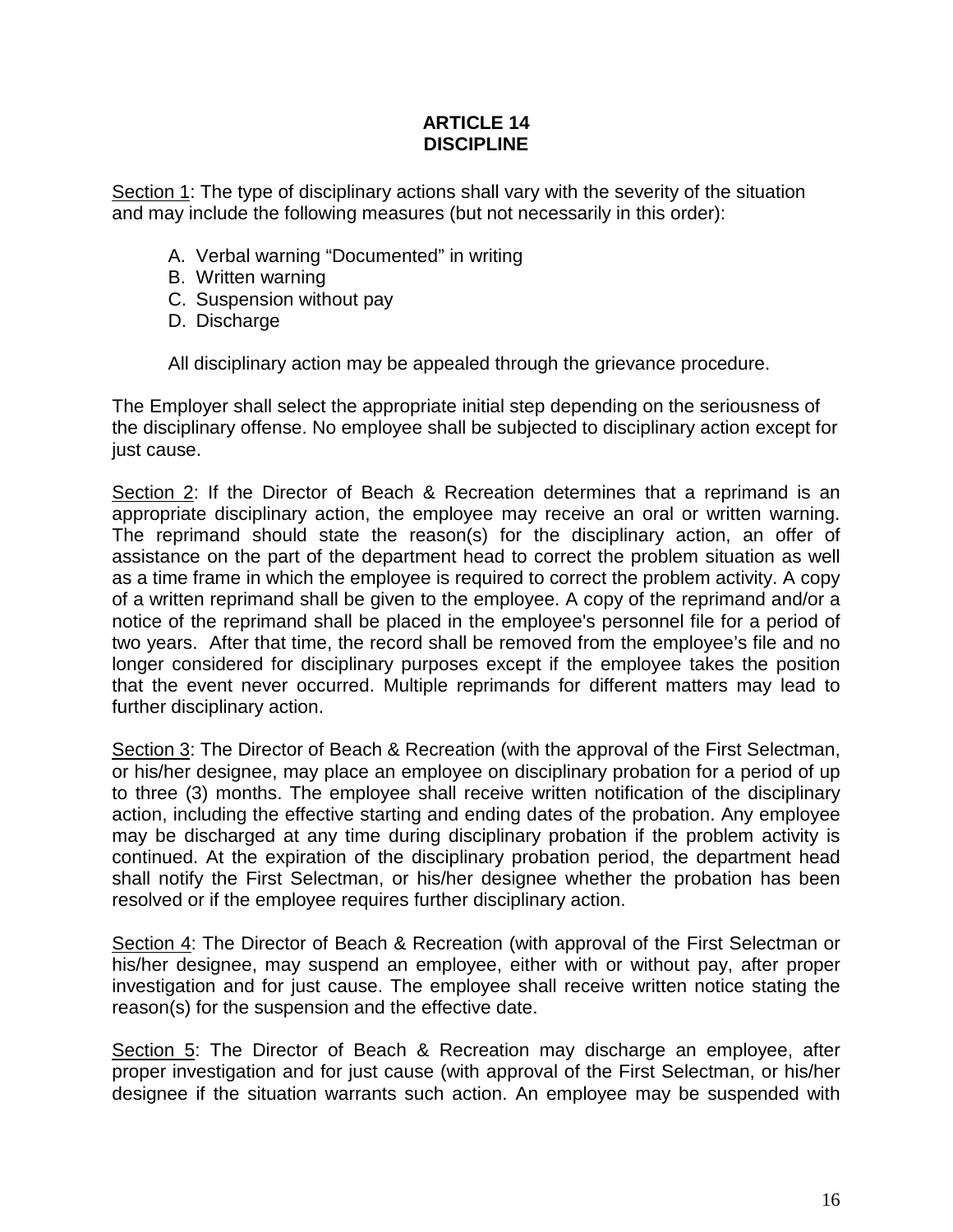pay when immediate action is necessary and/or the Director of Beach & Recreation needs to review the facts of the cases. The employee shall be notified, in writing, as soon as possible, of the outcome of the Director of Beach & Recreation review.

The Director of Beach & Recreation and/or Director of Human Resources shall conduct discharge notification to the employee. A record of the discharge meeting shall be placed in the employee's personnel file. Any such suspension or discharge under this Section 5 shall be for just cause.

Section 6: Each employee shall have the right to see and review his/her personnel file at least twice per year by appointment with the Director of Human Resources. The Employer shall provide copies of all material in the file upon request of the employee. Employees may request that the Employer correct, amend or delete incorrect or inaccurate material. Failing mutual agreement, the employee shall have the right to respond in writing to all items in his/her personnel file. Such responses shall be made part of the file. No separate personnel file shall be maintained other than the one subject to employee inspection. Each employee will be given copies of any evaluation reports placed in the employee's file.

#### **ARTICLE 15 GRIEVANCE PROCEDURE**

<span id="page-18-0"></span>Section 1: A grievance is defined as any dispute between the Union, or an employee represented by the Union, and the Employer, over a specific provision in the Collective Bargaining Agreement. A grievance arising between the Employee and the Union or an employee represented by the Union shall be settled in the following manner:

Step 1: The employee shall first notify the Director of Beach & Recreation in writing, of the nature and facts of the grievance within five (5) working days from its occurrence. The Director of Beach & Recreation shall return his/her resolution of the grievance in writing, within five (5) working days after such notification.

Step 2: If the Director of Beach & Recreation's resolution of the grievance is not satisfactory to the employee, he/she shall submit such complaint in writing, to the First Selectman within five (5) working days from the receipt of the resolution from the Director of Beach & Recreation. Within five (5) working days of the receipt of the complaint from the grievant, the First Selectman, or his/her designee shall call a hearing to review the nature and facts of the grievance. The First Selectman, or his/her designee may call the employee, Director of Beach & Recreation or any other person involved in the grievance to said hearing. The grievant shall be entitled to Union representation at such meeting. Within ten (10) working days of the hearing, the First Selectman shall render a decision in writing, to all concerned.

Step 3: If the First Selectman's, or his/her designee's resolution of the matter is not satisfactory to the Union, the Union may submit such grievance in writing, to the State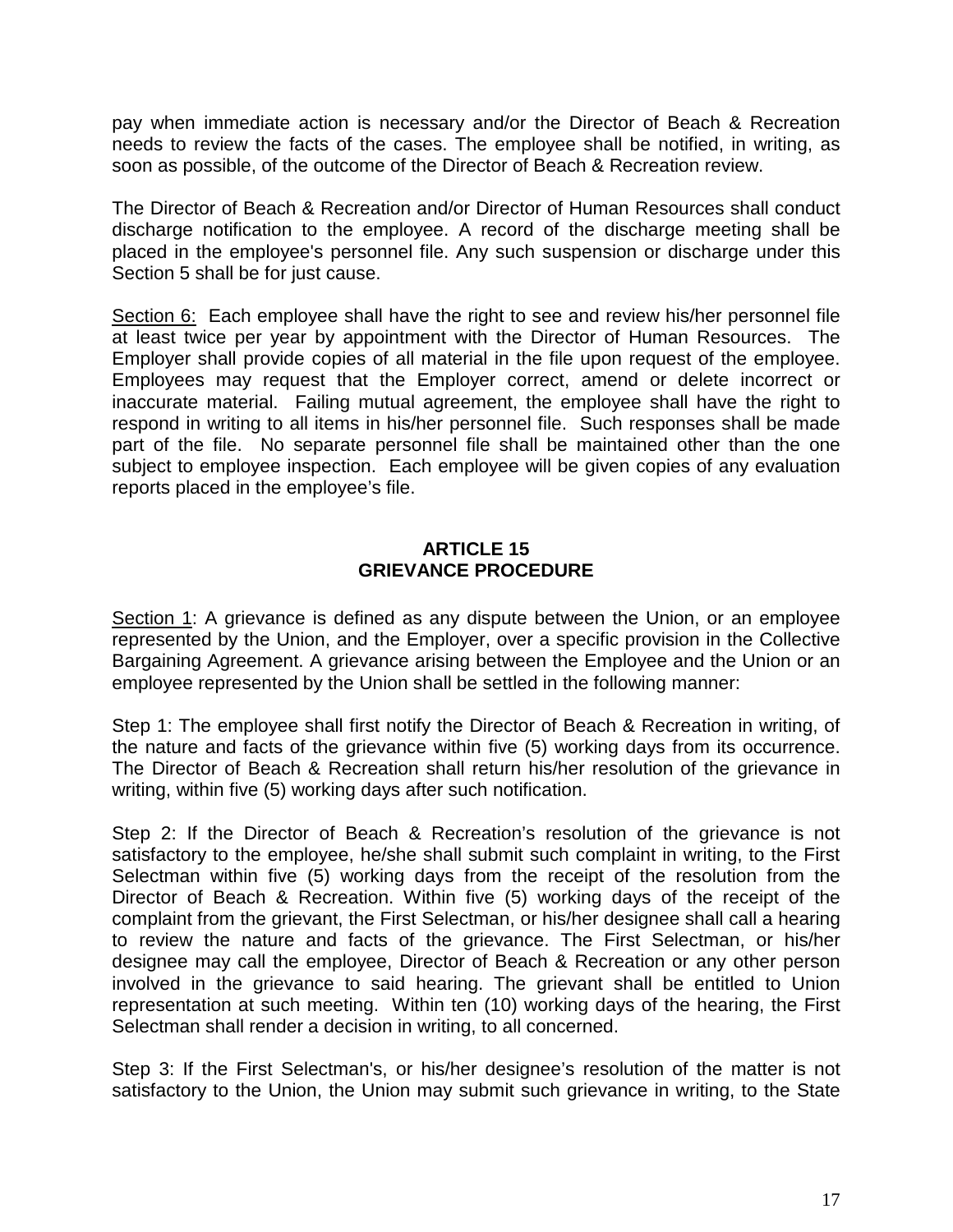Board of Mediation and Arbitration or for grievances involving discharge to the American Arbitration Association (AAA) within five (5) working days from the receipt of the resolution from the First Selectman. Only the Union or the Employer has the right to request arbitration of a grievance under this Agreement. The arbitrator designated herein shall be bound by and must apply all the terms of this Agreement and shall have no power to add to, subtract from, or in any way modify the provisions of this Agreement. The award shall be final and binding as provided by law. Each party will bear its own expenses for arbitration. If the grievance is not submitted to a higher step on a timely basis, it will be deemed settled on the basis of the answer in the Step last considered. If the grievance is not filed in a timely manner, it is waived.

#### **ARTICLE 16 MISCELLANEOUS**

<span id="page-19-0"></span>Section 1: Tuition Reimbursement Plan - The Employer may make available a tuition reimbursement program for regular full-time employees for courses that are job-related or required for their position. These courses must be taken at an accredited school.

Employees should request in writing, inclusion in the tuition reimbursement program, to the First Selectman or Director of Human Resources, prior to enrollment in the course. Upon approval, each employee shall be eligible to receive reimbursement for fifty (50%) percent of the course cost, including books, up to a maximum of five hundred dollars (\$500, after successful completion (a grade of "C" or better). A copy of the course and book receipts, along with a transcript or acceptable document, should be submitted with the reimbursement request.

Section 2: The use of Town property for any personal use whatsoever is prohibited.

Section 3: Uniforms and Shoes/Boots - At the Employer's determination, employees may be required to wear uniforms, protective gear or other types of special clothing related to the employee's position. The Employer shall provide the uniforms, protective gear, special clothing, or shall provide an allowance for those employees whose work requires that uniforms, protective gear or special clothing be worn. The Employer reserves the rights to determine what uniforms are to be worn, who shall wear uniforms, what protective gear is required, and how such gear shall be worn or used. At the termination of employment, the Employer requires that the employee return all uniforms and protective gear, or the employee shall be held responsible for the cost of the items. To the extent the Employer intends to change uniform styles in the future, the employees shall be consulted in the selection of the uniform style and the cost of that change shall be borne by the Employer. The uniforms furnished by the Employer will include five (5) tee shirts yearly per employee. The Employer will provide a boot allowance of two hundred and fifty dollars (\$250.00), paid annually the first pay period in July. Effective on July 1, 2019 the boot allowance shall increase to three hundred dollars (\$300.00)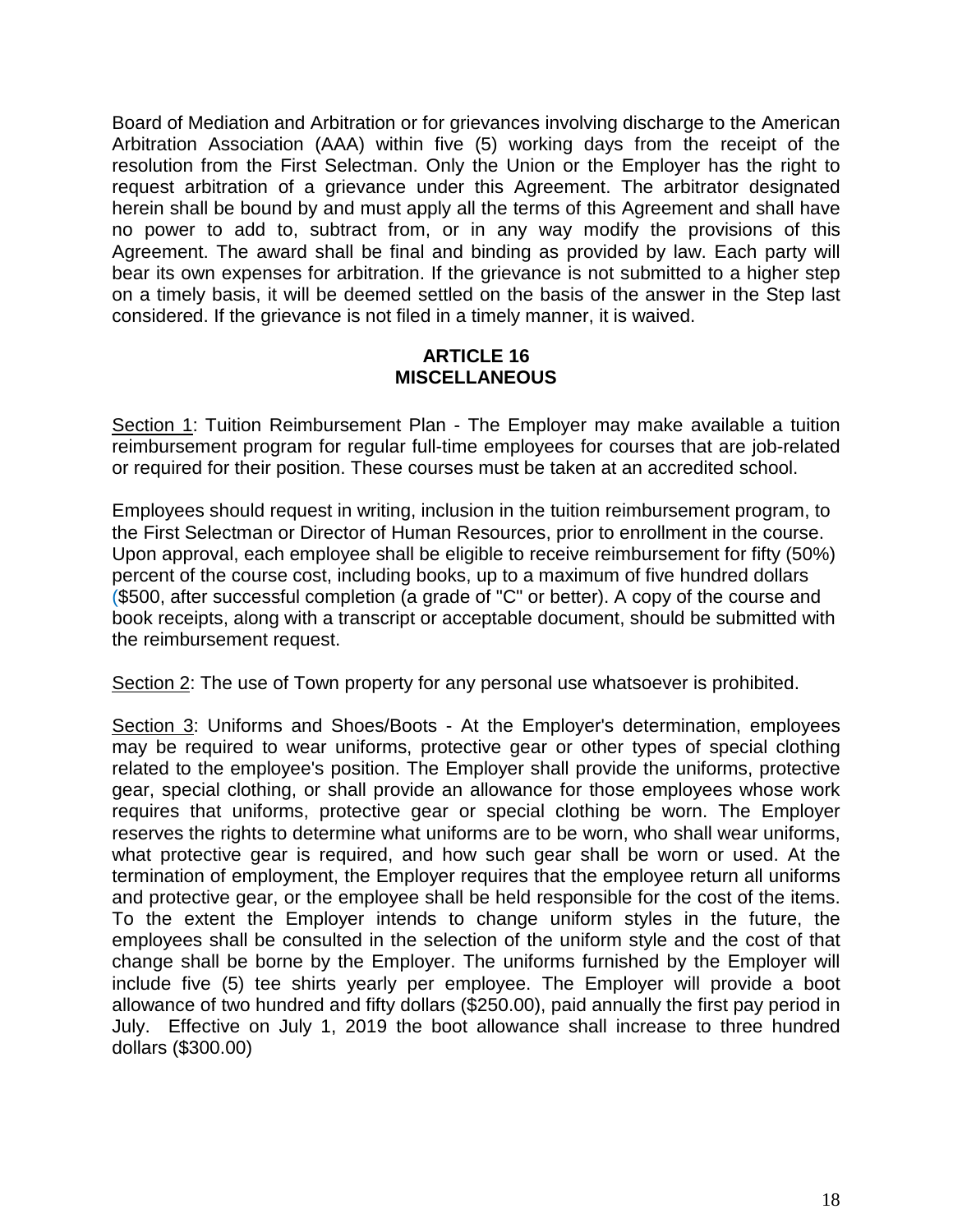Section 4: Outside Employment - An employee may engage in employment outside of his/her Town employment, except that, no outside employment shall interfere with or be in conflict of interest with Town employment. Accordingly, any employee engaging in outside employment shall advise the Director of Beach & Recreation or the First Selectman of same solely for the purpose of determining whether a conflict of interest with Town employment exists. An employee whose outside employment is determined to be in conflict of interest with Town employment or is determined to be interfering with the performance of the employee's regular duties with the Town, shall vacate said additional employment or be subject to dismissal. The First Selectman has the responsibility to determine whether or not a specific activity is prohibited, in relation to the Town of Madison's Ethics and Conflict of Interest Policy.

Section 5: Accident Reports - Physical or Property Damage **-** Any accident resulting in personal injury or property damage should be immediately reported to the Director of Beach & Recreation or Supervisor, who in turn shall notify the Director of Human Resources. If an employee notices an unsafe working condition, he/she should report such condition immediately to his/her supervisor.

Section 6: Meal Allowance **-** When an employee is required to report to work without advance notice more than three (3) hours before the beginning of regularly scheduled hours or is required to work three (3) hours beyond the end of the regularly scheduled work hours or must work during normal meal time, the employee may request, in writing, a Town paid meal allowance as follows:

- Breakfast: \$8.00
- Lunch: \$9.00
- Dinner: \$12.00

Effective on July 1, 2019 the meal allowance shall increase as follows:

- Breakfast \$10.00
- Lunch \$12.00
- Dinner \$15.00

Section 7: Return of Madison Property **-** At the time of separation, and prior to the final payment of monies due, all records, assets, or other items of Town property in the employee's custody shall be transferred to the Director of Beach & Recreation. In the event that all items in the employee's custody are not returned to the Employer, an amount representing the value of the unreturned property shall be deducted from the employee's final compensation or collected through other appropriate action.

Employees who are separated from the Town service shall receive payment for all earned salary and accumulated vacation and personal time, subject to normal deductions and for any indebtedness.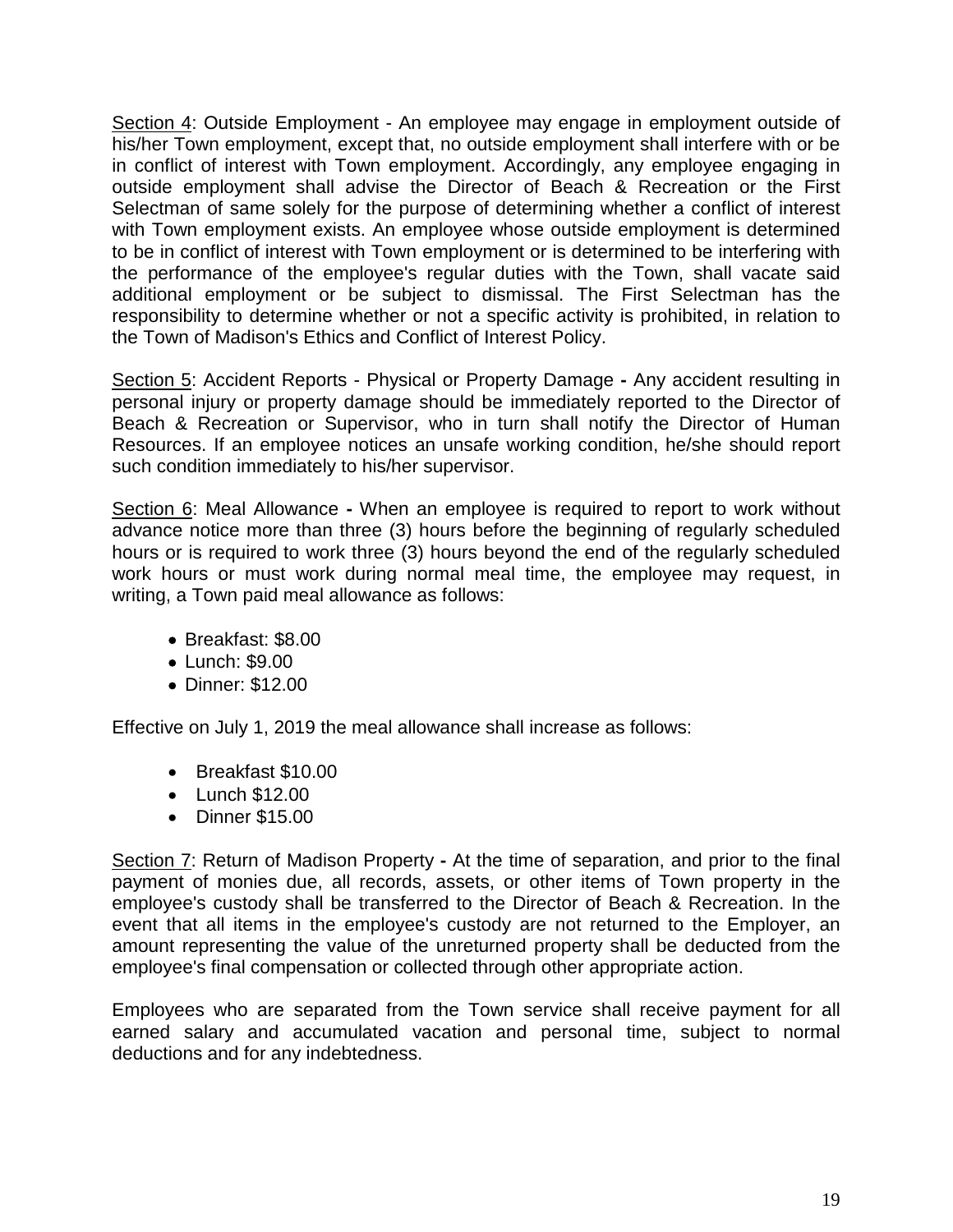Section 8: Layoff - The Director of Beach & Recreation shall determine the order of layoff of employees based upon bargaining unit seniority. In the event of a layoff, an employee shall be retained on the recall list for one (1) year from the date of layoff. Employees subject to layoff shall be notified in writing, not less than two (2) calendar weeks prior to the effective date, except in emergency cases in which the Employer has no opportunity for advance notice.

Section 9: Medical Examinations and Drug Screening Applicants may be required to satisfactorily pass a medical examination, after an offer of appointment to Town service, in order to assure that the individual is able to perform the essential duties of the position. The pre-employment medical examination may include a drug screening.

After an appointment to the Town service, a medical examination may be requested to ensure an employee is still able to perform the duties of his/her position. When required, a practicing physician appointed by the Employer at the Employer's expense shall perform the examination.

Section 10: No prior policy, practice or procedure of the Employer shall be enforceable against the Employer except for those specifically enumerated in this Agreement. Thus, the Union and/or the employee shall have no right to demand of the Employer anything not expressly provided for in this Agreement. All prior practices are null and void unless specifically included in this Agreement.

Section 11: This Agreement constitutes the entire contract between the Employer and the Union and can only be amended by mutual agreement of the parties.

Section 12: An authorized representative of the Union may visit any Town facility for the purpose of investigating grievances or problems, by prior arrangement with the Director of Beach & Recreation, and at reasonable times and under circumstances that do not unreasonably disrupt work or Town operations.

Section 13: Communications Devices - Buildings and Grounds employees will be issued a telecommunications device in the form of either a Cell Phone, Walkie Talkie or radio for communication and safety purposes.

Section 14: Volunteer Fire Fighters - Any employee who is a Madison volunteer fire personnel may leave work at his/her discretion to go to a call and shall return promptly to work after his or her duties are completed. The employee shall receive pay only for such time spent on a volunteer fire call, subject to review by his/her supervisor.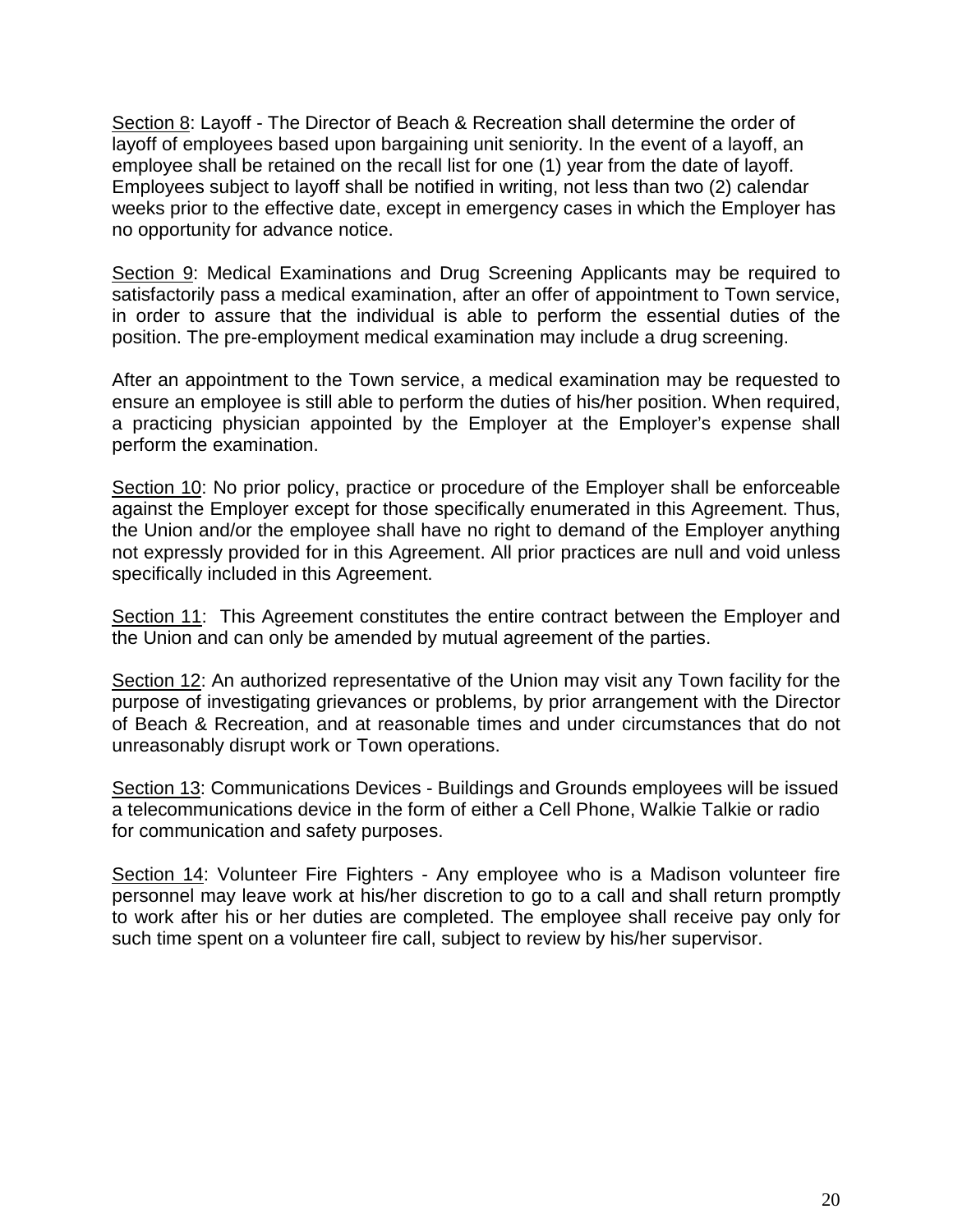#### **ARTICLE 17 DRUG TESTING**

Section 1: The parties recognize the importance to the Town, to bargaining unit employees and to the citizens of Madison that the workforce remains free of the effects of illegal drugs or controlled substances on the job. The Town has the right to conduct drug testing under the following circumstances.

- a. Random drug screenings, during employment, shall be conducted in accordance with the regulations of state statutes or federal DOT guidelines for all employees whose positions require the operation of Town vehicles.
- b. The Town may require an employee to submit to drug testing if there is a reasonable suspicion that the employee may be under the influence of illegal or controlled substances. If an arbitrator is called upon to determine whether the Town had "reasonable suspicion" to conduct a drug test in any given case he/she shall not be bound by any external definition of that term.
- c. An employee's first confirmed positive test shall not be cause for termination, provided the employee agrees to participate in a treatment program as recommended by the Town's EAP program or by an SAP (Substance Abuse Professional as defined by the Town of Madison's Drug and Alcohol Policy). The employee must successfully complete such program as well as any recommended follow-up, which may include a requirement of additional random testing, and provides whatever authorization is necessary to permit the Town to verify compliance with the above. Said employee must agree to submit to a fitness for duty exam before returning to work. An employee's second positive test result shall be grounds for discharge.
- d. Refusal to submit to testing shall be considered the equivalent of a confirmed positive test.
- e. The Town has the right to test employees pursuant to the regulations issued by the Town of Madison Drug and Alcohol Policy, as the policy may be amended from time to time in accordance with Federal Department of Transportation requirements.

### **ARTICLE 18 NO STRIKE LOCKOUT**

<span id="page-22-0"></span>Section 1: Neither the Union nor any employee shall engage in, encourage or tolerate any strike, slow down, sit down or any interruption of work in any form during this Agreement.

Section 2: The Employer shall not engage in a lockout of its employees during the term of this Agreement.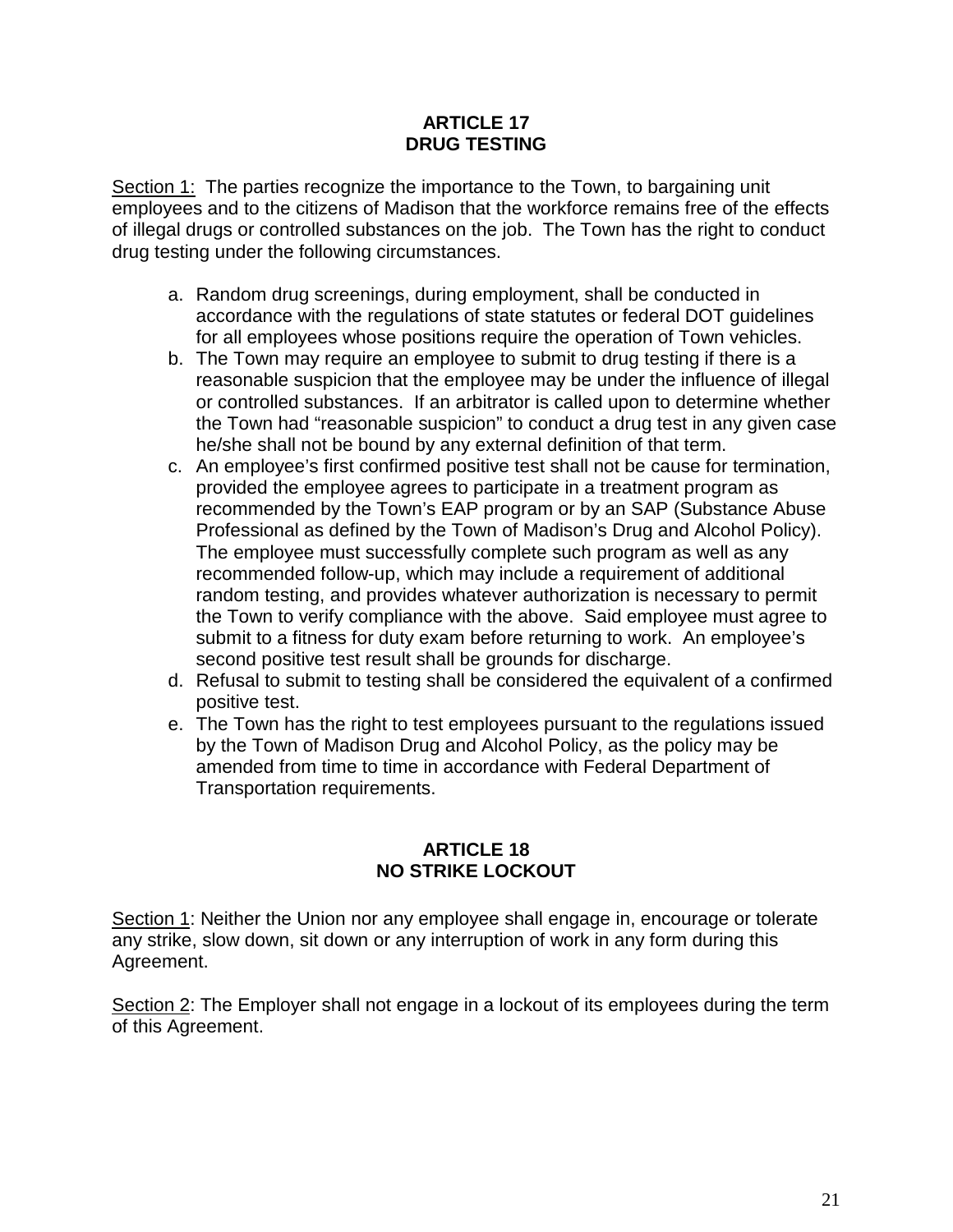#### **ARTICLE 19 DURATION**

<span id="page-23-0"></span>Section 1: This Agreement shall be in full force and effect and retroactive from July 1, 2018 through June 30, 2023.

Section 2: Should either the Employer or the Union wish to amend, modify or terminate this Agreement at the expiration date hereof, said party, shall, at least one hundred and twenty (120) days prior to the expiration date, notify the other party by certified mail of said desire to amend, modify or terminate this Agreement. Whereupon, within a reasonable period after receipt of such notice negotiations shall commence between the representatives of the Employer and the Union for the purpose of discussing said amendment, modification or termination of this Agreement.

Section 3: Should neither party so notify the other of a desire to amend, modify or terminate this Agreement, it shall automatically extend itself for an additional period of one (1) year when the procedure for amendment, modification or termination shall be as outlined in Section 2 of this Article; this Article shall be automatically extended from year to year should neither party notify the other of a desire to amend, modify or terminate this Agreement.

IN WITNESS WHEREOF, the parties hereto have caused this Agreement to be executed by their respective officers and representatives as of this same day of  $\frac{2018.}{\sqrt{2018}}$ 

TOWN OF MADISON THE UNITED PUBLIC SERVICE EMPLOYEES UNION, MADISON BUILDING AND GROUNDS UNIT

**Thomas Banisch Craig Taylor** 

By:\_\_\_\_\_\_\_\_\_\_\_\_\_\_\_\_\_\_\_\_\_\_ By:\_\_\_\_\_\_\_\_\_\_\_\_\_\_\_\_\_\_\_\_\_\_\_

First Selectman Unit President, UPSEU

 $By_$ 

Kevin Boyle President, UPSEU

 $By:$ 

Daniel Bonfiglio Labor Relations, UPSEU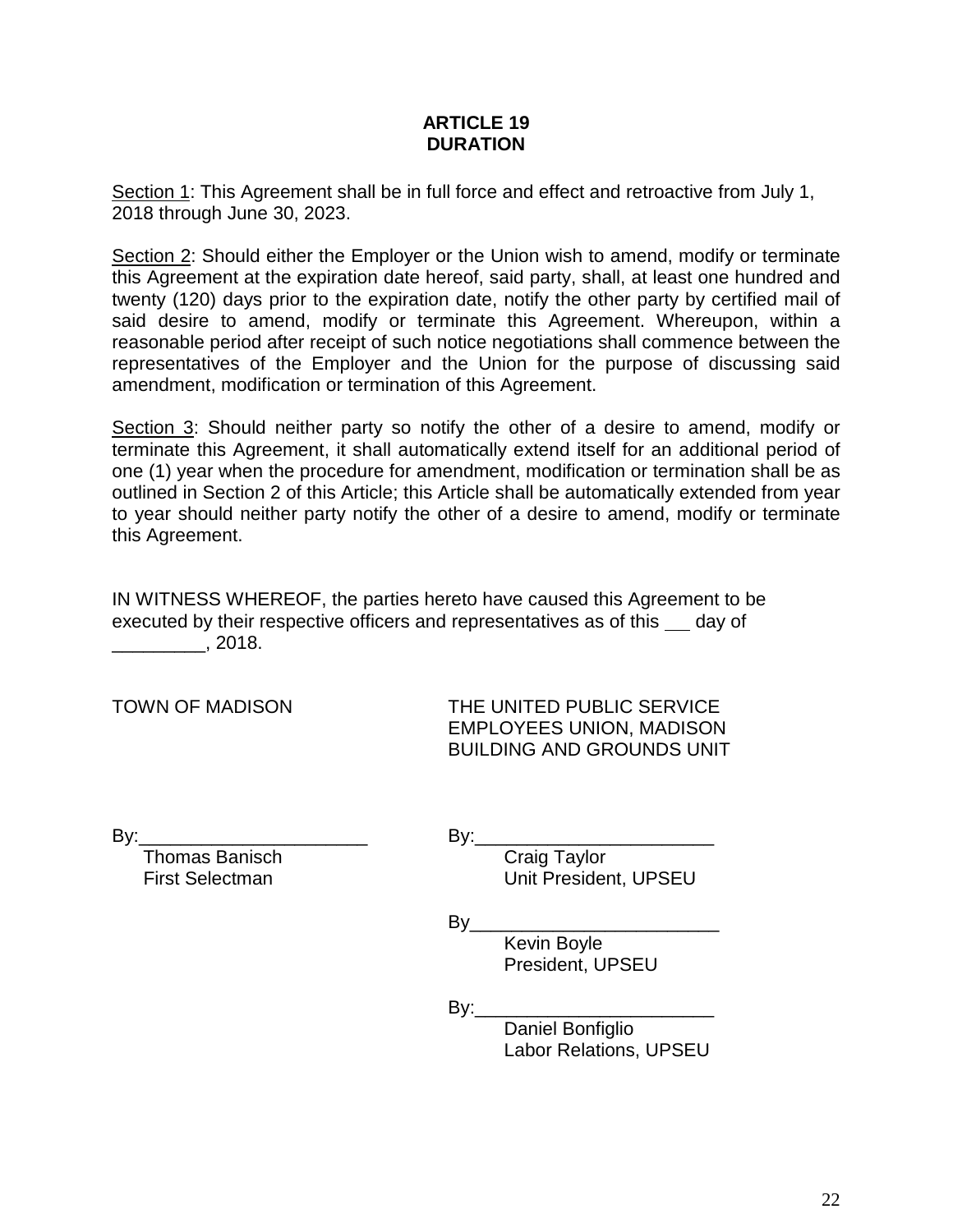# **APPENDIX A WAGE SCHEDULES**

- <span id="page-24-0"></span>A. Effective and retroactive to July 1, 2018 there will be a two and twenty-five hundredths percent (2.25%) wage increase.
- B. Effective July 1, 2019 the wage schedule in effect shall be increased by two and thirtyfive hundredths percent (2.35%)
- C. Effective July 1, 2020 the wage schedule in effect shall be increased by two and twentyfive hundredths percent (2.25%)
- D. Effective July 1, 2021 the wage schedule in effect shall be increased by two and thirtyfive hundredths percent (2.35%)
- E. Effective July 1, 2022 the wage schedule in effect shall be increased by two and thirtyfive hundredths percent (2.35%)

| <b>Description</b> | Step 1  | Step 2  | Step 3  | Step 4  | Step 5  |
|--------------------|---------|---------|---------|---------|---------|
| Grounds            | \$19.50 | \$19.89 | \$20.29 | \$20.70 | \$21.11 |
| Maintainer I       |         |         |         |         |         |
| Grounds            | \$23.40 | \$23.87 | \$24.34 | \$24.83 | \$25.33 |
| Maintainer II $-$  |         |         |         |         |         |
| CDL B              |         |         |         |         |         |
| Grounds            | \$25.81 | \$26.33 | \$26.86 | \$27.40 | \$27.94 |
| Maintainer III $-$ |         |         |         |         |         |
| CDL A              |         |         |         |         |         |
| Grounds - Lead     | \$28.38 | \$28.95 | \$29.52 | \$30.12 | \$30.72 |
| Foreman-           |         |         |         |         |         |
| CDL A              |         |         |         |         |         |

July 1, 2018 2.25%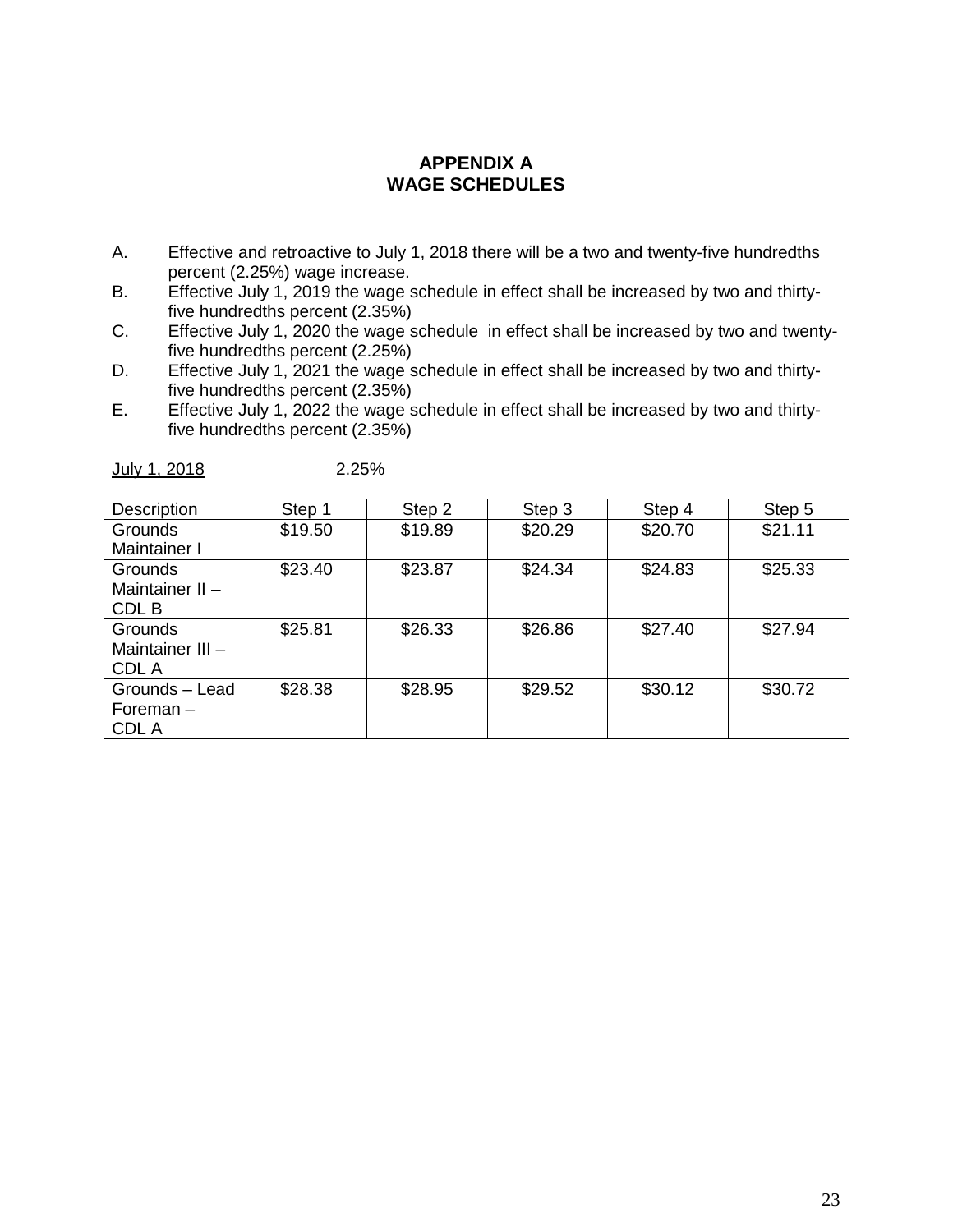July 1, 2019 2.35%

| <b>Description</b> | Step 1  | Step 2  | Step 3  | Step 4  | Step 5  |
|--------------------|---------|---------|---------|---------|---------|
| <b>Grounds</b>     | \$19.95 | \$20.35 | \$20.76 | \$21.18 | \$21.60 |
| Maintainer I       |         |         |         |         |         |
| <b>Grounds</b>     | \$23.94 | \$24.43 | \$24.91 | \$25.41 | \$25.92 |
| Maintainer II-     |         |         |         |         |         |
| CDL B              |         |         |         |         |         |
| <b>Grounds</b>     | \$26.41 | \$26.94 | \$27.49 | \$28.04 | \$28.59 |
| Maintainer III -   |         |         |         |         |         |
| CDL A              |         |         |         |         |         |
| Grounds - Lead     | \$29.04 | \$29.63 | \$30.21 | \$30.82 | \$31.44 |
| Foreman $-$        |         |         |         |         |         |
| CDL A              |         |         |         |         |         |

July 1, 2020 2.25%

| Description       | Step 1  | Step 2  | Step 3  | Step 4  | Step 5  |
|-------------------|---------|---------|---------|---------|---------|
| <b>Grounds</b>    | \$20.39 | \$20.80 | \$21.22 | \$21.65 | \$22.08 |
| Maintainer I      |         |         |         |         |         |
| <b>Grounds</b>    | \$24.47 | \$24.97 | \$25.47 | \$25.98 | \$26.50 |
| Maintainer II $-$ |         |         |         |         |         |
| CDL B             |         |         |         |         |         |
| <b>Grounds</b>    | \$27.00 | \$27.54 | \$28.10 | \$28.67 | \$29.23 |
| Maintainer III -  |         |         |         |         |         |
| CDL A             |         |         |         |         |         |
| Grounds - Lead    | \$29.69 | \$30.29 | \$30.88 | \$31.51 | \$32.14 |
| Foreman-          |         |         |         |         |         |
| CDL A             |         |         |         |         |         |

July 1, 2021 2.35%

| Description       | Step 1  | Step 2  | Step 3  | Step 4  | Step 5  |
|-------------------|---------|---------|---------|---------|---------|
| <b>Grounds</b>    | \$20.86 | \$21.28 | \$21.71 | \$22.15 | \$22.59 |
| Maintainer I      |         |         |         |         |         |
| <b>Grounds</b>    | \$25.04 | \$25.55 | \$26.06 | \$26.59 | \$27.12 |
| Maintainer II $-$ |         |         |         |         |         |
| CDL B             |         |         |         |         |         |
| <b>Grounds</b>    | \$27.63 | \$28.18 | \$28.76 | \$29.34 | \$29.91 |
| Maintainer III -  |         |         |         |         |         |
| CDL A             |         |         |         |         |         |
| Grounds - Lead    | \$30.38 | \$31.00 | \$31.60 | \$32.25 | \$32.89 |
| Foreman-          |         |         |         |         |         |
| CDL A             |         |         |         |         |         |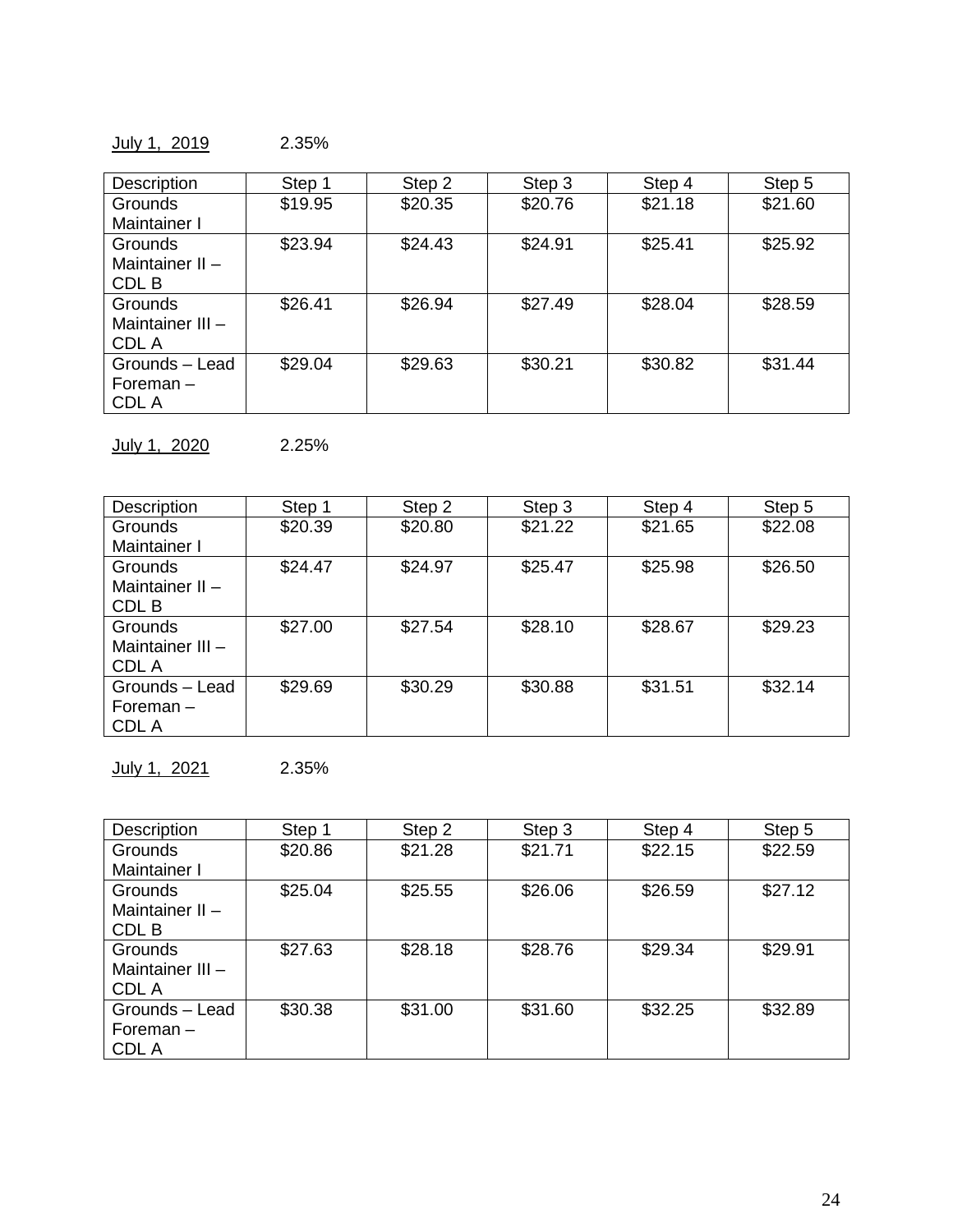| Description      | Step 1  | Step 2  | Step 3  | Step 4  | Step 5  |
|------------------|---------|---------|---------|---------|---------|
| Grounds          | \$21.35 | \$21.78 | \$22.22 | \$22.67 | \$23.12 |
| Maintainer I     |         |         |         |         |         |
| Grounds          | \$25.62 | \$26.15 | \$26.67 | \$27.21 | \$27.75 |
| Maintainer II-   |         |         |         |         |         |
| CDL B            |         |         |         |         |         |
| Grounds          | \$28.27 | \$28.84 | \$29.43 | \$30.02 | \$30.61 |
| Maintainer III - |         |         |         |         |         |
| <b>CDLA</b>      |         |         |         |         |         |
| Grounds - Lead   | \$31.09 | \$31.72 | \$32.34 | \$33.00 | \$33.66 |
| Foreman-         |         |         |         |         |         |
| CDL A            |         |         |         |         |         |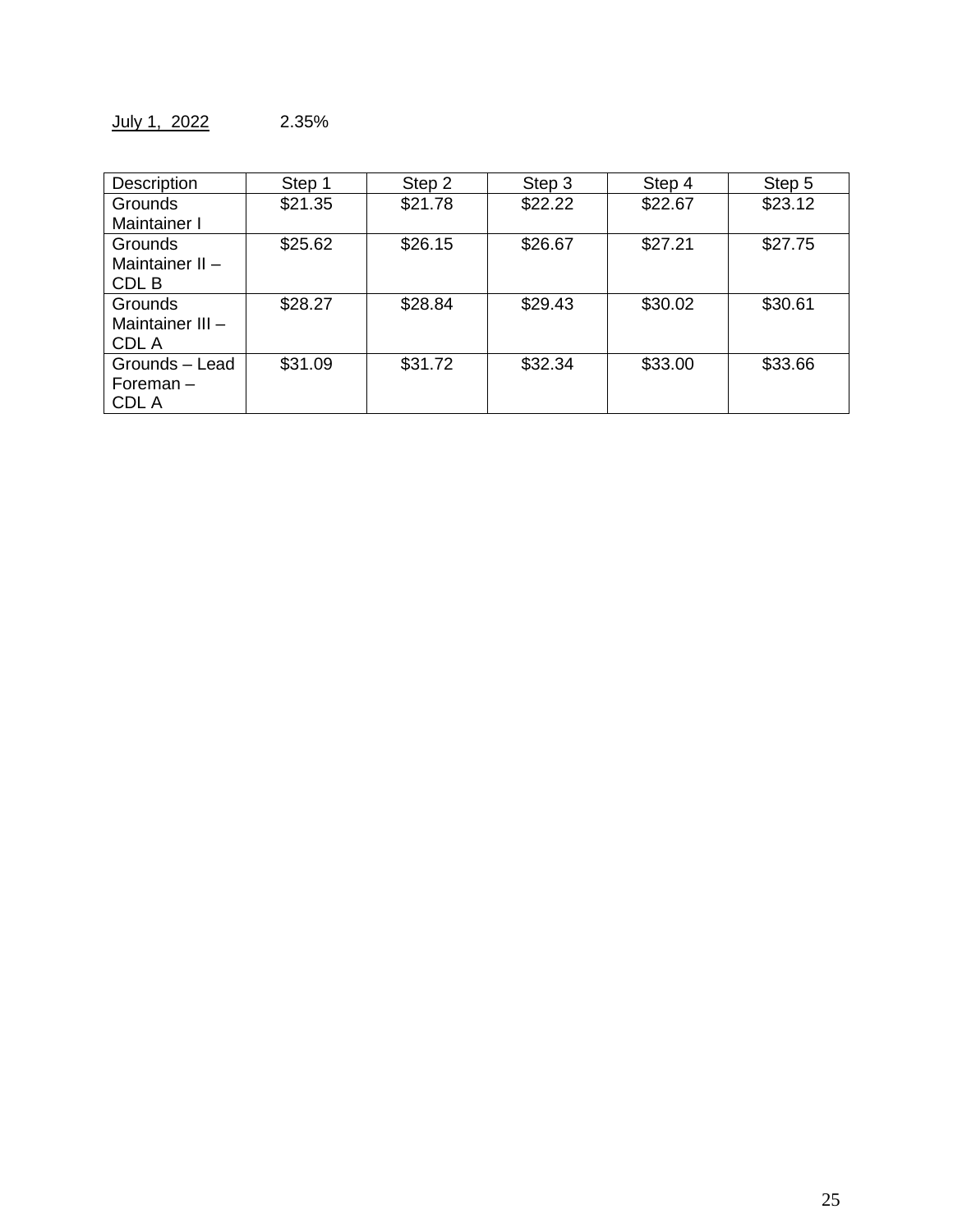**Summary of Benefits and Coverage:** What this **Plan** Covers & What You Pay For Covered Services **Coverage Period: 07/01/2018– 06/30/2019**

**Anthem Blue Cross and Blue Shield : Town of Madison B & G FD 700 BlueCare HMO \$20-\$30 Plan** 

**Coverage for:** Individual + Family | **Plan Type: PPO**



**The Summary of Benefits and Coverage (SBC) document will help you choose a health [plan.](https://www.healthcare.gov/sbc-glossary/) The SBC shows you how you and**

**the [plan](https://www.healthcare.gov/sbc-glossary/) would share the cost for covered health care services. NOTE: Information about the cost of this [plan](https://www.healthcare.gov/sbc-glossary/) (called th[e premium\)](https://www.healthcare.gov/sbc-glossary/) will be provided separately. This is only a summary.** For more information about your coverage, or to get a copy of the complete terms

of coverage, [https://eoc.anthem.com/eocdps/aso.](https://eoc.anthem.com/eocdps/aso) For general definitions of common terms, such as [allowed amount, balance billing, coinsurance, copayment, deductible, provider,](https://www.healthcare.gov/sbc-glossary/) or other underlined terms see the Glossary. You can view the Glossary at [www.healthcare.gov/sbc-glossary/](http://www.healthcare.gov/sbc-glossary/) or call (800) 922-6621 to request a copy.

| Important<br><b>Questions</b>        | <b>Answers</b>                              | <b>Why This Matters:</b>                                                                                                          |
|--------------------------------------|---------------------------------------------|-----------------------------------------------------------------------------------------------------------------------------------|
| What is the overall                  | $$0/\text{single}$ or $$0/2$ -person        | Generally, you must pay all of the costs from providers                                                                           |
| deductible?                          | or $$0/$                                    | up to the deductible amount before this plan begins to pay.                                                                       |
|                                      | family for In-Network                       | If you have other family members on the plan, each family member                                                                  |
|                                      | Providers.                                  | must meet their own individual deductible until the total amount                                                                  |
|                                      |                                             | of deductible expenses paid by all family members                                                                                 |
|                                      |                                             | meets the overall family deductible.                                                                                              |
| Are there services<br>covered before | No.                                         | You will have to meet the deductible before the plan pays for any services.                                                       |
| you meet your                        |                                             |                                                                                                                                   |
| deductible?                          |                                             |                                                                                                                                   |
| Are there other                      | Yes. $$50$ for                              | You must pay all of the costs for these services up to the                                                                        |
| deductibles for                      | Out-of-Network Providers                    | specific deductible amount before this plan begins to pay for these services.                                                     |
| specific services?                   | for Home Health Care.                       |                                                                                                                                   |
|                                      |                                             |                                                                                                                                   |
|                                      | There are no other specific<br>deductibles. |                                                                                                                                   |
|                                      |                                             |                                                                                                                                   |
| What is the out-                     | \$6,850/single or \$13,700/                 | The out-of-pocket limit is the most you could pay in a year                                                                       |
| of-pocket limit for                  | 2-person or                                 | for covered services. If you have other family members                                                                            |
| this plan?                           | \$13,700/family for In-                     | in this plan, they have to meet their own out-of-pocket limits                                                                    |
|                                      | <b>Network Providers.</b>                   | until the overall family out-of-pocket limit has been met.                                                                        |
| What is not                          | Premiums, Balance-Billing                   | Even though you pay these expenses, they don't count                                                                              |
| included in the                      | charges, a                                  | toward the out-of-pocket limit.                                                                                                   |
| out-of-pocket                        | nd Health Care this                         |                                                                                                                                   |
| limit?                               | plan doesn't cover.                         |                                                                                                                                   |
| Will you pay less                    | Yes, Century Preferred.                     | This plan uses a provider network. You will pay less if you use<br>a provider in the plan's network. You will pay the most if you |
| if you use a<br>network provider?    | See www.anthem.com or<br>call (             | use an out-of-network provider, and you might receive a bill from                                                                 |
|                                      |                                             | a provider for the difference between the provider's charge                                                                       |
|                                      | 800) 922-6621 for a list of                 | and what your plan pays (balance billing). Be aware your network                                                                  |
|                                      | network providers.                          | provider might use an out-of-network provider for some                                                                            |
|                                      |                                             | services (such as lab work). Check with your provider before you get services.                                                    |
| Do you need a                        | No.                                         | You can see the specialist you choose without a referral.                                                                         |
| referral to see a                    |                                             |                                                                                                                                   |
| specialist?                          |                                             |                                                                                                                                   |

All **[copayment](https://www.healthcare.gov/sbc-glossary/)** and **[coinsurance](https://www.healthcare.gov/sbc-glossary/)** costs shown in this chart are after your **[deductible](https://www.healthcare.gov/sbc-glossary/)** has been met, if a **[deductible](https://www.healthcare.gov/sbc-glossary/)** applies.

|                                                 |                                                     |                                                       | What You Will Pay                                               |                                                                     |
|-------------------------------------------------|-----------------------------------------------------|-------------------------------------------------------|-----------------------------------------------------------------|---------------------------------------------------------------------|
| Common<br><b>Medical Event</b>                  | <b>Services You May</b><br><b>Need</b>              | In-Network<br>Provider<br>(You will pay the<br>least) | <b>Out-of-Network</b><br>Provider<br>(You will pay the<br>most) | Limitations, Exceptions, &<br>Other Important<br><b>Information</b> |
| If you visit a health care provider's office or | Primary care visit to<br>treat an injury or illness | $$20$ copay                                           | Not Covered                                                     | $-----non-$                                                         |
| clinic                                          | <b>Specialist</b> visit                             | $$30$ copay                                           | Not Covered                                                     | $-----1010---$                                                      |
|                                                 | Preventive                                          | No Charge                                             | Not Covered                                                     | You may have to pay for                                             |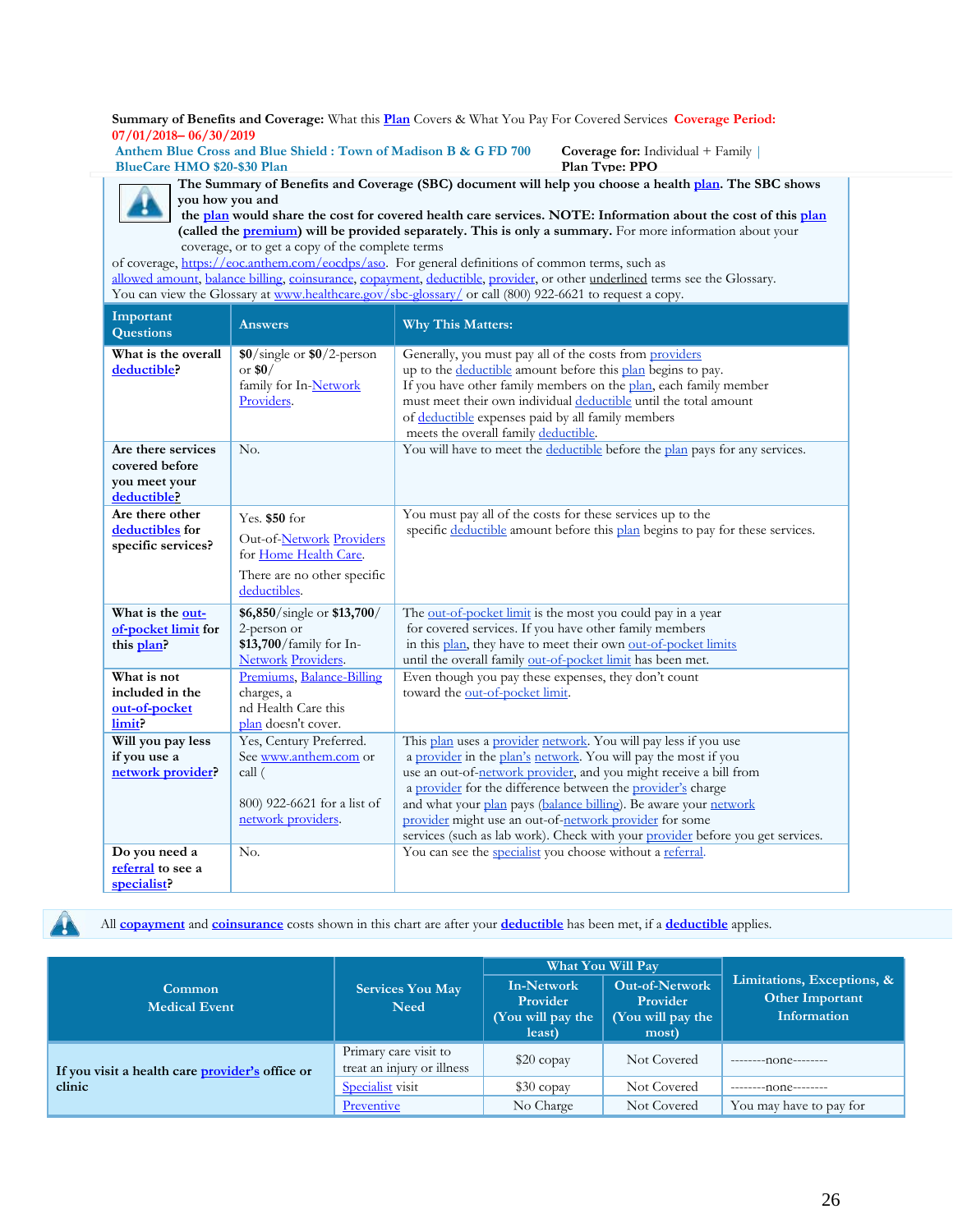|                                                                             |                                                      |                                      | What You Will Pay          |                                                             |
|-----------------------------------------------------------------------------|------------------------------------------------------|--------------------------------------|----------------------------|-------------------------------------------------------------|
| Common                                                                      | <b>Services You May</b>                              | <b>In-Network</b>                    | <b>Out-of-Network</b>      | Limitations, Exceptions, &                                  |
| <b>Medical Event</b>                                                        | <b>Need</b>                                          | Provider                             | Provider                   | <b>Other Important</b>                                      |
|                                                                             |                                                      | (You will pay the<br>least)          | (You will pay the          | Information                                                 |
|                                                                             |                                                      |                                      | most)                      | services that aren't preventive.                            |
|                                                                             | care/screening/<br>immunization                      |                                      |                            | Ask your <i>provider</i> if the                             |
|                                                                             |                                                      |                                      |                            | services needed are                                         |
|                                                                             |                                                      |                                      |                            | preventive. Then check what                                 |
|                                                                             |                                                      |                                      |                            | your plan will pay for.                                     |
|                                                                             | Diagnostic test (x-ray,                              | $Lab - Office$<br>No charge          | Not Covered                | $Lab - Office$<br>--------- none--------                    |
|                                                                             | blood work)                                          | X-Ray - Office                       |                            | $X$ -Ray $-$ Office                                         |
| If you have a test                                                          |                                                      | No charge                            |                            | ---------none--------                                       |
|                                                                             | Imaging (CT/PET<br>scans, MRIs)                      | No charge                            | Not Covered                | --------- none--------                                      |
|                                                                             |                                                      | \$10/prescription                    | Not Covered                |                                                             |
|                                                                             | Tier 1 - Typically                                   | (retail)<br>and                      |                            |                                                             |
|                                                                             | Generic                                              | \$20/prescription                    |                            |                                                             |
|                                                                             |                                                      | (home delivery)                      |                            |                                                             |
| If you need drugs to treat your illness or                                  |                                                      | \$25/prescription                    | Not Covered                |                                                             |
| condition                                                                   | Tier 2 - Typically                                   | (retail)<br>and                      |                            |                                                             |
| More information about <b>prescription drug</b><br>coverage is available at | Preferred / Brand                                    | \$50/prescription                    |                            | Unlimited Annual Maximum                                    |
| http://www.anthem.com/pharmacyinformation/                                  |                                                      | (home delivery)                      |                            | Retail: 30 days                                             |
|                                                                             | Tier 3 - Typically Non-                              | \$40/prescription                    | Not Covered                | Mail Order: 90 days                                         |
| National                                                                    | Preferred /<br><b>Specialty Drugs</b>                | (retail) and                         |                            |                                                             |
|                                                                             |                                                      | \$80/prescription<br>(home delivery) |                            |                                                             |
|                                                                             |                                                      | \$40/prescription                    | Not Covered                |                                                             |
|                                                                             | Tier 4 - Typically                                   | (retail) and                         |                            |                                                             |
|                                                                             | <b>Specialty Drugs</b>                               | \$80/prescription                    |                            |                                                             |
|                                                                             |                                                      | (home delivery)                      | Not Covered                |                                                             |
|                                                                             | Facility fee (e.g.,<br>ambulatory surgery<br>center) | $$100$ copay                         |                            | --------- none--------                                      |
| If you have outpatient surgery                                              |                                                      |                                      |                            |                                                             |
|                                                                             | Physician/surgeon fees                               | No charge                            | Not Covered                | ---------- none--------                                     |
|                                                                             | Emergency room care                                  | $$100$ copay                         | \$50 copay                 | Copay waived if admitted.                                   |
| If you need immediate medical attention                                     | <b>Emergency medical</b>                             | No charge                            | Not Covered                | --------- none--------                                      |
|                                                                             | transportation                                       |                                      |                            |                                                             |
|                                                                             | <b>Urgent</b> care                                   | \$50 copay                           | Not Covered<br>Not Covered | --------none-------<br>Failure to obtain pre-               |
|                                                                             | Facility fee (e.g.,                                  | \$500 copay per                      |                            | authorization may result in                                 |
| If you have a hospital stay                                                 | hospital room)                                       | admission                            |                            | non-coverage or reduced                                     |
|                                                                             |                                                      |                                      |                            | benefits.                                                   |
|                                                                             | Physician/surgeon fees                               | No charge                            | Not Covered                | ---------none--------                                       |
|                                                                             |                                                      | Office Visit<br>\$30 copay           | Not Covered                |                                                             |
|                                                                             | Outpatient services                                  | Other Outpatient                     |                            |                                                             |
| If you need mental health, behavioral health,                               |                                                      | \$30 copay                           |                            |                                                             |
| or substance abuse services                                                 |                                                      |                                      | Not Covered                | Failure to obtain pre-                                      |
|                                                                             | Inpatient services                                   | \$500 copay per<br>admission         |                            | authorization may result in<br>non-coverage or reduced      |
|                                                                             |                                                      |                                      |                            | benefits.                                                   |
|                                                                             | Office visits                                        | \$30 copay                           | Not Covered                | Copay applies to initial visit                              |
|                                                                             | Childbirth/delivery                                  | No charge                            | Not Covered                | only. There may be other                                    |
|                                                                             | professional services                                |                                      |                            | levels of cost share that are<br>contingent on how services |
|                                                                             |                                                      |                                      | Not Covered                | are provided. Failure to obtain                             |
| If you are pregnant                                                         |                                                      |                                      |                            | pre-authorization may result                                |
|                                                                             | Childbirth/delivery                                  | \$500 copay per                      |                            | in non-coverage or reduced<br>benefits. Maternity care may  |
|                                                                             | facility services                                    | admission                            |                            | include tests and services                                  |
|                                                                             |                                                      |                                      |                            | described elsewhere in the                                  |
|                                                                             |                                                      |                                      |                            | SBC (i.e. ultrasound.)                                      |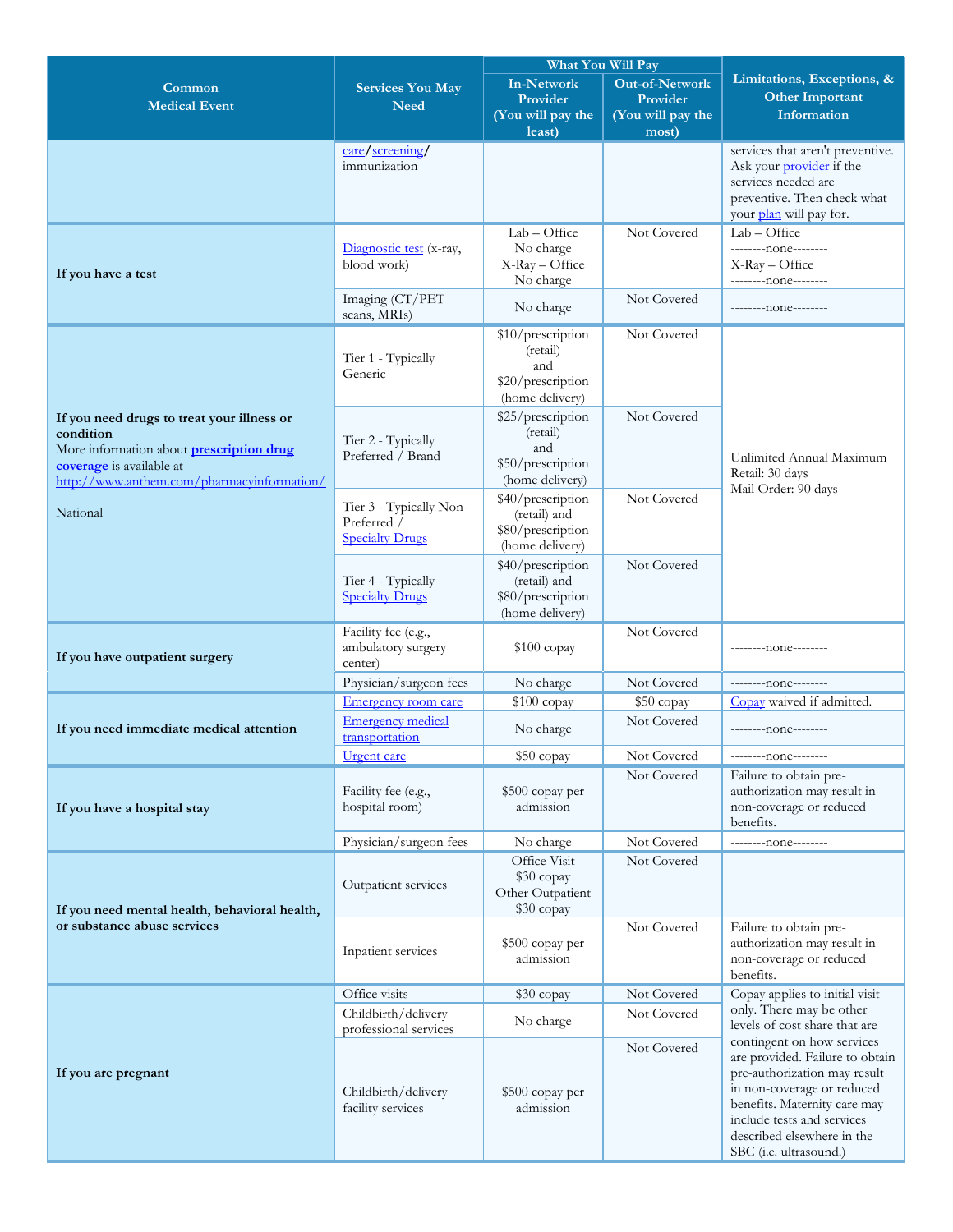|                                                                   | <b>Services You May</b><br><b>Need</b> | What You Will Pay                                            |                                                                 |                                                                                                                                 |
|-------------------------------------------------------------------|----------------------------------------|--------------------------------------------------------------|-----------------------------------------------------------------|---------------------------------------------------------------------------------------------------------------------------------|
| Common<br><b>Medical Event</b>                                    |                                        | <b>In-Network</b><br>Provider<br>(You will pay the<br>least) | <b>Out-of-Network</b><br>Provider<br>(You will pay the<br>most) | Limitations, Exceptions, &<br><b>Other Important</b><br><b>Information</b>                                                      |
|                                                                   | Home health care                       | No charge                                                    | Not Covered                                                     | 200 visits/benefit period.                                                                                                      |
|                                                                   | <b>Rehabilitation services</b>         | No charge                                                    | Not Covered                                                     | *See Therapy Services section                                                                                                   |
|                                                                   | <b>Habilitation</b> services           | \$30 copay                                                   | Not Covered                                                     |                                                                                                                                 |
| If you need help recovering or have other<br>special health needs | Skilled nursing care                   | \$500 copay per<br>admission                                 | Not Covered                                                     | 120 days limit/benefit period.<br>Failure to obtain pre-<br>authorization may result in<br>non-coverage or reduced<br>benefits. |
|                                                                   | Durable medical<br>equipment           | No charge                                                    | Not Covered                                                     | $-----non-1$                                                                                                                    |
|                                                                   | Hospice services                       | No charge                                                    | Not Covered                                                     | Failure to obtain pre-<br>authorization may result in<br>non-coverage or reduced<br>benefits.                                   |
|                                                                   | Children's eye exam                    | Covered                                                      | Not Covered                                                     | *See Vision Services section.                                                                                                   |
| If your child needs dental or eye care                            | Children's glasses                     | Not covered                                                  | Not Covered                                                     |                                                                                                                                 |
|                                                                   | Children's dental check-<br>up         | Not covered                                                  | Not Covered                                                     |                                                                                                                                 |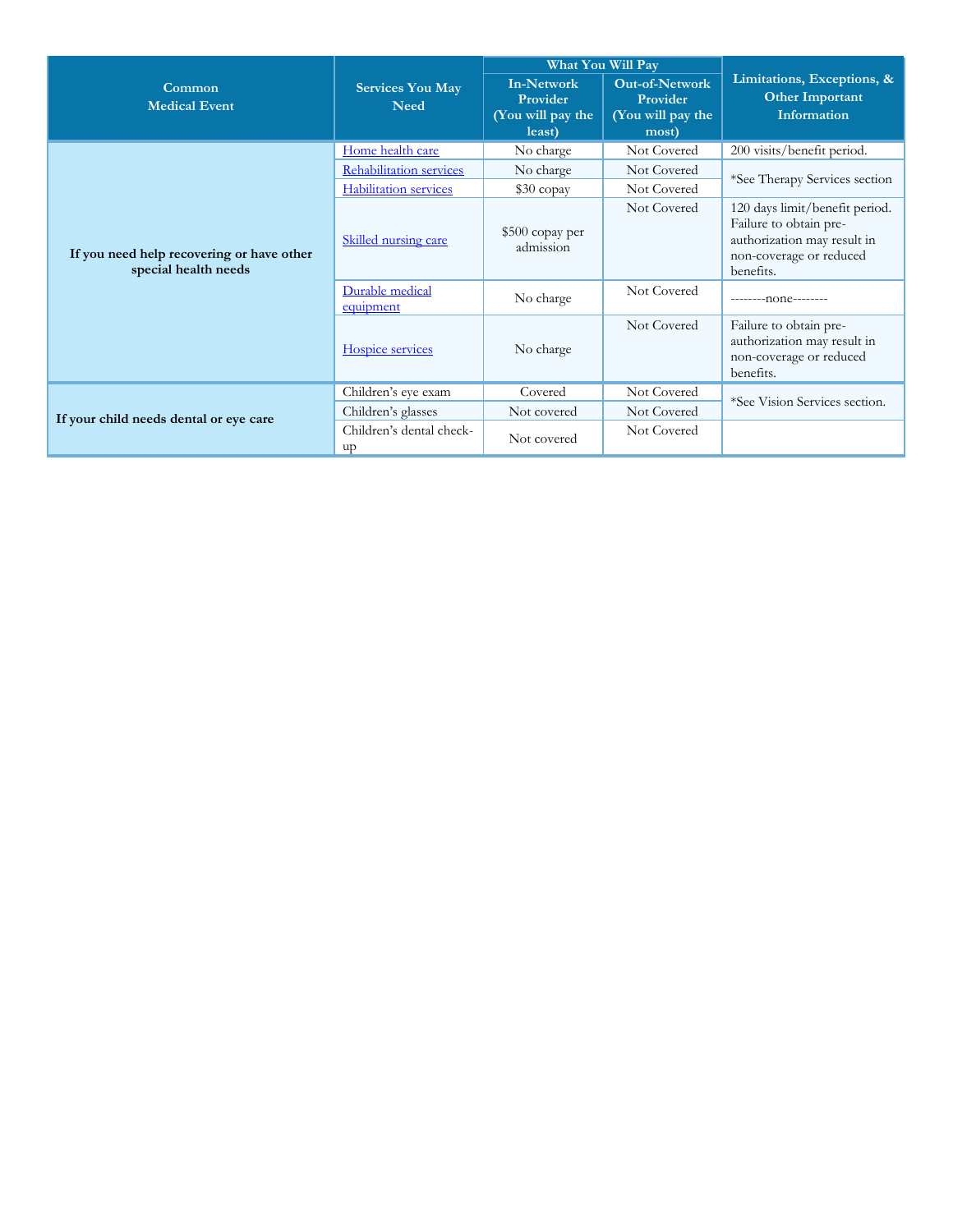**Summary of Benefits and Coverage:** What this **Plan** Covers & What You Pay For Covered Services **Coverage Period: 7/01/2018– 6/30/2019**

**Anthem Blue Cross and Blue Shield : Town of Madison FD 710 CP PPO \$15 Plan**

**Coverage for:** Individual + Family | **Plan Type: PPO**

**The Summary of Benefits and Coverage (SBC) document will help you choose a health [plan.](https://www.healthcare.gov/sbc-glossary/) The SBC shows you how you and th[e plan](https://www.healthcare.gov/sbc-glossary/) would share the cost for covered health care services. NOTE: Information about the cost of this [plan](https://www.healthcare.gov/sbc-glossary/) (called the [premium\)](https://www.healthcare.gov/sbc-glossary/) will be provided separately.**  This is only a summary. For more information about your coverage, or to get a copy of the complete terms

of coverage, [https://eoc.anthem.com/eocdps/aso.](https://eoc.anthem.com/eocdps/aso) For general definitions of common terms, such as [allowed amount, balance billing, coinsurance, copayment, deductible, provider,](https://www.healthcare.gov/sbc-glossary/) or other underlined terms see the Glossary. You can view the Glossary at [www.healthcare.gov/sbc-glossary/](http://www.healthcare.gov/sbc-glossary/) or call (800) 922-6621 to request a copy.

| Important<br><b>Questions</b>                                                                              | <b>Answers</b>                                                                                                                                                                                  | <b>Why This Matters:</b>                                                                                                                                                                                                                                                                                                                                                                                                                                                                    |
|------------------------------------------------------------------------------------------------------------|-------------------------------------------------------------------------------------------------------------------------------------------------------------------------------------------------|---------------------------------------------------------------------------------------------------------------------------------------------------------------------------------------------------------------------------------------------------------------------------------------------------------------------------------------------------------------------------------------------------------------------------------------------------------------------------------------------|
| What is the overall<br>deductible?<br>Are there services<br>covered before<br>you meet your<br>deductible? | $$0/\text{single}$ or $$0/2$ -person<br>or $$0/$<br>family for In-Network<br>Providers. \$400/single or<br>$$800/2$ -person or<br>\$1200/family for Out-of-<br><b>Network Providers.</b><br>No. | Generally, you must pay all of the costs from providers<br>up to the deductible amount before this plan begins to pay.<br>If you have other family members on the plan,<br>each family member must meet their own<br>individual deductible until the total amount of<br>deductible expenses paid by all family members<br>meets the overall family deductible.<br>You will have to meet the deductible before the plan<br>pays for any services.                                            |
| Are there other<br>deductibles for<br>specific services?                                                   | Yes. \$50 for Out-of-<br><b>Network</b><br>Providers for Home<br>Health Care.<br>There are no other<br>specific deductibles.                                                                    | You must pay all of the costs for these services up<br>to the specific deductible amount before this plan<br>begins to pay for these services.                                                                                                                                                                                                                                                                                                                                              |
| What is the out-<br>of-pocket limit for<br>this plan?                                                      | \$6,850/single or<br>$$13,700/2$ -person or<br>\$13,700/family for<br>In-Network Providers.<br>\$2400/single or \$4800/2-<br>person or \$7200/family<br>for Out-of-Network<br>Providers.        | The out-of-pocket limit is the most you could pay in a year<br>for covered services. If you have other family<br>members in this plan, they have to meet their own<br>out-of-pocket limits until the overall family<br>out-of-pocket limit has been met.                                                                                                                                                                                                                                    |
| What is not<br>included<br>in the<br>out-of-pocket<br>limit?                                               | Premiums, Balance-Billing<br>charges, and Health Care<br>this plan doesn't cover.                                                                                                               | Even though you pay these expenses,<br>they don't count toward the out-of-pocket limit.                                                                                                                                                                                                                                                                                                                                                                                                     |
| Will you pay less<br>if you use a<br>network provider?                                                     | Yes, Century Preferred.<br>See www.anthem.com or<br>call (800) 922-6621 for a<br>list of network providers.                                                                                     | This plan uses a provider network. You will pay less if<br>you use a provider in the plan's network. You will pay the most<br>if you use an out-of-network provider, and you might<br>receive a bill from a provider for the difference<br>between the provider's charge and what your plan<br>pays (balance billing). Be aware your network provider<br>might use an out-of-network provider for some services<br>(such as lab work). Check with your provider<br>before you get services. |
| Do you need a<br>referral<br>to see a specialist?                                                          | No.                                                                                                                                                                                             | You can see the specialist you choose without a referral.                                                                                                                                                                                                                                                                                                                                                                                                                                   |



All **[copayment](https://www.healthcare.gov/sbc-glossary/)** and **[coinsurance](https://www.healthcare.gov/sbc-glossary/)** costs shown in this chart are after your **[deductible](https://www.healthcare.gov/sbc-glossary/)** has been met, if a **[deductible](https://www.healthcare.gov/sbc-glossary/)** applies.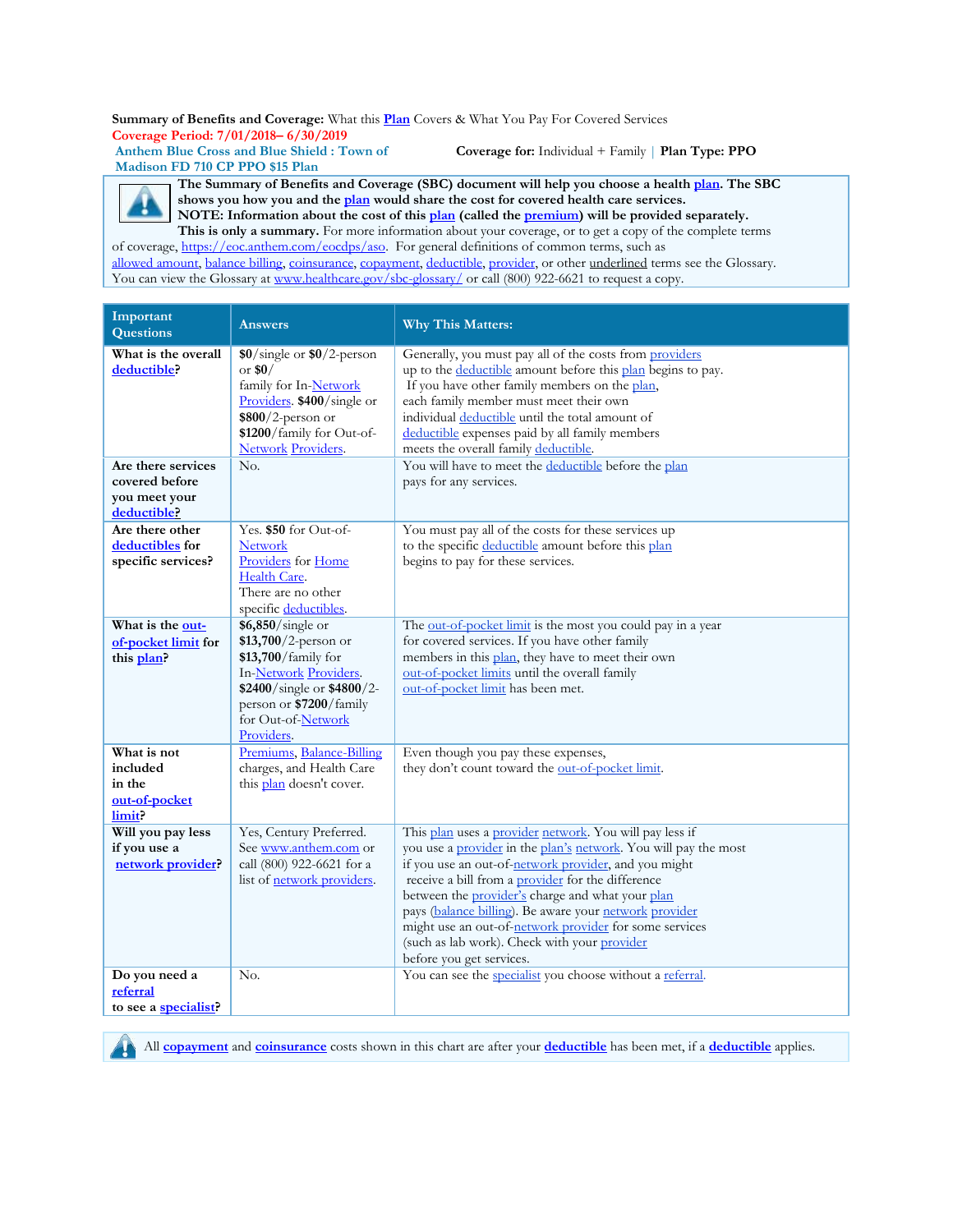|                                                                                                                                                                                      |                                                                 | What You Will Pay                                                                                       |                                                                                      |                                                                                                                                                                             |
|--------------------------------------------------------------------------------------------------------------------------------------------------------------------------------------|-----------------------------------------------------------------|---------------------------------------------------------------------------------------------------------|--------------------------------------------------------------------------------------|-----------------------------------------------------------------------------------------------------------------------------------------------------------------------------|
| Common<br><b>Medical Event</b>                                                                                                                                                       | <b>Services You</b><br><b>May Need</b>                          | <b>In-Network</b><br>Provider<br>(You will pay<br>the least)                                            | Out-of-<br><b>Network</b><br>Provider<br>(You will<br>pay the<br>most)               | Limitations,<br>Exceptions, & Other<br>Important<br>Information                                                                                                             |
|                                                                                                                                                                                      | Primary care visit<br>to treat an injury<br>or illness          | $$15$ copay                                                                                             | 30%<br>coinsurance                                                                   | --------none--------                                                                                                                                                        |
|                                                                                                                                                                                      | <b>Specialist</b> visit                                         | \$15 copay                                                                                              | 30%<br>coinsurance                                                                   | --------none--------                                                                                                                                                        |
| If you visit a health care <b>provider's</b> office or<br>clinic                                                                                                                     | Preventive<br>care/screening/<br>immunization                   | No Charge                                                                                               | 30%<br>coinsurance                                                                   | You may have to pay<br>for services that aren't<br>preventive. Ask your<br>provider if the services<br>needed are preventive.<br>Then check what your<br>plan will pay for. |
| If you have a test                                                                                                                                                                   | Diagnostic test (x-<br>ray, blood work)                         | Lab - Office<br>No charge<br>X-Ray - Office<br>No charge                                                | $Lab -$<br>Office<br>30%<br>coinsurance<br>$X-Ray -$<br>Office<br>30%<br>coinsurance | $Lab - Office$<br>---------- none--------<br>$X$ -Ray – Office<br>--------none--------                                                                                      |
|                                                                                                                                                                                      | Imaging (CT/PET<br>scans, MRIs)                                 | No charge                                                                                               | 30%<br>coinsurance                                                                   | --------none--------                                                                                                                                                        |
| If you need drugs to treat your illness or<br>condition<br>More information about <b>prescription drug</b><br>coverage is available at<br>http://www.anthem.com/pharmacyinformation/ | Tier 1 - Typically<br>Generic                                   | $$10$ copay/<br>prescription<br>(retail only) and<br>\$20 copay<br>prescription<br>(mail order<br>only) | 30%<br>coinsurance<br>(retail) and<br>30%<br>coinsurance<br>(home<br>delivery)       |                                                                                                                                                                             |
| National                                                                                                                                                                             | Tier 2 - Typically<br>Preferred / Brand                         | \$25 copay/<br>prescription<br>(retail only) and<br>\$50 copay<br>prescription<br>(mail order<br>only)  | 30%<br>coinsurance<br>(retail) and<br>30%<br>coinsurance<br>(home<br>delivery)       | \$1,000 Annual                                                                                                                                                              |
|                                                                                                                                                                                      | Tier 3 - Typically<br>Non-Preferred /<br><b>Specialty Drugs</b> | $$40$ copay/<br>prescription<br>(retail only) and<br>\$80 copay<br>prescription<br>(mail order<br>only) | 30%<br>coinsurance<br>(retail) and<br>30%<br>coinsurance<br>(home<br>delivery)       | Maximum<br>Retail: 34 days<br>Mail Order: 100 days                                                                                                                          |
|                                                                                                                                                                                      | Tier 4 - Typically<br><b>Specialty Drugs</b>                    | \$40 copay/<br>prescription<br>(retail only) and<br>\$80 copay<br>prescription<br>(mail order<br>only)  | 30%<br>coinsurance<br>(retail) and<br>30%<br>coinsurance<br>(home<br>delivery)       |                                                                                                                                                                             |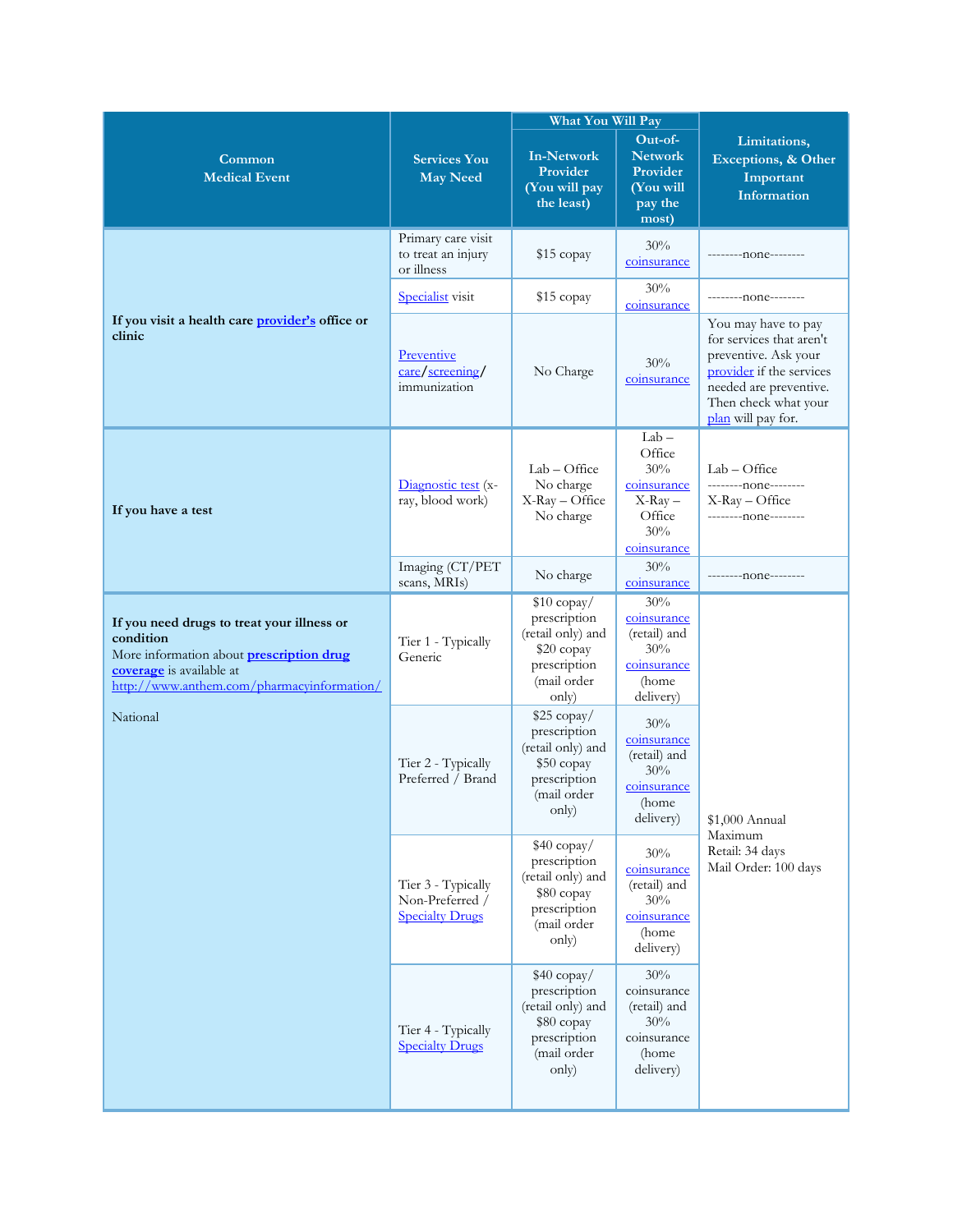|                                                                              |                                                      | What You Will Pay                                               |                                                                                 |                                                                                                                                                                                                                                        |
|------------------------------------------------------------------------------|------------------------------------------------------|-----------------------------------------------------------------|---------------------------------------------------------------------------------|----------------------------------------------------------------------------------------------------------------------------------------------------------------------------------------------------------------------------------------|
| Common<br><b>Medical Event</b>                                               | <b>Services You</b><br><b>May Need</b>               | <b>In-Network</b><br>Provider<br>(You will pay<br>the least)    | Out-of-<br><b>Network</b><br>Provider<br>(You will<br>pay the<br>most)          | Limitations,<br>Exceptions, & Other<br>Important<br><b>Information</b>                                                                                                                                                                 |
| If you have outpatient surgery                                               | Facility fee (e.g.,<br>ambulatory surgery<br>center) | $$100$ copay                                                    | 30%<br>coinsurance                                                              | --------none--------                                                                                                                                                                                                                   |
|                                                                              | Physician/surgeon<br>fees                            | No charge                                                       | 30%<br>coinsurance                                                              | ---------none--------                                                                                                                                                                                                                  |
| If you need immediate medical attention                                      | <b>Emergency</b> room<br>care                        | $$50$ copay                                                     | Covered as<br>In-Network                                                        | Copay waived if<br>admitted.                                                                                                                                                                                                           |
|                                                                              | <b>Emergency</b><br>medical<br>transportation        | No charge                                                       | Covered as<br>In-Network                                                        | --------none--------                                                                                                                                                                                                                   |
|                                                                              | <u>Urgent</u> care                                   | \$25 copay                                                      | <b>Not</b><br>covered                                                           | ---------none--------                                                                                                                                                                                                                  |
| If you have a hospital stay                                                  | Facility fee (e.g.,<br>hospital room)                | \$250 copay per<br>admission/\$750<br>maximum per<br>year       | 30%<br>coinsurance                                                              | Failure to obtain pre-<br>authorization may result<br>in non-coverage or<br>reduced benefits.                                                                                                                                          |
|                                                                              | Physician/surgeon<br>fees                            | No charge                                                       | 30%<br>coinsurance                                                              | ---------none--------                                                                                                                                                                                                                  |
| If you need mental health, behavioral health,<br>or substance abuse services | Outpatient services                                  | Office Visit<br>\$15 copay<br>Other<br>Outpatient<br>\$15 copay | Office Visit<br>30%<br>coinsurance<br>Other<br>Outpatient<br>30%<br>coinsurance |                                                                                                                                                                                                                                        |
|                                                                              | Inpatient services                                   | \$250 copay per<br>admission/\$750<br>maximum per<br>year       | 30%<br>coinsurance                                                              | Failure to obtain pre-<br>authorization may result<br>in non-coverage or<br>reduced benefits.                                                                                                                                          |
|                                                                              | Office visits                                        | \$15 copay                                                      | 30%<br>coinsurance                                                              | Copay applies to initial<br>visit only. There may be                                                                                                                                                                                   |
|                                                                              | Childbirth/delivery<br>professional<br>services      | No charge                                                       | 30%<br>coinsurance                                                              | other levels of cost<br>share that are<br>contingent on how                                                                                                                                                                            |
| If you are pregnant                                                          | Childbirth/delivery<br>facility services             | \$250 copay per<br>admission/\$750<br>maximum per<br>year       | 30%<br>coinsurance                                                              | services are provided.<br>Failure to obtain pre-<br>authorization may result<br>in non-coverage or<br>reduced benefits.<br>Maternity care may<br>include tests and<br>services described<br>elsewhere in the SBC<br>(i.e. ultrasound.) |
|                                                                              | Home health care                                     | No charge                                                       | 30%<br>coinsurance                                                              | 200 visits/benefit<br>period.                                                                                                                                                                                                          |
| If you need help recovering or have other<br>special health needs            | Rehabilitation<br>services<br>Habilitation           | No charge<br>\$15 copay                                         | 30%<br>coinsurance<br>30%                                                       | *See Therapy Services<br>section                                                                                                                                                                                                       |
|                                                                              | services<br><b>Skilled</b> nursing<br>care           | \$250 copay per<br>admission/\$750<br>maximum per               | coinsurance<br>30%<br>coinsurance                                               | 120 days limit/benefit<br>period. Failure to obtain<br>pre-authorization may                                                                                                                                                           |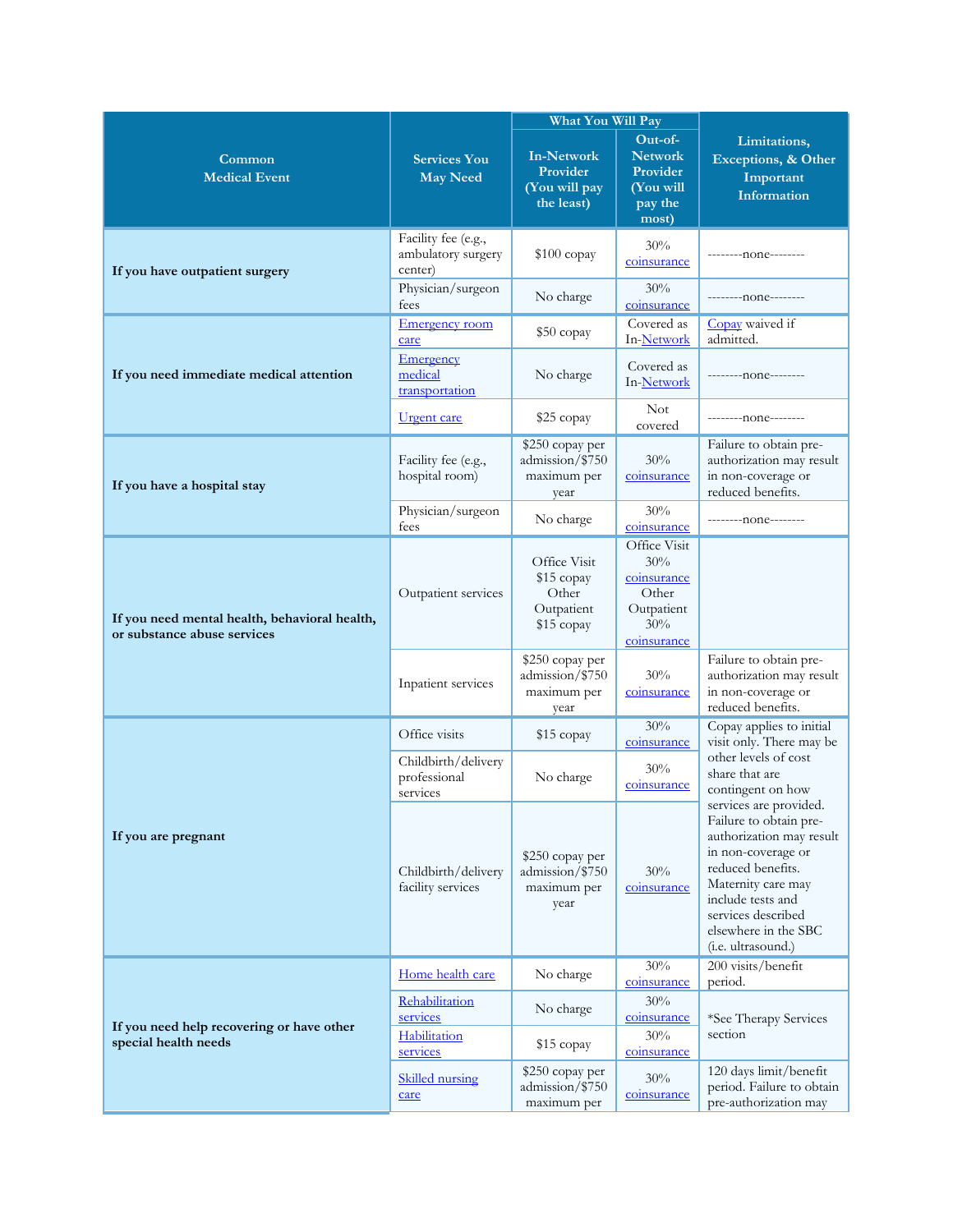|                                        |                                        | <b>What You Will Pay</b>                                     |                                                                          |                                                                                               |
|----------------------------------------|----------------------------------------|--------------------------------------------------------------|--------------------------------------------------------------------------|-----------------------------------------------------------------------------------------------|
| Common<br><b>Medical Event</b>         | <b>Services You</b><br><b>May Need</b> | <b>In-Network</b><br>Provider<br>(You will pay<br>the least) | $Out-of-$<br><b>Network</b><br>Provider<br>(You will<br>pay the<br>most) | Limitations,<br>Exceptions, & Other<br>Important<br><b>Information</b>                        |
|                                        |                                        | year                                                         |                                                                          | result in non-coverage<br>or reduced benefits.                                                |
|                                        | Durable medical<br>equipment           | No charge                                                    | 30%<br>coinsurance                                                       | $-----non-$                                                                                   |
|                                        | Hospice services                       | No charge                                                    | 30%<br>coinsurance                                                       | Failure to obtain pre-<br>authorization may result<br>in non-coverage or<br>reduced benefits. |
|                                        | Children's eye<br>exam                 | Covered                                                      | 30%<br>coinsurance                                                       | *See Vision Services                                                                          |
| If your child needs dental or eye care | Children's glasses                     | Not covered                                                  | <b>Not</b><br>covered                                                    | section.                                                                                      |
|                                        | Children's dental<br>check-up          | Not covered                                                  | <b>Not</b><br>covered                                                    |                                                                                               |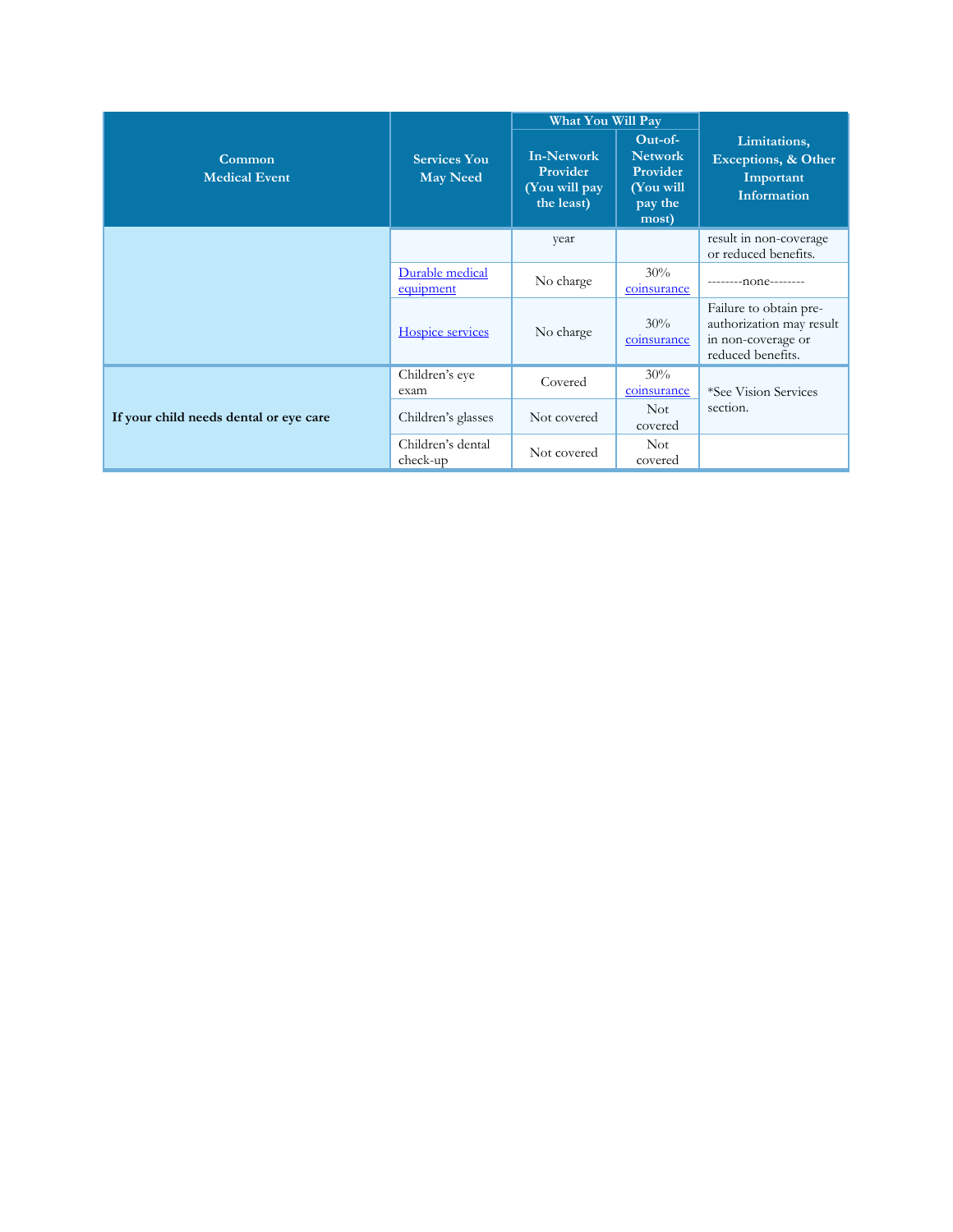#### **Excluded Services & Other Covered Services:**

| Services Your Plan Generally Does NOT Cover (Check your policy or plan document for more information and a list<br>of any other excluded services.) |                                                 |                     |
|-----------------------------------------------------------------------------------------------------------------------------------------------------|-------------------------------------------------|---------------------|
| Cosmetic surgery                                                                                                                                    | Dental care (adult)                             | Long- te            |
| Routine foot care unless you have been diagnosed with<br>diabetes.                                                                                  | Weight loss programs                            |                     |
| Other Covered Services (Limitations may apply to these services. This isn't a complete list. Please see your plan<br>document.)                     |                                                 |                     |
| Acupuncture                                                                                                                                         | Bariatric surgery                               | PT/OT<br>period.    |
| Hearing aids                                                                                                                                        | Infertility treatment                           | Most co<br>Stateswy |
| Private-duty nursing                                                                                                                                | Routine eye care (adult) 1 exam/benefit period. |                     |

**Your Rights to Continue Coverage:** There are agencies that can help if you want to continue your coverage after it ends. The contact information for those agencies is: Department of Health and Human Services, Center for Consumer Information and Insurance Oversight, at 1-877-267-2323 x61565 or [www.cciio.cms.gov.](http://www.cciio.cms.gov/) Other coverage options may be available to you too, including buying individual insurance coverage through the Health Insurance Marketplace. For more information about the Marketplace, visit [www.HealthCare.gov](http://www.healthcare.gov/) or call 1-800-318-2596.

**Your Grievance and Appeals Rights:** There are agencies that can help if you have a complaint against your [plan](https://www.healthcare.gov/sbc-glossary/) for a denial of a [claim.](https://www.healthcare.gov/sbc-glossary/) This complaint is called a grievance or appeal. For more information about your rights, look at the explanation of benefits you will receive for that medical claim. Your plan documents also provide complete information to submit a claim, appeal, or a grievance for any reason to your plan. For more information about your rights, this notice, or assistance, contact:

ATTN: Grievances and Appeals, P.O. Box 1038, North Haven, CT 06473-4201

#### **Does this plan provide Minimum Essential Coverage? Yes**

If you don't have Minimum Essential Coverage for a month, you'll have to make a payment when you file your tax return unless you qualify for an exemption from the requirement that you have health coverage for that month.

#### **Does this plan meet the Minimum Value Standards? Yes**

If your plan doesn't meet the Minimum Value Standards, you may be eligible for a premium tax credit to help you pay for a plan through the Marketplace.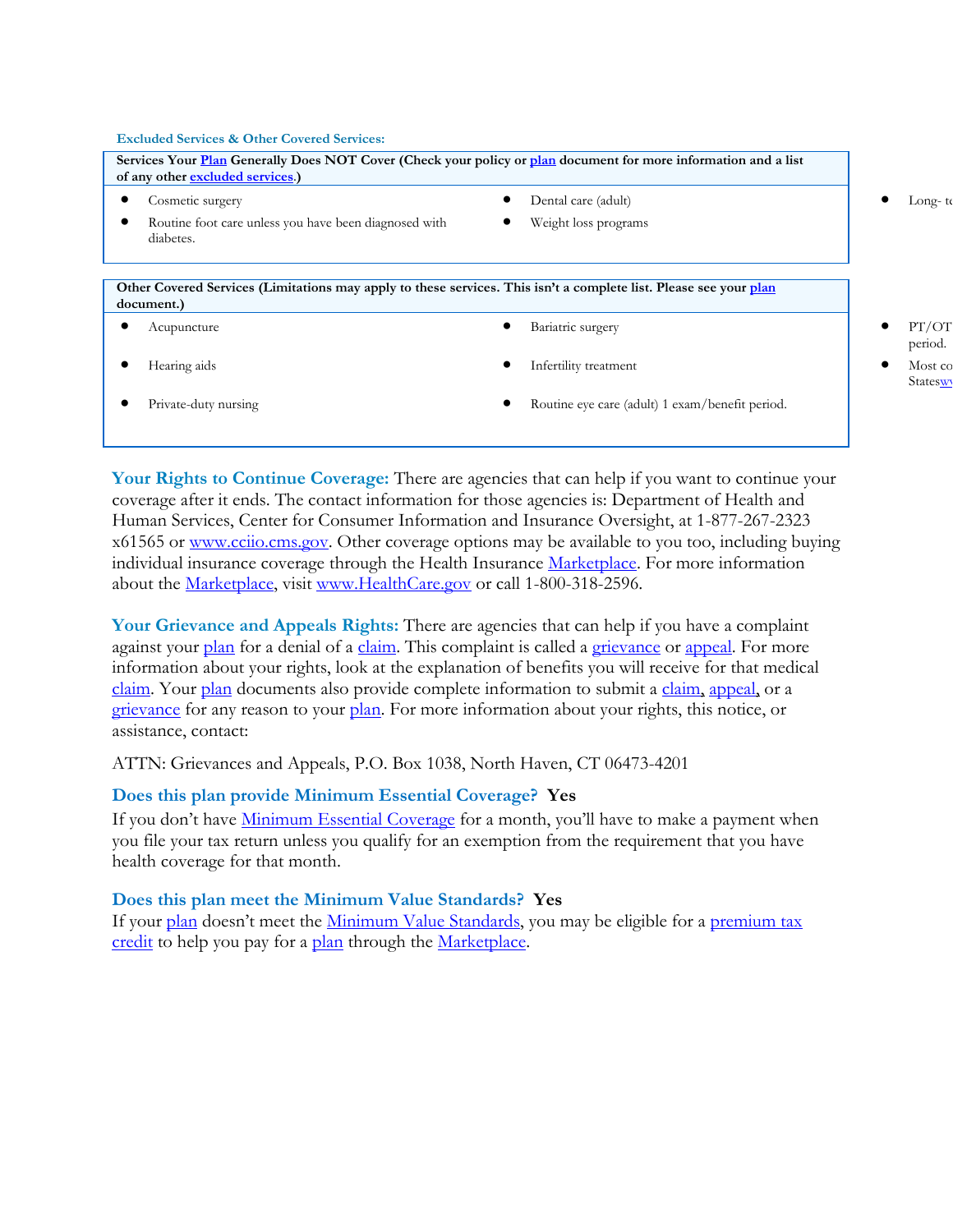**Summary of Benefits and Coverage:** What this **Plan** Covers & What You Pay For Covered Services **Coverage Period: 7/1/19 Anthem Blue Cross and Blue Shield : Town of Madison B & G FD 700 BlueCare HMO Plan Coverage for:** Individual + Family | **Plan Type: PPO**



**The Summary of Benefits and Coverage (SBC) document will help you choose a health [plan.](https://www.healthcare.gov/sbc-glossary/) The SBC shows you how you and the [plan](https://www.healthcare.gov/sbc-glossary/) would share the cost for covered health care services. NOTE: Information about the cost of this [plan](https://www.healthcare.gov/sbc-glossary/) (called th[e premium\)](https://www.healthcare.gov/sbc-glossary/) will be provided separately. This is only a summary.** For more information about your coverage, or to get a copy of the complete terms of coverage, [https://eoc.anthem.com/eocdps/aso.](https://eoc.anthem.com/eocdps/aso) For general definitions of common terms, such as

[allowed amount, balance billing, coinsurance, copayment, deductible, provider,](https://www.healthcare.gov/sbc-glossary/) or other underlined terms see the Glossary. You can view the Glossary at [www.healthcare.gov/sbc-glossary/](http://www.healthcare.gov/sbc-glossary/) or call (800) 922-6621 to request a copy.

| <b>Important Questions</b>                                           | <b>Answers</b>                                                                                                    | <b>Why This Matters:</b>                                                                                                                                                                                                                                                                                                                                                                                                                                                              |
|----------------------------------------------------------------------|-------------------------------------------------------------------------------------------------------------------|---------------------------------------------------------------------------------------------------------------------------------------------------------------------------------------------------------------------------------------------------------------------------------------------------------------------------------------------------------------------------------------------------------------------------------------------------------------------------------------|
| What is the overall<br>deductible?                                   | $$0/\text{single}$ or $$0/2$ -person or<br>\$0/<br>family for In-Network<br>Providers.                            | Generally, you must pay all of the costs from providers<br>up to the deductible amount before this plan begins to pay.<br>If you have other family members on the plan, each family member<br>must meet their own individual deductible until the total amount<br>of deductible expenses paid by all family members<br>meets the overall family deductible.                                                                                                                           |
| Are there services<br>covered before you<br>meet your<br>deductible? | No.                                                                                                               | You will have to meet the deductible before the plan pays for any services.                                                                                                                                                                                                                                                                                                                                                                                                           |
| Are there other<br>deductibles for<br>specific services?             | Yes. \$50 for<br>Out-of-Network Providers for<br>Home Health Care.<br>There are no other specific<br>deductibles. | You must pay all of the costs for these services up to the<br>specific deductible amount before this plan begins to pay for these services.                                                                                                                                                                                                                                                                                                                                           |
| What is the out-of-<br>pocket limit for this<br>plan?                | \$6,850/single or \$13,700/<br>2-person or \$13,700/family for<br>In-Network Providers.                           | The out-of-pocket limit is the most you could pay in a year<br>for covered services. If you have other family members<br>in this plan, they have to meet their own out-of-pocket limits<br>until the overall family out-of-pocket limit has been met.                                                                                                                                                                                                                                 |
| What is not included<br>in the out-of-pocket<br>limit.               | Premiums, Balance-Billing<br>charges, a<br>nd Health Care this<br>plan doesn't cover.                             | Even though you pay these expenses, they don't count<br>toward the out-of-pocket limit.                                                                                                                                                                                                                                                                                                                                                                                               |
| Will you pay less<br>if you use a<br>network provider?               | Yes, Century Preferred. See<br>www.anthem.com or call (<br>800) 922-6621 for a list of<br>network providers.      | This plan uses a provider network. You will pay less if you use<br>a provider in the plan's network. You will pay the most if you<br>use an out-of-network provider, and you might receive a bill from<br>a provider for the difference between the provider's charge<br>and what your plan pays (balance billing). Be aware your network<br>provider might use an out-of-network provider for some<br>services (such as lab work). Check with your provider before you get services. |
| Do you need a<br>referral to see a<br>specialist?                    | No.                                                                                                               | You can see the specialist you choose without a referral.                                                                                                                                                                                                                                                                                                                                                                                                                             |

All **[copayment](https://www.healthcare.gov/sbc-glossary/)** and **[coinsurance](https://www.healthcare.gov/sbc-glossary/)** costs shown in this chart are after your **[deductible](https://www.healthcare.gov/sbc-glossary/)** has been met, if a **[deductible](https://www.healthcare.gov/sbc-glossary/)** applies.

|                                                           |                                                     |                                                              | What You Will Pay                                               |                                                                                                                                                                                 |
|-----------------------------------------------------------|-----------------------------------------------------|--------------------------------------------------------------|-----------------------------------------------------------------|---------------------------------------------------------------------------------------------------------------------------------------------------------------------------------|
| Common<br><b>Medical Event</b>                            | <b>Services You May</b><br><b>Need</b>              | <b>In-Network</b><br>Provider<br>(You will pay the<br>least) | <b>Out-of-Network</b><br>Provider<br>(You will pay the<br>most) | Limitations, Exceptions, &<br><b>Other Important</b><br>Information                                                                                                             |
| If you visit a health care provider's office or<br>clinic | Primary care visit to<br>treat an injury or illness | \$25 copay                                                   | Not Covered                                                     | $-----none---$                                                                                                                                                                  |
|                                                           | Specialist visit                                    | $$35$ copay                                                  | Not Covered                                                     | $-----n0n$                                                                                                                                                                      |
|                                                           | Preventive<br>care/screening/<br>immunization       | No Charge                                                    | Not Covered                                                     | You may have to pay for<br>services that aren't preventive.<br>Ask your <i>provider</i> if the<br>services needed are<br>preventive. Then check what<br>your plan will pay for. |
| If you have a test                                        | Diagnostic test (x-ray,<br>blood work)              | $Lab - Office$<br>No charge<br>$X-Ray-Office$<br>No charge   | Not Covered                                                     | $Lab - Office$<br>--------- none--------<br>$X-Ray-Office$<br>$-----n0n$                                                                                                        |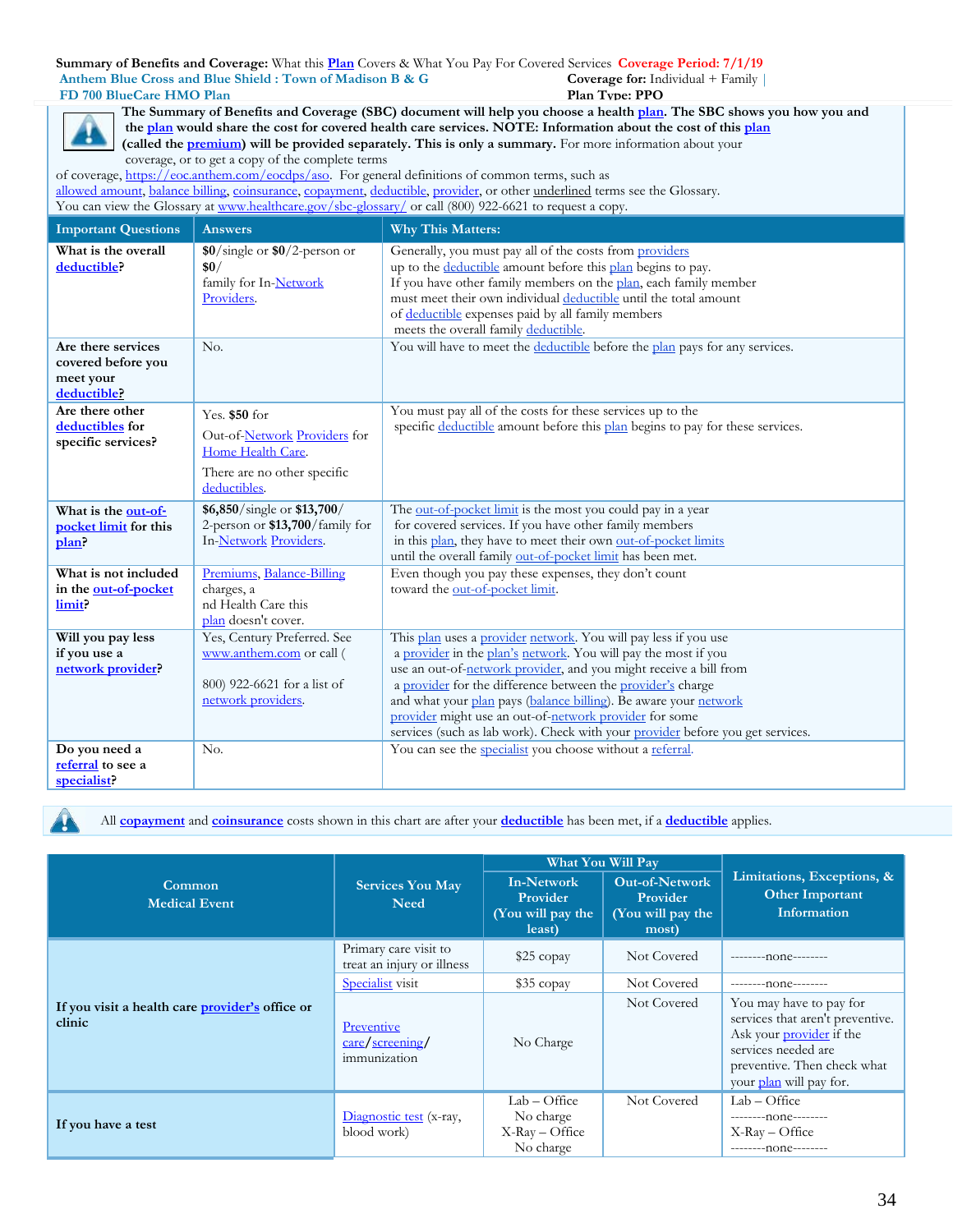|                                                                        |                                                         |                                      | What You Will Pay          |                                                             |
|------------------------------------------------------------------------|---------------------------------------------------------|--------------------------------------|----------------------------|-------------------------------------------------------------|
| Common                                                                 | <b>Services You May</b>                                 | <b>In-Network</b>                    | Out-of-Network             | Limitations, Exceptions, &                                  |
| <b>Medical Event</b>                                                   | <b>Need</b>                                             | Provider                             | Provider                   | <b>Other Important</b>                                      |
|                                                                        |                                                         | (You will pay the<br>least)          | (You will pay the<br>most) | Information                                                 |
|                                                                        | Imaging (CT/PET                                         |                                      | Not Covered                |                                                             |
|                                                                        | scans, MRIs)                                            | No charge                            |                            | ---------none--------                                       |
|                                                                        |                                                         | \$10/prescription                    | Not Covered                |                                                             |
|                                                                        | Tier 1 - Typically                                      | (retail)<br>and                      |                            |                                                             |
|                                                                        | Generic                                                 | \$20/prescription<br>(home delivery) |                            |                                                             |
| If you need drugs to treat your illness or                             |                                                         | \$25/prescription                    | Not Covered                |                                                             |
| condition                                                              | Tier 2 - Typically                                      | (retail)                             |                            |                                                             |
| More information about <b>prescription drug</b>                        | Preferred / Brand                                       | and<br>\$50/prescription             |                            | Unlimited Annual Maximum                                    |
| coverage is available at<br>http://www.anthem.com/pharmacyinformation/ |                                                         | (home delivery)                      |                            | Retail: 30 days                                             |
|                                                                        | Tier 3 - Typically Non-                                 | \$40/prescription                    | Not Covered                | Mail Order: 90 days                                         |
| National                                                               | Preferred /                                             | (retail) and                         |                            |                                                             |
|                                                                        | <b>Specialty Drugs</b>                                  | \$80/prescription<br>(home delivery) |                            |                                                             |
|                                                                        |                                                         | \$40/prescription                    | Not Covered                |                                                             |
|                                                                        | Tier 4 - Typically                                      | (retail) and                         |                            |                                                             |
|                                                                        | <b>Specialty Drugs</b>                                  | \$80/prescription                    |                            |                                                             |
|                                                                        |                                                         | (home delivery)                      |                            |                                                             |
|                                                                        | Facility fee (e.g.,<br>ambulatory surgery               | $$250$ copay                         | Not Covered                | ---------- none--------                                     |
| If you have outpatient surgery                                         | center)                                                 |                                      |                            |                                                             |
|                                                                        | Physician/surgeon fees                                  | No charge                            | Not Covered                | --------- none--------                                      |
|                                                                        | Emergency room care                                     | \$200 copay                          | \$50 copay                 | Copay waived if admitted.                                   |
| If you need immediate medical attention                                | <b>Emergency medical</b><br>transportation              | No charge                            | Not Covered                | ---------- none--------                                     |
|                                                                        | <b>Urgent</b> care                                      | \$100 copay                          | Not Covered                |                                                             |
|                                                                        |                                                         |                                      | Not Covered                | Failure to obtain pre-                                      |
| If you have a hospital stay                                            | Facility fee (e.g.,<br>hospital room)                   | \$500 copay per<br>admission         |                            | authorization may result in<br>non-coverage or reduced      |
|                                                                        |                                                         |                                      |                            | benefits.                                                   |
|                                                                        | Physician/surgeon fees                                  | No charge                            | Not Covered                | ---------- none--------                                     |
|                                                                        |                                                         | Office Visit                         | Not Covered                |                                                             |
|                                                                        | Outpatient services                                     | \$35 copay<br>Other Outpatient       |                            |                                                             |
| If you need mental health, behavioral health,                          |                                                         | \$35 copay                           |                            |                                                             |
| or substance abuse services                                            |                                                         |                                      | Not Covered                | Failure to obtain pre-                                      |
|                                                                        | Inpatient services                                      | \$500 copay per                      |                            | authorization may result in                                 |
|                                                                        |                                                         | admission                            |                            | non-coverage or reduced<br>benefits.                        |
|                                                                        | Office visits                                           | \$35 copay                           | Not Covered                | Copay applies to initial visit                              |
|                                                                        | Childbirth/delivery                                     | No charge                            | Not Covered                | only. There may be other                                    |
|                                                                        | professional services                                   |                                      |                            | levels of cost share that are<br>contingent on how services |
|                                                                        |                                                         |                                      | Not Covered                | are provided. Failure to obtain                             |
| If you are pregnant                                                    |                                                         |                                      |                            | pre-authorization may result                                |
|                                                                        | Childbirth/delivery                                     | \$500 copay per                      |                            | in non-coverage or reduced<br>benefits. Maternity care may  |
|                                                                        | facility services                                       | admission                            |                            | include tests and services                                  |
|                                                                        |                                                         |                                      |                            | described elsewhere in the                                  |
|                                                                        |                                                         |                                      |                            | SBC (i.e. ultrasound.)                                      |
|                                                                        | Home health care                                        | No charge                            | Not Covered                | 200 visits/benefit period.                                  |
|                                                                        | Rehabilitation services<br><b>Habilitation</b> services | No charge<br>\$30 copay              | Not Covered<br>Not Covered | *See Therapy Services section                               |
|                                                                        |                                                         |                                      | Not Covered                | 120 days limit/benefit period.                              |
| If you need help recovering or have other<br>special health needs      |                                                         |                                      |                            | Failure to obtain pre-                                      |
|                                                                        | Skilled nursing care                                    | \$500 copay per<br>admission         |                            | authorization may result in                                 |
|                                                                        |                                                         |                                      |                            | non-coverage or reduced<br>benefits.                        |
|                                                                        | Durable medical                                         | No charge                            | Not Covered                | ---------none--------                                       |
|                                                                        |                                                         |                                      |                            |                                                             |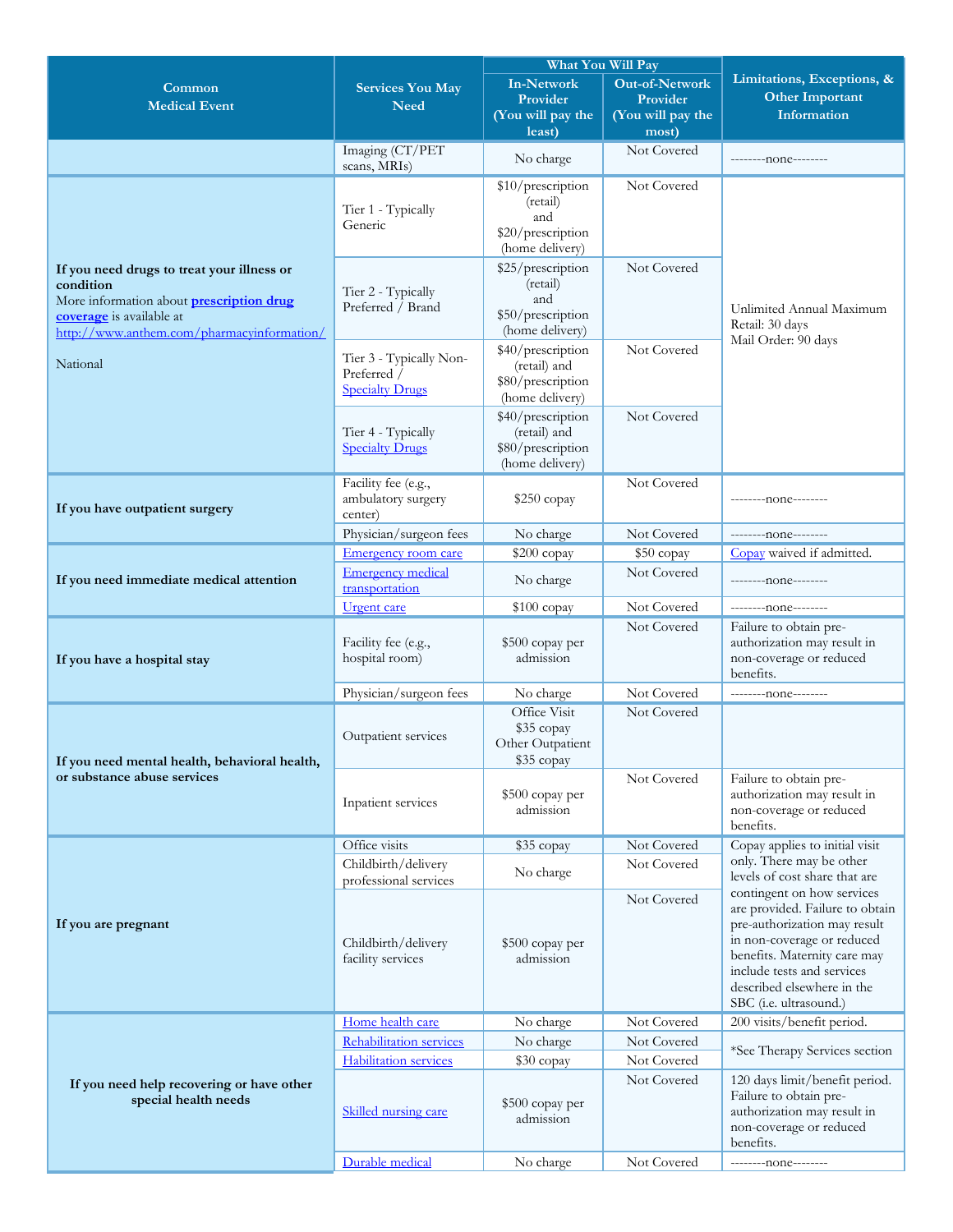|                                        |                                 |                                                              | <b>What You Will Pay</b>                                        |                                                                                               |
|----------------------------------------|---------------------------------|--------------------------------------------------------------|-----------------------------------------------------------------|-----------------------------------------------------------------------------------------------|
| Common<br><b>Medical Event</b>         | <b>Services You May</b><br>Need | <b>In-Network</b><br>Provider<br>(You will pay the<br>least) | <b>Out-of-Network</b><br>Provider<br>(You will pay the<br>most) | Limitations, Exceptions, &<br><b>Other Important</b><br>Information                           |
|                                        | equipment                       |                                                              |                                                                 |                                                                                               |
|                                        | Hospice services                | No charge                                                    | Not Covered                                                     | Failure to obtain pre-<br>authorization may result in<br>non-coverage or reduced<br>benefits. |
|                                        | Children's eye exam             | Covered                                                      | Not Covered                                                     | *See Vision Services section.                                                                 |
| If your child needs dental or eye care | Children's glasses              | Not covered                                                  | Not Covered                                                     |                                                                                               |
|                                        | Children's dental check-<br>up  | Not covered                                                  | Not Covered                                                     |                                                                                               |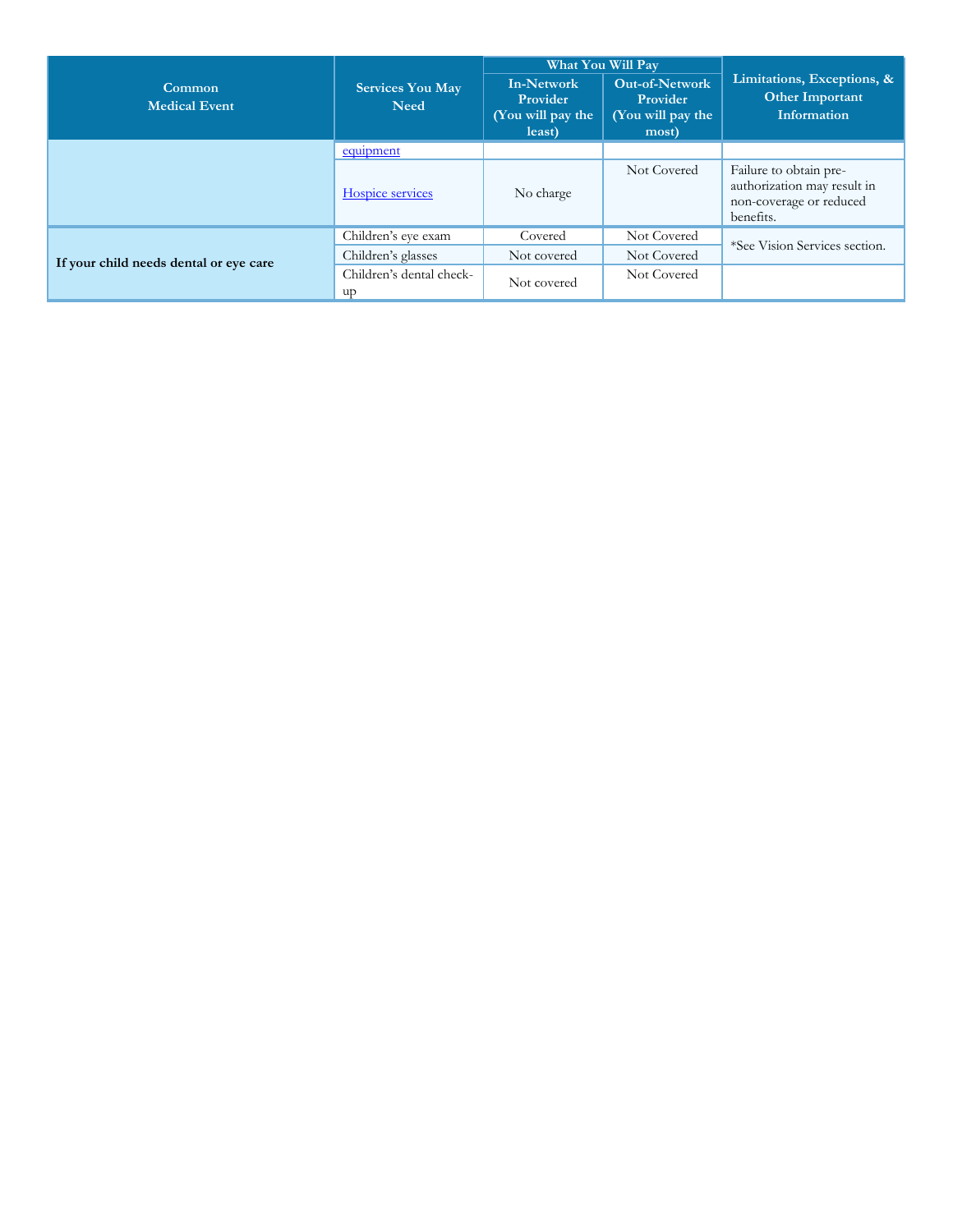**Summary of Benefits and Coverage:** What this **Plan** Covers & What You Pay For Covered Services **Coverage Period: 7/1/19**

**Anthem Blue Cross and Blue Shield : Town of Madison FD 710 CP PPO** 

**Coverage for:** Individual + Family | **Plan Type: PPO**

**The Summary of Benefits and Coverage (SBC) document will help you choose a health [plan.](https://www.healthcare.gov/sbc-glossary/) The SBC shows you how you and th[e plan](https://www.healthcare.gov/sbc-glossary/) would share the cost for covered health care services. NOTE: Information about the cost of this [plan](https://www.healthcare.gov/sbc-glossary/) (called the [premium\)](https://www.healthcare.gov/sbc-glossary/) will be provided separately.** 

**This is only a summary.** For more information about your coverage, or to get a copy of the complete terms of coverage, [https://eoc.anthem.com/eocdps/aso.](https://eoc.anthem.com/eocdps/aso) For general definitions of common terms, such as

[allowed amount, balance billing, coinsurance, copayment, deductible, provider,](https://www.healthcare.gov/sbc-glossary/) or other underlined terms see the Glossary. You can view the Glossary at [www.healthcare.gov/sbc-glossary/](http://www.healthcare.gov/sbc-glossary/) or call (800) 922-6621 to request a copy.

| Important<br>Questions                                                  | <b>Answers</b>                                                                                                                                                                                 | <b>Why This Matters:</b>                                                                                                                                                                                                                                                                                                                                                                                                                                                                                                                                 |
|-------------------------------------------------------------------------|------------------------------------------------------------------------------------------------------------------------------------------------------------------------------------------------|----------------------------------------------------------------------------------------------------------------------------------------------------------------------------------------------------------------------------------------------------------------------------------------------------------------------------------------------------------------------------------------------------------------------------------------------------------------------------------------------------------------------------------------------------------|
| What is the overall<br>deductible?<br>Are there services                | $$0/\text{single}$ or $$0/2$ -person<br>or $$0/$<br>family for In-Network<br>Providers \$400/single or<br>$$800/2$ -person or<br>\$1200/family for Out-of-<br><b>Network Providers.</b><br>No. | Generally, you must pay all of the costs from providers<br>up to the deductible amount before this plan begins to pay.<br>If you have other family members on the plan,<br>each family member must meet their own<br>individual deductible until the total amount of<br>deductible expenses paid by all family members<br>meets the overall family deductible.<br>You will have to meet the deductible before the plan                                                                                                                                   |
| covered before<br>you meet your<br>deductible?                          |                                                                                                                                                                                                | pays for any services.                                                                                                                                                                                                                                                                                                                                                                                                                                                                                                                                   |
| Are there other<br>deductibles for<br>specific services?                | Yes. \$50 for Out-of-<br><b>Network</b><br>Providers for Home<br>Health Care.<br>There are no other<br>specific deductibles.                                                                   | You must pay all of the costs for these services up<br>to the specific deductible amount before this plan<br>begins to pay for these services.                                                                                                                                                                                                                                                                                                                                                                                                           |
| What is the out-<br>of-pocket limit for<br>this plan?                   | \$6,850/single or<br>\$13,700/2-person or<br>\$13,700/family for<br>In-Network Providers.<br>\$2400/single or \$4800/2-<br>person or \$7200/family<br>for Out-of-Network<br>Providers.         | The out-of-pocket limit is the most you could pay in a year<br>for covered services. If you have other family<br>members in this plan, they have to meet their own<br>out-of-pocket limits until the overall family<br>out-of-pocket limit has been met.                                                                                                                                                                                                                                                                                                 |
| What is not<br>included<br>in the<br>out-of-pocket<br>limit?            | Premiums, Balance-Billing<br>charges, and Health Care<br>this plan doesn't cover.                                                                                                              | Even though you pay these expenses,<br>they don't count toward the out-of-pocket limit.                                                                                                                                                                                                                                                                                                                                                                                                                                                                  |
| Will you pay less<br>if you use a<br>network provider?<br>Do you need a | Yes, Century Preferred.<br>See www.anthem.com or<br>call (800) 922-6621 for a<br>list of network providers.<br>No.                                                                             | This plan uses a provider network. You will pay less if<br>you use a provider in the plan's network. You will pay the most<br>if you use an out-of-network provider, and you might<br>receive a bill from a provider for the difference<br>between the provider's charge and what your plan<br>pays (balance billing). Be aware your network provider<br>might use an out-of-network provider for some services<br>(such as lab work). Check with your provider<br>before you get services.<br>You can see the specialist you choose without a referral. |
| referral<br>to see a specialist?                                        |                                                                                                                                                                                                |                                                                                                                                                                                                                                                                                                                                                                                                                                                                                                                                                          |



All **[copayment](https://www.healthcare.gov/sbc-glossary/)** and **[coinsurance](https://www.healthcare.gov/sbc-glossary/)** costs shown in this chart are after your **[deductible](https://www.healthcare.gov/sbc-glossary/)** has been met, if a **[deductible](https://www.healthcare.gov/sbc-glossary/)** applies.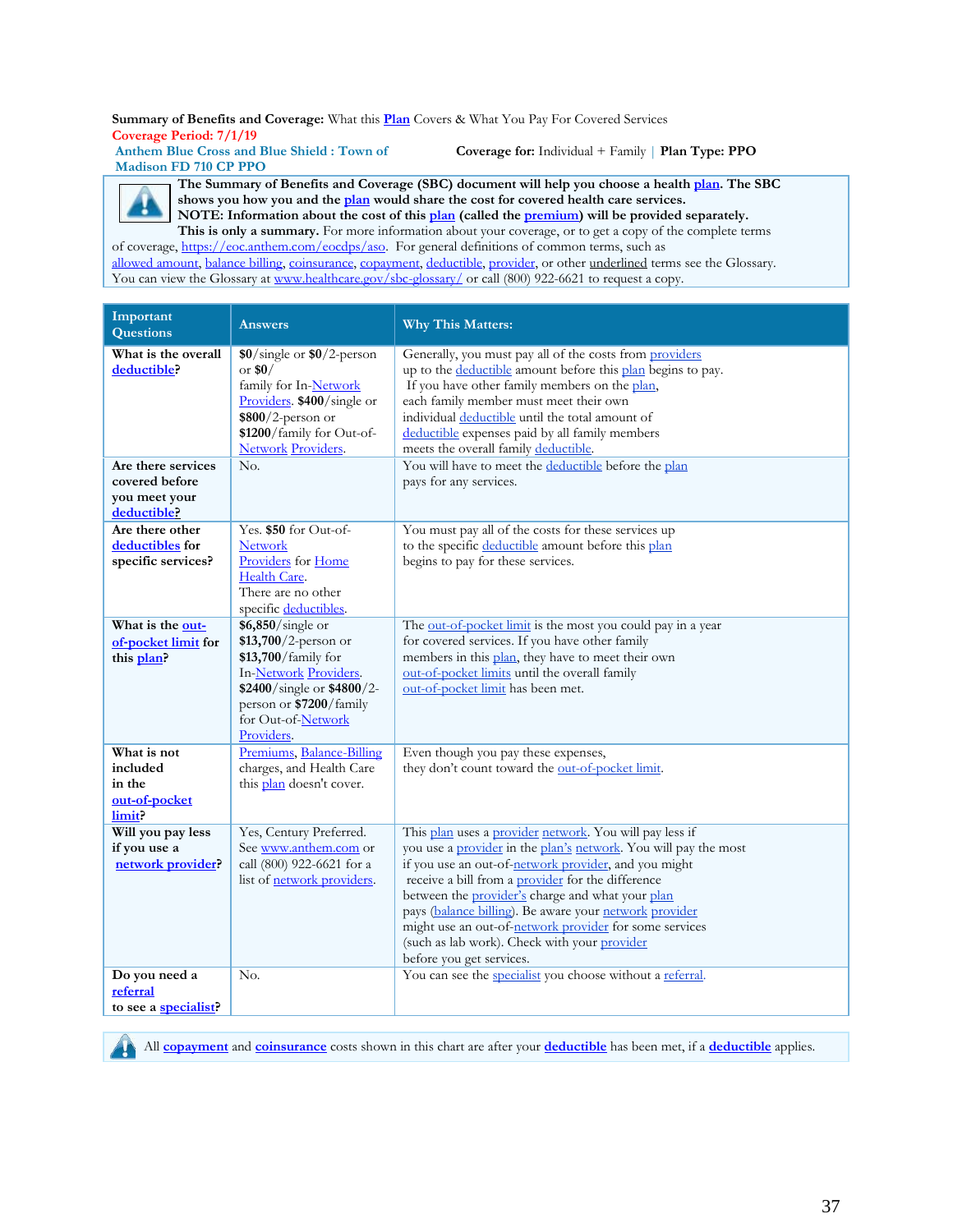|                                                                                                                                                                                      |                                                                 | What You Will Pay                                                                                       |                                                                                      |                                                                                                                                                                             |  |
|--------------------------------------------------------------------------------------------------------------------------------------------------------------------------------------|-----------------------------------------------------------------|---------------------------------------------------------------------------------------------------------|--------------------------------------------------------------------------------------|-----------------------------------------------------------------------------------------------------------------------------------------------------------------------------|--|
| Common<br><b>Medical Event</b>                                                                                                                                                       | <b>Services You</b><br><b>May Need</b>                          | <b>In-Network</b><br>Provider<br>(You will pay<br>the least)                                            | Out-of-<br><b>Network</b><br>Provider<br>(You will<br>pay the<br>most)               | Limitations,<br>Exceptions, & Other<br>Important<br>Information                                                                                                             |  |
|                                                                                                                                                                                      | Primary care visit<br>to treat an injury<br>or illness          | $$20$ copay                                                                                             | 30%<br>coinsurance                                                                   | --------none--------                                                                                                                                                        |  |
|                                                                                                                                                                                      | Specialist visit                                                | \$35 copay                                                                                              | 30%<br>coinsurance                                                                   | ---------none--------                                                                                                                                                       |  |
| If you visit a health care provider's office or<br>clinic                                                                                                                            | Preventive<br>care/screening/<br>immunization                   | No Charge                                                                                               | 30%<br>coinsurance                                                                   | You may have to pay<br>for services that aren't<br>preventive. Ask your<br>provider if the services<br>needed are preventive.<br>Then check what your<br>plan will pay for. |  |
| If you have a test                                                                                                                                                                   | Diagnostic test (x-<br>ray, blood work)                         | $Lab - Office$<br>No charge<br>X-Ray - Office<br>No charge                                              | $Lab -$<br>Office<br>30%<br>coinsurance<br>$X-Ray -$<br>Office<br>30%<br>coinsurance | $Lab - Office$<br>---------none--------<br>$X$ -Ray – Office<br>--------none--------                                                                                        |  |
|                                                                                                                                                                                      | Imaging (CT/PET<br>scans, MRIs)                                 | No charge                                                                                               | 30%<br>coinsurance                                                                   | ---------none--------                                                                                                                                                       |  |
| If you need drugs to treat your illness or<br>condition<br>More information about <b>prescription drug</b><br>coverage is available at<br>http://www.anthem.com/pharmacyinformation/ | Tier 1 - Typically<br>Generic                                   | $$10$ copay/<br>prescription<br>(retail only) and<br>\$20 copay<br>prescription<br>(mail order<br>(only | 30%<br>coinsurance<br>(retail) and<br>30%<br>coinsurance<br>(home<br>delivery)       |                                                                                                                                                                             |  |
| National                                                                                                                                                                             | Tier 2 - Typically<br>Preferred / Brand                         | \$25 copay/<br>prescription<br>(retail only) and<br>\$50 copay<br>prescription<br>(mail order<br>only)  | 30%<br>coinsurance<br>(retail) and<br>30%<br>coinsurance<br>(home<br>delivery)       | \$1,000 Annual                                                                                                                                                              |  |
|                                                                                                                                                                                      | Tier 3 - Typically<br>Non-Preferred /<br><b>Specialty Drugs</b> | \$40 copay/<br>prescription<br>(retail only) and<br>\$80 copay<br>prescription<br>(mail order<br>only)  | 30%<br>coinsurance<br>(retail) and<br>30%<br>coinsurance<br>(home<br>delivery)       | Maximum<br>Retail: 34 days<br>Mail Order: 100 days                                                                                                                          |  |
|                                                                                                                                                                                      | Tier 4 - Typically<br><b>Specialty Drugs</b>                    | \$40 copay/<br>prescription<br>(retail only) and<br>\$80 copay<br>prescription<br>(mail order<br>only)  | 30%<br>coinsurance<br>(retail) and<br>30%<br>coinsurance<br>(home<br>delivery)       |                                                                                                                                                                             |  |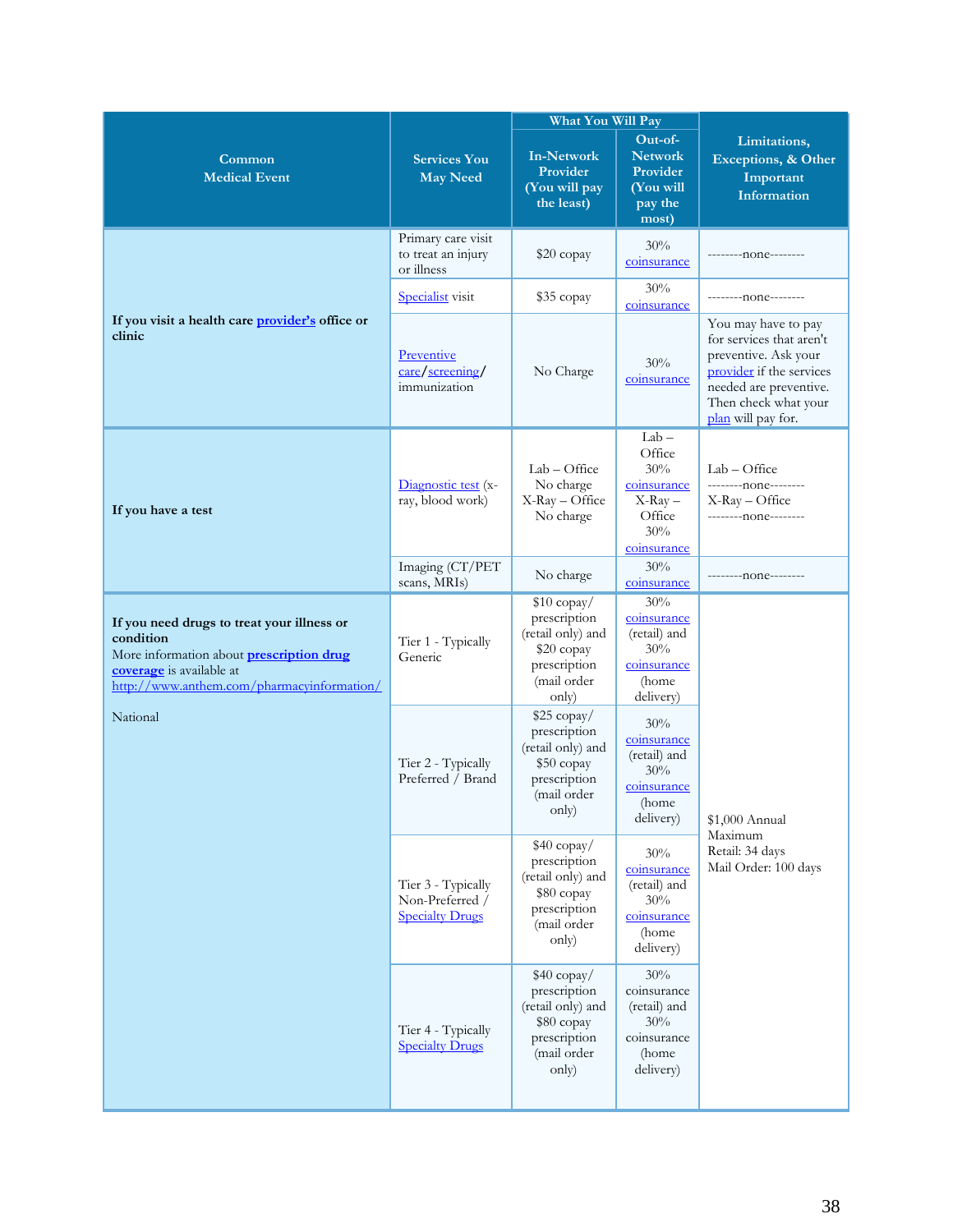|                                                                              |                                                        | <b>What You Will Pay</b>                                        |                                                                                 |                                                                                                                                                                                                                                        |
|------------------------------------------------------------------------------|--------------------------------------------------------|-----------------------------------------------------------------|---------------------------------------------------------------------------------|----------------------------------------------------------------------------------------------------------------------------------------------------------------------------------------------------------------------------------------|
| Common<br><b>Medical Event</b>                                               | <b>Services You</b><br><b>May Need</b>                 | <b>In-Network</b><br>Provider<br>(You will pay<br>the least)    | Out-of-<br><b>Network</b><br>Provider<br>(You will<br>pay the<br>most)          | Limitations,<br>Exceptions, & Other<br>Important<br>Information                                                                                                                                                                        |
| If you have outpatient surgery                                               | Facility fee (e.g.,<br>ambulatory surgery<br>center)   | \$250 copay                                                     | 30%<br>coinsurance                                                              | --------none--------                                                                                                                                                                                                                   |
|                                                                              | Physician/surgeon<br>fees                              | No charge                                                       | 30%<br>coinsurance                                                              | ---------none--------                                                                                                                                                                                                                  |
|                                                                              | <b>Emergency room</b><br>care                          | $$100$ copay                                                    | Covered as<br>In-Network                                                        | Copay waived if<br>admitted.                                                                                                                                                                                                           |
| If you need immediate medical attention                                      | Emergency<br>medical<br>transportation                 | No charge                                                       | Covered as<br>In-Network                                                        | ---------none--------                                                                                                                                                                                                                  |
|                                                                              | <u>Urgent</u> care                                     | $$100$ copay                                                    | <b>Not</b><br>covered                                                           | --------none--------                                                                                                                                                                                                                   |
| If you have a hospital stay                                                  | Facility fee (e.g.,<br>hospital room)                  | \$500 copay per<br>admission/\$750<br>maximum per<br>year       | 30%<br>coinsurance                                                              | Failure to obtain pre-<br>authorization may result<br>in non-coverage or<br>reduced benefits.                                                                                                                                          |
|                                                                              | Physician/surgeon<br>fees                              | No charge                                                       | 30%<br>coinsurance                                                              | ---------none--------                                                                                                                                                                                                                  |
| If you need mental health, behavioral health,<br>or substance abuse services | Outpatient services                                    | Office Visit<br>\$35 copay<br>Other<br>Outpatient<br>\$35 copay | Office Visit<br>30%<br>coinsurance<br>Other<br>Outpatient<br>30%<br>coinsurance |                                                                                                                                                                                                                                        |
|                                                                              | Inpatient services                                     | \$500 copay per<br>admission/\$750<br>maximum per<br>year       | 30%<br>coinsurance                                                              | Failure to obtain pre-<br>authorization may result<br>in non-coverage or<br>reduced benefits.                                                                                                                                          |
|                                                                              | Office visits                                          | \$35 copay                                                      | 30%<br>coinsurance                                                              | Copay applies to initial<br>visit only. There may be                                                                                                                                                                                   |
|                                                                              | Childbirth/delivery<br>professional<br>services        | No charge                                                       | 30%<br>coinsurance                                                              | other levels of cost<br>share that are<br>contingent on how                                                                                                                                                                            |
| If you are pregnant                                                          | Childbirth/delivery<br>facility services               | \$500copay per<br>admission/\$750<br>maximum per<br>year        | 30%<br>coinsurance                                                              | services are provided.<br>Failure to obtain pre-<br>authorization may result<br>in non-coverage or<br>reduced benefits.<br>Maternity care may<br>include tests and<br>services described<br>elsewhere in the SBC<br>(i.e. ultrasound.) |
|                                                                              | Home health care                                       | No charge                                                       | 30%<br>coinsurance                                                              | 200 visits/benefit<br>period.                                                                                                                                                                                                          |
| If you need help recovering or have other<br>special health needs            | Rehabilitation<br>services<br>Habilitation<br>services | No charge<br>\$35 copay                                         | 30%<br>coinsurance<br>30%                                                       | *See Therapy Services<br>section                                                                                                                                                                                                       |
|                                                                              | <b>Skilled</b> nursing<br>care                         | \$500 copay per<br>admission/\$750<br>maximum per               | coinsurance<br>30%<br>coinsurance                                               | 120 days limit/benefit<br>period. Failure to obtain<br>pre-authorization may                                                                                                                                                           |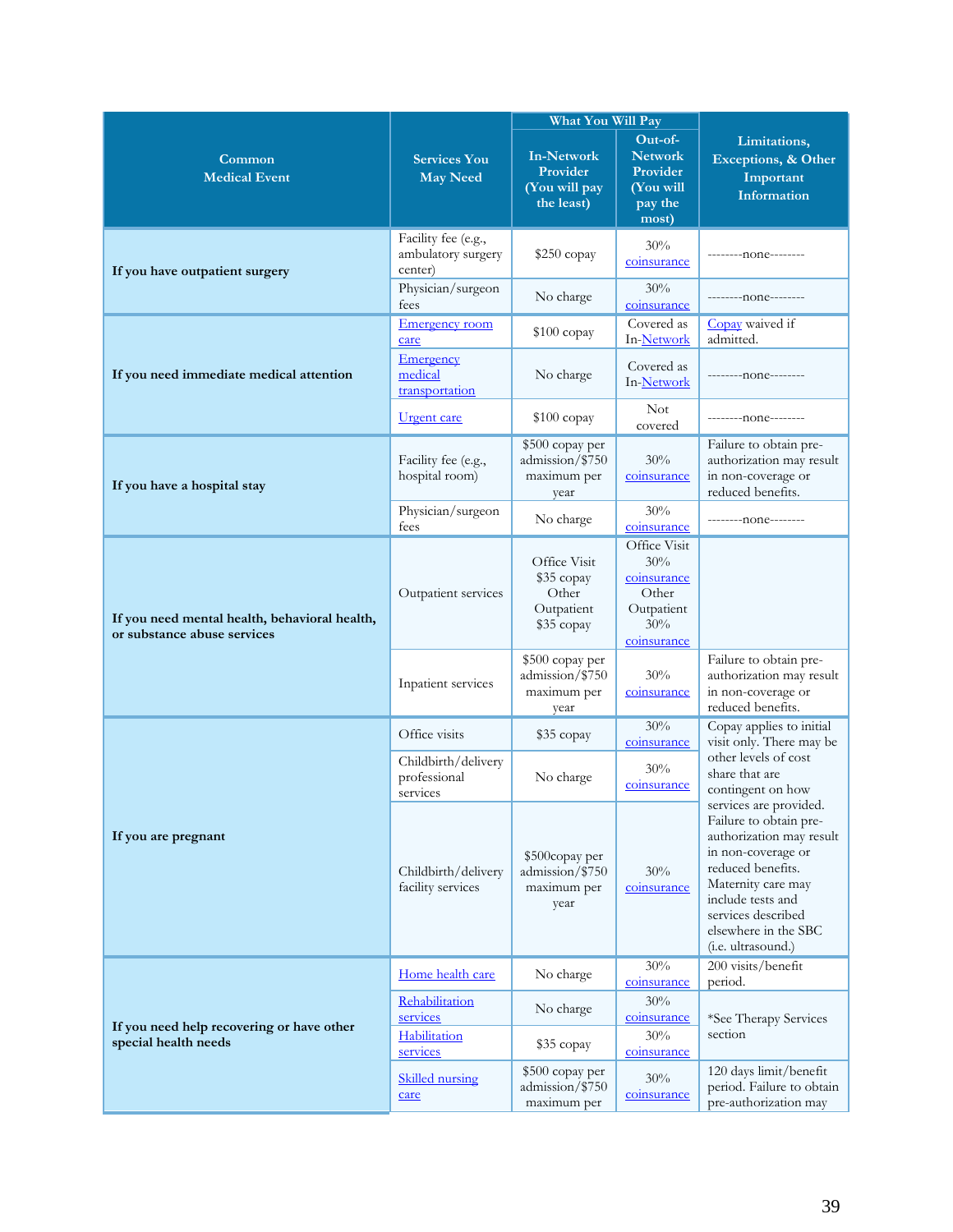|                                        |                                        | What You Will Pay                                            |                                                                          |                                                                                               |
|----------------------------------------|----------------------------------------|--------------------------------------------------------------|--------------------------------------------------------------------------|-----------------------------------------------------------------------------------------------|
| Common<br><b>Medical Event</b>         | <b>Services You</b><br><b>May Need</b> | <b>In-Network</b><br>Provider<br>(You will pay<br>the least) | $Out-of-$<br><b>Network</b><br>Provider<br>(You will<br>pay the<br>most) | Limitations,<br>Exceptions, & Other<br>Important<br>Information                               |
|                                        |                                        | year                                                         |                                                                          | result in non-coverage<br>or reduced benefits.                                                |
|                                        | Durable medical<br>equipment           | No charge                                                    | $30\%$<br>coinsurance                                                    | ---------none--------                                                                         |
|                                        | Hospice services                       | No charge                                                    | 30%<br>coinsurance                                                       | Failure to obtain pre-<br>authorization may result<br>in non-coverage or<br>reduced benefits. |
| If your child needs dental or eye care | Children's eye<br>exam                 | Covered                                                      | 30%<br>coinsurance                                                       | *See Vision Services                                                                          |
|                                        | Children's glasses                     | Not covered                                                  | <b>Not</b><br>covered                                                    | section.                                                                                      |
|                                        | Children's dental<br>check-up          | Not covered                                                  | <b>Not</b><br>covered                                                    |                                                                                               |

**Excluded Services & Other Covered Services:**

**Services Your Plan Generally Does NOT Cover (Check your policy or plan document for more information and a list of any other [excluded services](https://www.healthcare.gov/sbc-glossary/)**.**)** • Cosmetic surgery • Dental care (adult) • Long-te

- 
- Routine foot care unless you have been diagnosed with diabetes.
- Weight loss programs

**Other Covered Services (Limitations may apply to these services. This isn't a complete list. Please see your plan document.)** 

| $-000$ |                      |  |                                                 |  |                     |
|--------|----------------------|--|-------------------------------------------------|--|---------------------|
|        | Acupuncture          |  | Bariatric surgery                               |  | PT/OT<br>period.    |
|        | Hearing aids         |  | Infertility treatment                           |  | Most co<br>Stateswy |
|        | Private-duty nursing |  | Routine eye care (adult) 1 exam/benefit period. |  |                     |
|        |                      |  |                                                 |  |                     |

**Your Rights to Continue Coverage:** There are agencies that can help if you want to continue your coverage after it ends. The contact information for those agencies is: Department of Health and Human Services, Center for Consumer Information and Insurance Oversight, at 1-877-267-2323 x61565 or [www.cciio.cms.gov.](http://www.cciio.cms.gov/) Other coverage options may be available to you too, including buying individual insurance coverage through the Health Insurance Marketplace. For more information about the Marketplace, visit [www.HealthCare.gov](http://www.healthcare.gov/) or call 1-800-318-2596.

**Your Grievance and Appeals Rights:** There are agencies that can help if you have a complaint against your [plan](https://www.healthcare.gov/sbc-glossary/) for a denial of a [claim.](https://www.healthcare.gov/sbc-glossary/) This complaint is called a grievance or appeal. For more information about your rights, look at the explanation of benefits you will receive for that medical claim. Your plan documents also provide complete information to submit a claim, appeal, or a grievance for any reason to your plan. For more information about your rights, this notice, or assistance, contact:

- period.
- Statesw